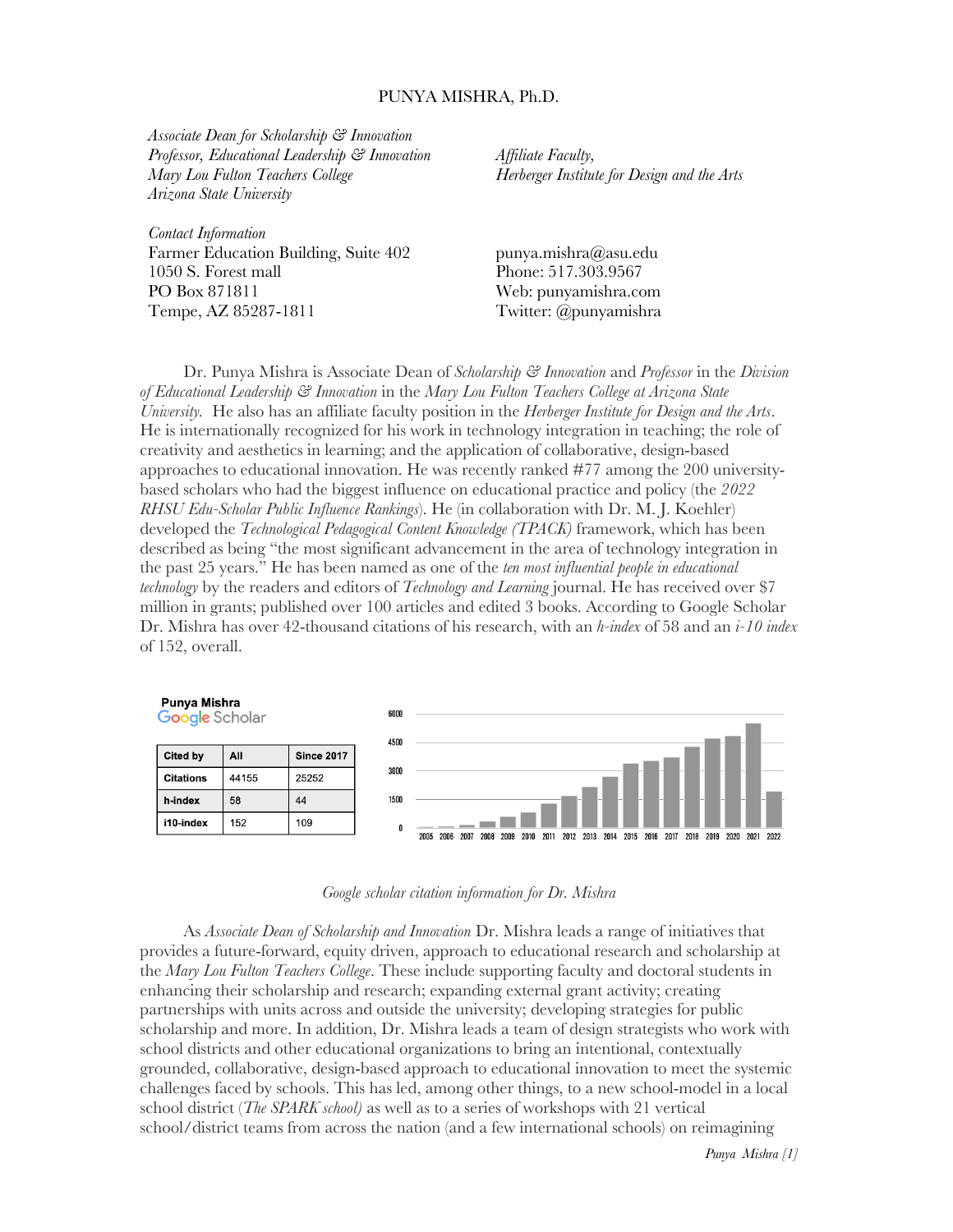school after COVID. His office also supports a wide variety of efforts to expand the scholarly impact of faculty work, including but not limited to developing a new humanistic vision for technology in learning; designing new lab-spaces for exploration and discovery-based learning (the *IgnitED labs*); supporting scholarly journals published at the college; developing alternative ways of promoting scholarly work—such as the *Learning Futures* podcast and the *Learning Futures Science Fiction* series (in collaboration with *Slate Magazine*). At the university level he has led an intra-university team of leaders (*Peer Leadership Academy*) to reimagine educational innovation to address issues related to access and scale, and was selected to be part of the *Advanced Leadership Initiative* for future leaders at ASU. He has served as a faculty mentor undergraduate students and organizations including the *Unified Society of South Asians*. He also hosts a podcast on ethical leadership called *Value Laden: Conversations with Educational Leaders* and co-hosts a webinar series *Silver Lining for Learning: Conversations on the Future of Learning.*

Prior to coming to ASU, Dr. Mishra was at *Michigan State University* where he directed the award-winning *Master of Arts in Educational Technology* program. In 2016 he received the *William J. Beal Outstanding Faculty Award* for his comprehensive and sustained record of scholarly excellence in research and creative activities, instruction and outreach. He co-led (with Dr. Gunnings-Moton and Dr. Wolf) of the *MSU-UrbanSTEM* project, working with 125 teachers in Chicago Public Schools over 4 years as well as helped design the hybrid-PhD program. He has served on the *Executive Council* of the *Society for Information Technology in Teacher Education*; and started and served as chair of the *Creativity* Special Interest Group at the same organization. He (with Dr. Matthew J. Koehler) co-chaired the SITE2011 conference and is former chair of the *Innovation & Technology Committee* of the *American Association of Colleges of Teacher Education (AACTE)*. He was a member of the School Board for the *Okemos Public School District*.

Dr. Mishra has an undergraduate degree in *Electrical & Electronics Engineering* (from *Birla Institute of Technology & Science*, Pilani), Masters degrees in *Visual Communication* (from *Industrial Design Center*, *IIT Mumbai*), and *Mass Communications* (from *Miami University*, Oxford Ohio), and a Ph.D. in *Educational Psychology* (from the *University of Illinois at Urbana-Champaign*).

Dr. Mishra is an award-winning instructor who has taught courses at undergraduate, masters and doctoral levels in the areas of educational technology, educational psychology, inclusive design, and creativity. He has also taught courses and conducted workshops on creativity, innovation and design for the *MBA program at the Indian School of Business (Hyderabad)* as well as the *Executive MBA program* at the *Broad School of Business, MSU.* Dr. Mishra has received many accolades for his teaching, including a *Lilly Faculty Fellowship (2001),* the *MSU Teacher Scholar Award (2004),* the *College of Education's Teaching Excellence Award (2006),* and the *AT&T-MSU award for Instructional Technology* twice *(2008 & 2014).*

Dr. Mishra is a gifted, creative and engaging public speaker, having made multiple keynotes and invited presentations for associations and conferences nationally and internationally. He is also an accomplished visual artist and poet and his creative work has been featured in international design and puzzle magazines and websites. His work on mathematics and visual wordplay was the focus of an exhibition at the *MSU Museum* in 2015-16. You can find out more about him by going to http://punyamishra.com/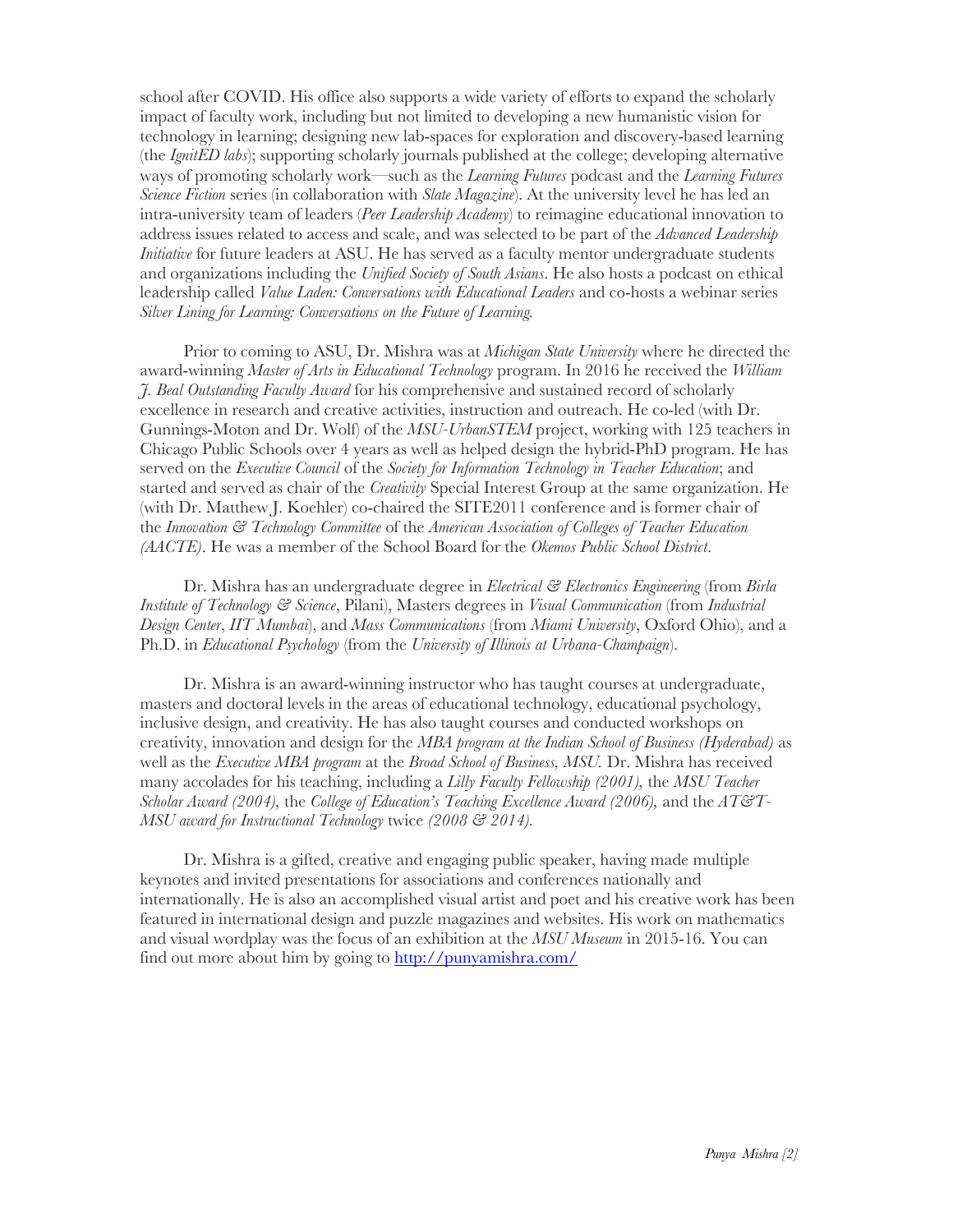EDUCATION

*1998: Ph.D. in Educational Psychology*

University of Illinois at Urbana-Champaign

Dissertation topic: Learning complex concepts in chemistry with multiple representations: Theory based design and evaluation of a hypertext for the periodic system of elements. Advisor: Dr. Rand J. Spiro

## *1992: Master of Arts in Mass Communication*

Miami University, Oxford OH Thesis: The development of a model for Human Computer Interaction Advisor: Dr. Robert Vogel

*1990: Master of Design: Visual Communication* 

Industrial Design Center, Indian Institute of Technology, Bombay Projects: The Life & Death of Stars (educational video and print materials) Perception and Illusion (educational video) Electricity & Magnetism (educational software)

*1988: Bachelor of Engineering: Electrical & Electronics Engineering*  Birla Institute of Technology & Science, Pilani Projects: Database development for Ministry of Human Resources GeoPlot: Software for visualization of geographic data

# PROFESSIONAL EXPERIENCE

| Faculty                             |                                                                                                                           |
|-------------------------------------|---------------------------------------------------------------------------------------------------------------------------|
| 2016-                               | Associate Dean for Scholarship & Innovation<br>Professor Division of Innovation and Leadership                            |
|                                     | Mary Lou Fulton Teachers College, Arizona State University<br>Affiliate faculty, Herberger Institute of Design & the Arts |
| 2010-16                             | Professor, Technology & Education<br>College of Education, Michigan State University                                      |
| 2005-10                             | Associate Professor, Technology & Education<br>College of Education, Michigan State University                            |
| 1998-05                             | Assistant Professor, Technology and Education<br>College of Education, Michigan State University                          |
| 1990-91                             | Instructor, Masters program in Visual Communications<br>Industrial Design Center, Indian Institute of Technology, Bombay  |
| <b>Affiliations</b><br>2016-present | Affiliate faculty member with the Herberger Institute of Design & the Arts                                                |
| 2007-16                             | Core faculty member, Asian Studies Center, Michigan State University                                                      |
| 2006-16                             | Affiliated faculty, Games for Entertainment and Learning (GEL) Lab<br>College of Communication Arts & Sciences, MSU       |
| 2006-07                             | Visiting Faculty, Indian Business School, Hyderabad                                                                       |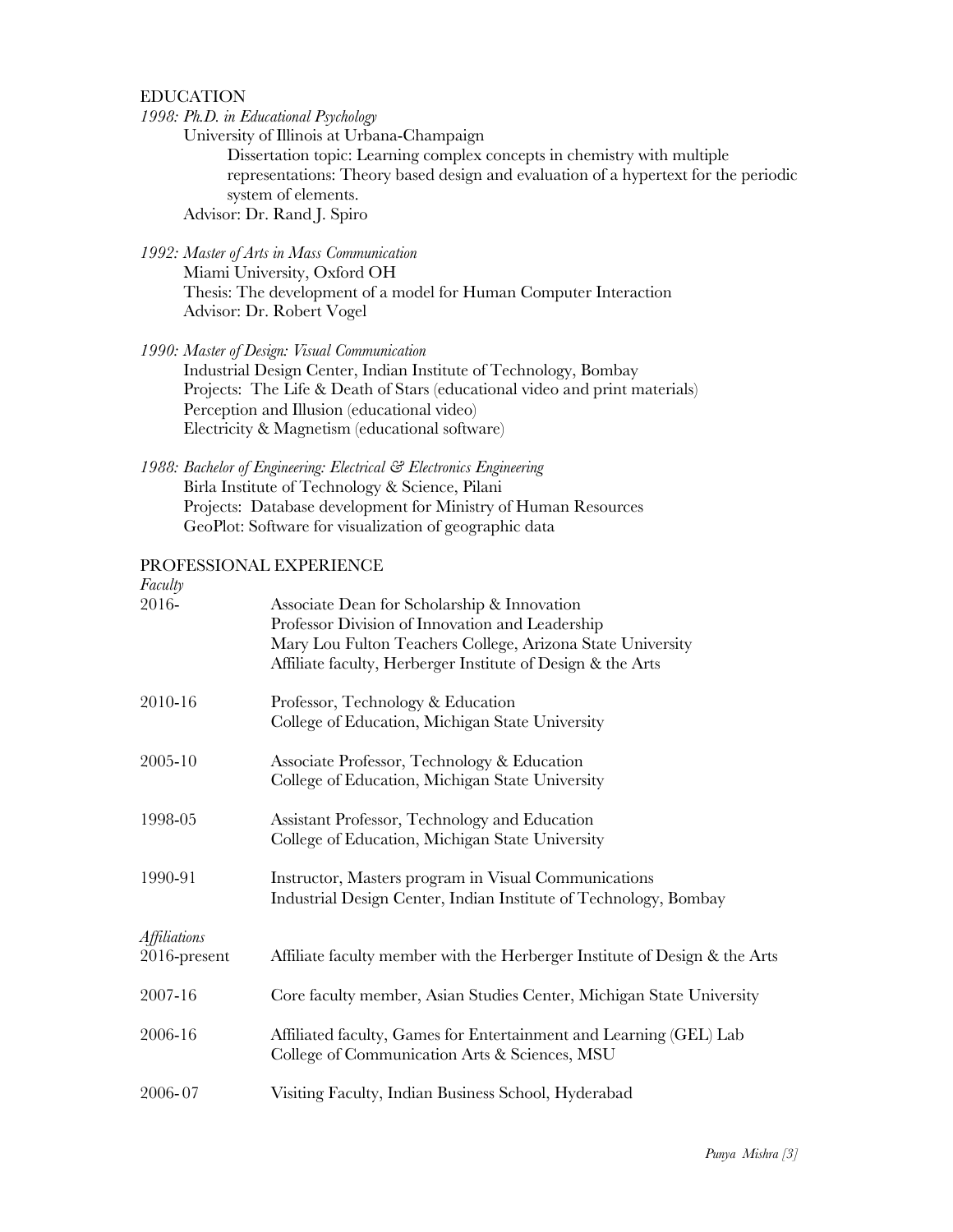| 2004-06                   | Principal Investigator, Communication Technology Lab,<br>College of Communication Arts and Sciences, MSU            |
|---------------------------|---------------------------------------------------------------------------------------------------------------------|
| 1996-                     | Visiting Faculty, Visual Communications Program<br>Industrial Design Center, Indian Institute of Technology, Bombay |
| 2002-                     | Visiting Faculty, Educational Technology Department<br>SNDT University, Mumbai ,India                               |
| Assistantships<br>1992-95 | Research assistant, NSF funded HyperBio Project<br>University of Illinois at Urbana-Champaign                       |
| 1996-98                   | Research Assistant, National Center for Supercomputing Applications<br>University of Illinois at Urbana-Champaign   |
| 1996-97                   | Teaching Assistant, College of Education<br>University of Illinois at Urbana-Champaign                              |
| 1995-98                   | Research Assistant, Critical Thinking Project (with Dr. Ennis)<br>University of Illinois at Urbana-Champaign        |
| 1990-92                   | Research Assistant, College of Communication<br>Miami University                                                    |
| 1988-90                   | Teaching Assistant, Industrial Design Center<br>Indian Institute of Technology, Mumbai                              |

# FUNDED GRANTS

| 2021<br>BioSense Network: A zero-cost online biotechnology program for middle<br>and high schools. Funded by the National Defense Education Program. PI<br>Abhishek Shingoroy & Punya Mishra, \$1.4 M<br>Project Springboard: Reimagining School Post COVID. Workshop series with 21<br>2021<br>schools and districts across US and the globe. In collaboration with What<br>School Could Be, Ted Dintersmith and Tony Wagner.<br>2020-2021<br>\$50,000.<br>2020<br>The Substance of STEM Education: Addressing the gap between Foundational, Meta,<br>and Humanistic Knowledge. National Science Foundation. PI Ariel Anbar &<br>Punya Mishra \$98,874.<br>2014-16<br>Negotiated donation of 75 Surface Pro II and III tablets with keyboards and<br>Office 365 for the MSU-UrbanSTEM project (in kind donation equivalent<br>to \$105,000).<br>2013-2017<br>The Wipro-MSU STEM Leadership Fellowship Program. Wipro Ltd. PI Punya<br>Mishra & Sonya Gunnings-Moton. \$2.8M.<br>2010-16<br>Supporting teacher preparation and university development for the 21st<br>Century: A collaborative partnership between Azim Premji Foundation and<br>Michigan State University. Azim Premji Foundation. PI Punya Mishra.<br>\$450,000. |                                                                                  |
|------------------------------------------------------------------------------------------------------------------------------------------------------------------------------------------------------------------------------------------------------------------------------------------------------------------------------------------------------------------------------------------------------------------------------------------------------------------------------------------------------------------------------------------------------------------------------------------------------------------------------------------------------------------------------------------------------------------------------------------------------------------------------------------------------------------------------------------------------------------------------------------------------------------------------------------------------------------------------------------------------------------------------------------------------------------------------------------------------------------------------------------------------------------------------------------------------------------------------------|----------------------------------------------------------------------------------|
|                                                                                                                                                                                                                                                                                                                                                                                                                                                                                                                                                                                                                                                                                                                                                                                                                                                                                                                                                                                                                                                                                                                                                                                                                                    |                                                                                  |
|                                                                                                                                                                                                                                                                                                                                                                                                                                                                                                                                                                                                                                                                                                                                                                                                                                                                                                                                                                                                                                                                                                                                                                                                                                    |                                                                                  |
|                                                                                                                                                                                                                                                                                                                                                                                                                                                                                                                                                                                                                                                                                                                                                                                                                                                                                                                                                                                                                                                                                                                                                                                                                                    | Data Literacy for Practitioners: A custom program for Pratham/ASER. Pratham USA, |
|                                                                                                                                                                                                                                                                                                                                                                                                                                                                                                                                                                                                                                                                                                                                                                                                                                                                                                                                                                                                                                                                                                                                                                                                                                    |                                                                                  |
|                                                                                                                                                                                                                                                                                                                                                                                                                                                                                                                                                                                                                                                                                                                                                                                                                                                                                                                                                                                                                                                                                                                                                                                                                                    |                                                                                  |
|                                                                                                                                                                                                                                                                                                                                                                                                                                                                                                                                                                                                                                                                                                                                                                                                                                                                                                                                                                                                                                                                                                                                                                                                                                    |                                                                                  |
|                                                                                                                                                                                                                                                                                                                                                                                                                                                                                                                                                                                                                                                                                                                                                                                                                                                                                                                                                                                                                                                                                                                                                                                                                                    |                                                                                  |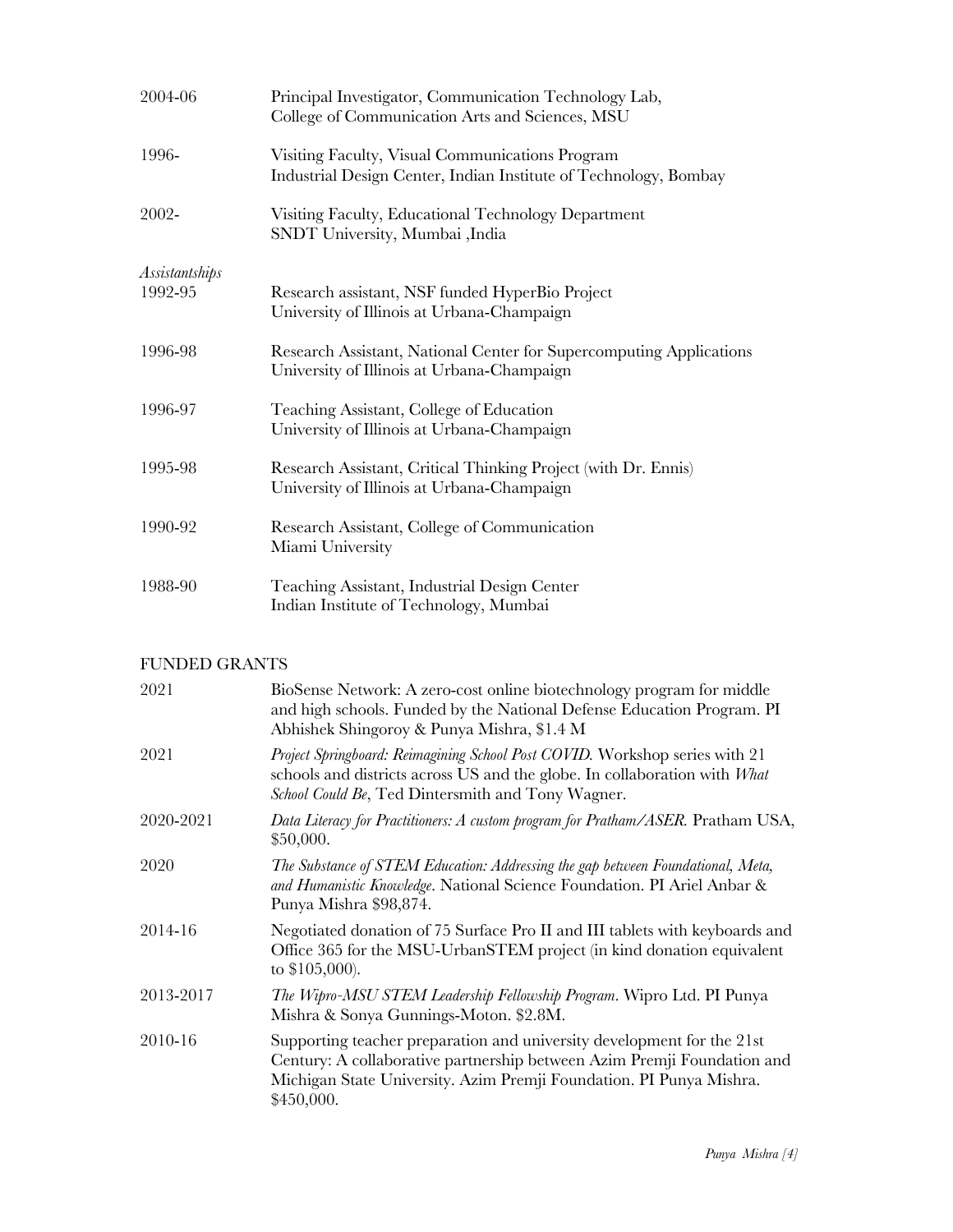| 2010-11 | The creativity initiative at Michigan State University. Office of the Vice<br>President of Research, Michigan State University. PI Mark Sullivan, Dean<br>Rehberger, Punya Mishra, and others. \$80,000.                                                                                                                                             |
|---------|------------------------------------------------------------------------------------------------------------------------------------------------------------------------------------------------------------------------------------------------------------------------------------------------------------------------------------------------------|
| 2009-10 | Developing better engineering educators. Asian Studies Center, Strategic<br>Partnership Grant Program. PI's Neeraj Buch & Punya Mishra. \$6,750                                                                                                                                                                                                      |
| 2009    | Exploiting serious games to build system thinking skills for achieving<br>globalization literacy. ISE Global Competency Initiative, Office of the<br>Provost, Michigan State University. With Co-PI's Ron Rosenberg & Brian<br>Winn \$11,000.                                                                                                        |
| 2008-09 | Research and evaluation of the design based engineering curriculum.<br>Intramural Research Grant Program, Co-PI's Neeraj Buch & Matthew J.<br>Koehler \$60,000.                                                                                                                                                                                      |
| 2004-06 | Reaching and educating at risk children in India. In collaboration with the<br>American Institutes of Research, Juarez Associates and World Learning.<br>Funded by the U.S. Agency for International Development. \$500,000                                                                                                                          |
| 2003-06 | Does Involving Girls as Designers Result in Girl-Friendly Science Education<br>Software? Comparing processes and outcomes of same-sex 5th and 8th<br>grade girl and boy design teams. Proposal to the National Science<br>Foundation. With Co-PIs Rhonda Egidio and Carrie Heeter. \$640,000<br>$(\$540,000$ with $\$100,000$ supplemental funding). |
| 2003-06 | Teachers as designers: A problem-based approach to preparing teachers. US<br>Department of Education. PI with Yong Zhao, Matthew Koehler & Cheryl<br>Rosean. \$1,500,000.                                                                                                                                                                            |
| 2003    | Children's understanding of and interactions with anthropomorphic robotic<br>toys. Institute for Teaching and Learning In-house grant program. With Dr.<br>Altermatt, and Dr. Brophy-Herb. \$3,840.                                                                                                                                                  |
| 2001-03 | Perceived intelligence and the design of computer interfaces. Intramural<br>Research Grant Program, \$50,000.                                                                                                                                                                                                                                        |
| 2000-03 | Communities of designers: A comprehensive project-based approach to<br>preparing tomorrow's teachers to use technology. US Department of<br>Education, PI with Yong Zhao, \$1,419,552.                                                                                                                                                               |
| 2000-03 | Bringing Attribution Theory to Educational Technology: Developing a new<br>research agenda. Proposal submitted to the Joe L. Byers & Lucy Bates-Byers<br>Endowment. \$60,000                                                                                                                                                                         |
| 2000-01 | The Psycho-Social aspects of learning with interactive media: Dean's<br>Technology Fund. \$17,000                                                                                                                                                                                                                                                    |
| 1999    | Old Brain New Media: Evolutionary Psychology meets Educational<br>Technology. College Seed grant. \$1,200                                                                                                                                                                                                                                            |
| 1998    | Telling Stories with Technology: Theories of Narrative in Commercial<br>Storytelling In house technology grant with Rick Ferdig. \$1,800                                                                                                                                                                                                             |
|         | <b>SCHOLARSHIPS &amp; AWARDS</b>                                                                                                                                                                                                                                                                                                                     |

# SCHOLARSHIPS & AWARDS

| 2017: | Outstanding Paper Award (with Aman Yadav & Jon Good) Society for<br>Information Technology & Teacher Education |
|-------|----------------------------------------------------------------------------------------------------------------|
| 2016: | Outstanding Paper Award (With Rohit Mehta) Society for Information<br>Technology & Teacher Education           |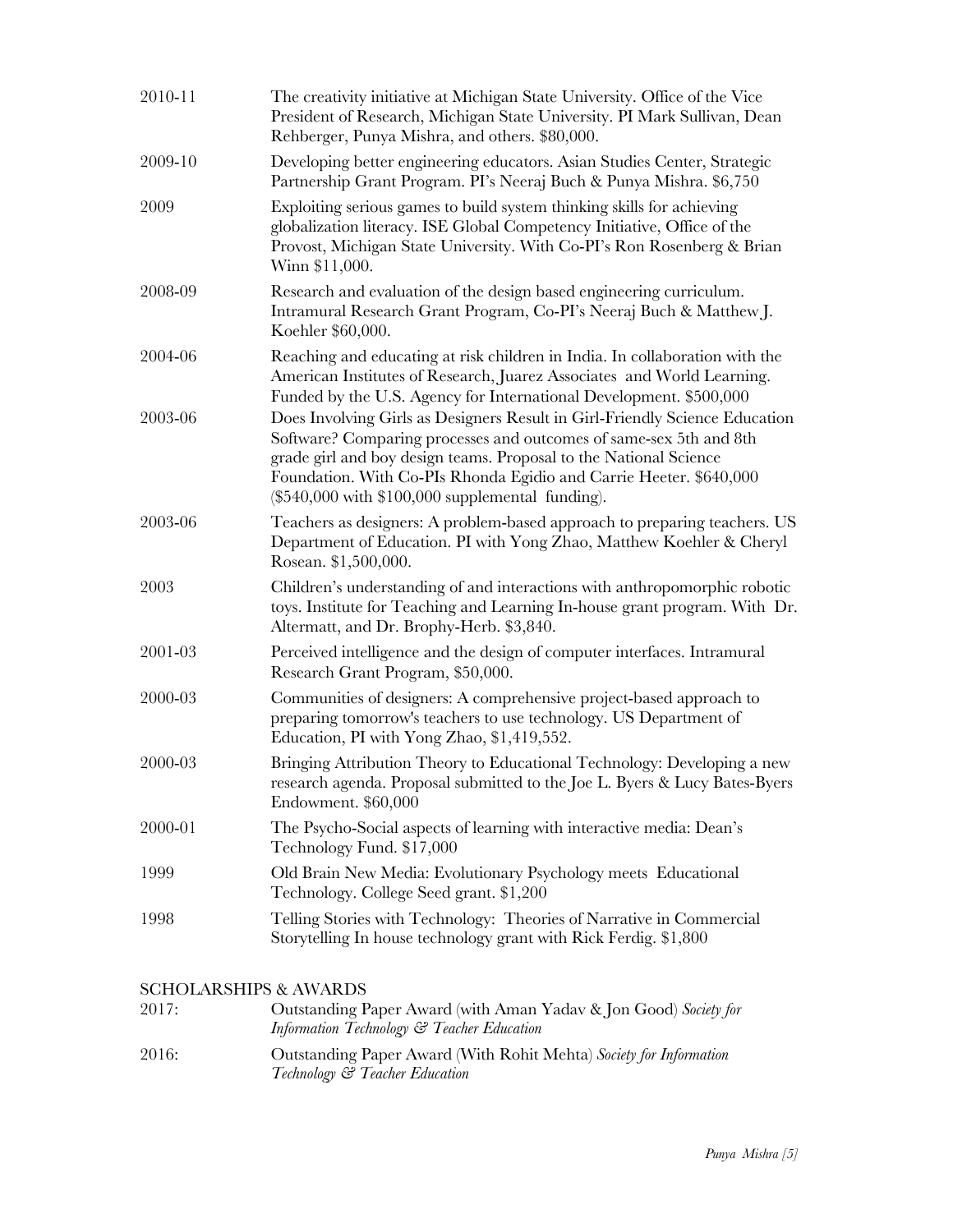| 2016:    | William J. Beal Outstanding Faculty Award for comprehensive and sustained<br>record of scholarly excellence in research and/or creative activities,<br>instruction and outreach.                                                                                                                                                                                                                 |
|----------|--------------------------------------------------------------------------------------------------------------------------------------------------------------------------------------------------------------------------------------------------------------------------------------------------------------------------------------------------------------------------------------------------|
| 2015:    | Henriksen & Mishra (2015) listed as one of the most popular articles of 2015<br>by TCRecord (based on number of downloads)                                                                                                                                                                                                                                                                       |
| 2014:    | Outstanding Research Paper Award for Kereluik, Mishra, Terry & Fahnoe<br>(2013) awarded by the <i>Journal of Digital Learning in Teacher Education</i> , "in<br>recognition of the single article from the prior year with the highest<br>possibility to advance the field of teacher education, based on potential<br>impact, contribution, innovativeness, and generalizability or usability." |
| 2013:    | AACTE Best Practice Award for the Innovative Use of Technology to the<br>EPET doctoral and master's programs (With Leigh Wolf and Matthew J.<br>Koehler). American Association of Colleges of Teacher Education.                                                                                                                                                                                 |
| 2013:    | Outstanding Paper Award & Best TPACK paper award (With Chris<br>Fahnoe) Society for <i>Information Technology</i> & Teacher Education                                                                                                                                                                                                                                                            |
| 2013:    | $MSU-AT\mathcal{C}T$ award for Instructional Technology (with Danah Henriksen & the<br>CEP917 hybrid/blended design team)                                                                                                                                                                                                                                                                        |
| 2009:    | Outstanding Paper Award (With Tae Shin, M.J. Koehler, D. Schmidt, E.<br>Baran, & A. Thompson) Society for Information Technology & Teacher Education                                                                                                                                                                                                                                             |
| 2008:    | MSU-AT&T award for Instructional Technology (with Matt Koehler & the<br>TE150 online Design team)                                                                                                                                                                                                                                                                                                |
| 2008:    | Third prize for best paper (with Qaiser Malik & Michael Shanblatt)<br>American Society for Engineering Education                                                                                                                                                                                                                                                                                 |
| 2007:    | Outstanding Paper Award (with Aroutis Foster) Society for Information<br>Technology & Teacher Education                                                                                                                                                                                                                                                                                          |
| 2006:    | Teaching Excellence Award, College of Education, Michigan State University                                                                                                                                                                                                                                                                                                                       |
| 2004:    | Teacher Scholar Award, Michigan State University                                                                                                                                                                                                                                                                                                                                                 |
| 2003:    | Nominated for <i>Teacher Scholar Award</i> by the College of Education, MSU                                                                                                                                                                                                                                                                                                                      |
| 2000:    | MSU Lilly Faculty Fellowship. Awarded by Michigan State University.                                                                                                                                                                                                                                                                                                                              |
| 1998:    | Editor's Choice Award, for best paper presented at 1998 IVLA conference<br>International Visual Literacy Association                                                                                                                                                                                                                                                                             |
| 1997:    | APF/COGDOP Graduate Research Scholarship in Psychology, awarded by the<br>American Psychological Association & Council of Graduate Departments in<br>Psychology                                                                                                                                                                                                                                  |
| 1997:    | Dissertation Completion Fellowship, Graduate College, University of Illinois at<br>Urbana-Champaign                                                                                                                                                                                                                                                                                              |
| 1996:    | On-campus Dissertation Research Grant, Graduate College, University of Illinois<br>at Urbana-Champaign                                                                                                                                                                                                                                                                                           |
| 1997-98: | Graduate Travel Grant (2 years), University of Illinois at Urbana-Champaign                                                                                                                                                                                                                                                                                                                      |
| 1992-96: | William Chandler Bagley Fellow, Academic merit fellowship College of<br>Education, University of Illinois                                                                                                                                                                                                                                                                                        |
| 1997:    | Honorable mention for Urbana School District web site design; MultiMedia<br>Schools Magazine                                                                                                                                                                                                                                                                                                     |
| 1996:    | Teaching assistants rated as being excellent by their students, List<br>maintained by the Daily Illini                                                                                                                                                                                                                                                                                           |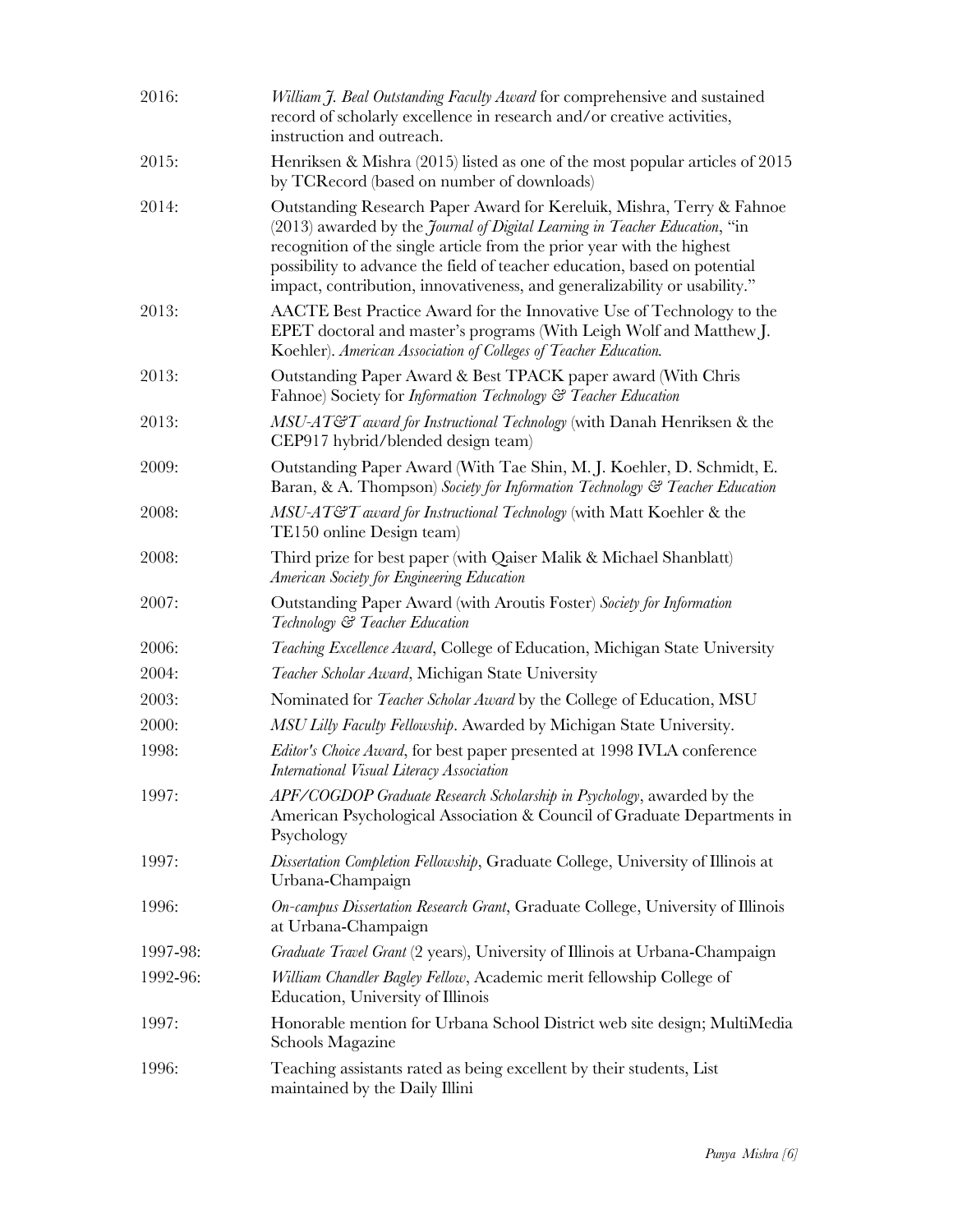| 1995:        | High Five Award for Excellence in Web Design. For the web-magazine Darpan:<br>Electronic reflections of India |
|--------------|---------------------------------------------------------------------------------------------------------------|
| $1998-90:$   | Graduate Scholarship, Ministry of Education, Government of India                                              |
| $1982 - 90:$ | <i>National Talent Search Scholarship, Awarded by the Government of India</i>                                 |
| $1980 - 82:$ | <i>Junior Science Talent Scholarship</i> , Department of Education, India                                     |

# TEACHING & ADVISING

## *Teaching*

I teach courses at undergraduate, masters and doctoral levels. I have developed three doctoral level courses (*Education by Design*; *Mind Media & Learning*; & *Knowledge Media Design*); two master's level course (*Learning Technology by Design*; & *Creativity for Teaching and Learning*) and two undergraduate level courses (*Reflections on Learning*; & *Technology Literacy*). I have also taught a course on *Creativity, Innovation & Design* at the *Indian School of Business, Hyderabad* as well as courses/workshops in the Executive MBA program at the *Broad School of Business*.

# *Advising*

# Dissertation director:

*Melissa Warr* (Graduated May 2021, currently Assistant Professor of *Learning Design and Technology* at *University of Louisiana-Monroe*.) Dissertation title: Teachers as Designers: Epistemic Diversity and Sensemaking Amidst Indeterminacy

*Rohit Mehta* (Graduated December 2017, currently Assistant Professor in the *Department of Curriculum & Instruction* at *California State University, Fresno*). Dissertation title: What does it mean to the literate? Designing and implementing a framework of inclusive literacy practices in a rural context.

*Kristen Kereluik* (Graduated December 2013, currently Lead Researcher at *Virtual Learning Research Institute* at *Michigan Virtual University*). Dissertation title: Scaffolding self-regulated learning online: A study in high school mathematics courses.

*Mike DeSchryver* (Graduated December 2012, currently Associate Professor, *College of Education, Central Michigan University*). Dissertation title: Toward a theory of web-mediated knowledge synthesis: How advanced learners used the web to construct knowledge about climate change behavior.

*Rob Malinowski* (Graduated December 2012, currently Assistant Professor at the *Office of Medical Education Research & Development*, *College of Human Medicine*, *Michigan State University*.) Dissertation title: Faculty Perceptions of Problem-based Learning in a Veterinary College.

*Leigh Graves Wolf* (Graduated December 2011, currently Clinical Associate Professor, Mary Lou Fulton Teachers College, Arizona State University.) Dissertation title: Faculty versus student perceptions of the quality and relevance of a master's degree in educational technology.

*Danah Henriksen* (Graduated December 2011, Currently Associate Professor, Mary Lou Fulton Teacher's College, Arizona State University). Dissertation title: We teach who we are: Creativity and trans-disciplinary thinking in the practices of accomplished teachers.

*Anne Heintz* (Graduated May 2011), currently an independent author. Dissertation title: Composing in public. Instructor MAET program, MSU.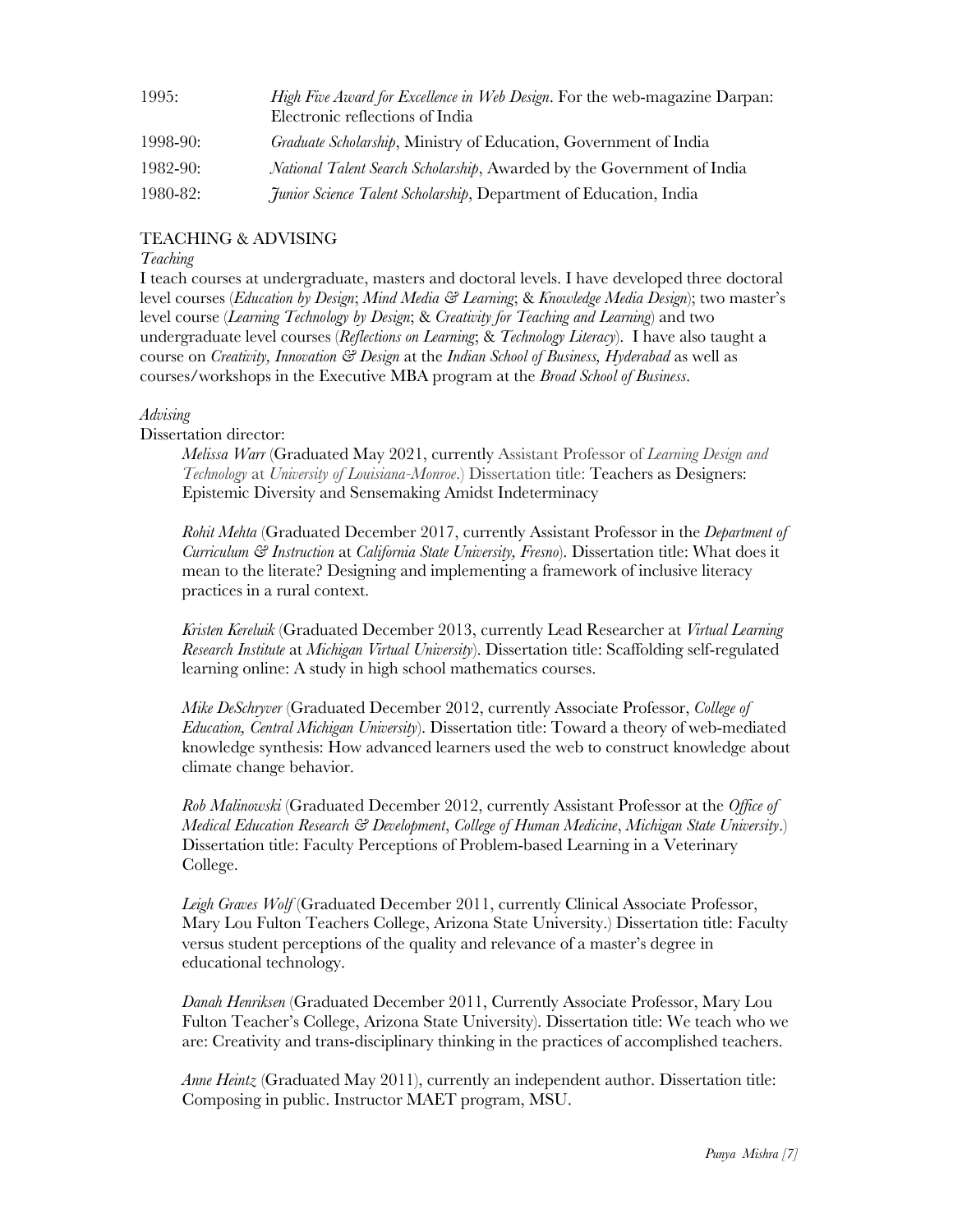*Qaiser H. Malik* (Graduated May 2010, Currently Director Engineering Education at National University of Science & Technology, Pakistan). Dissertation title: Participation in a freshman design sequence and its influence on student attitudes towards engineering.

*Andrea Francis Ploucher* (Graduated May 2010, Currently faculty member at Albion College, MI). Current dissertation title: Why do Some Teachers Trust Digital Technology and Others Don't? Conceptualizing the Intersection of Trust, Technology, and Education.

*Aroutis Foster* (graduated 2009, currently assistant professor at Drexel University). Dissertation: Gaming their way: Learning in simulation strategy video games.

*Elizabeth Chase Wells* (Graduated 2009, currently Extension 4-H Educator in Ottowa, MI). Dissertation: Perceptions of Michigan State University County Extension Directors and Extension Educators about the use of Information Technology in Their Work.

*Kathryn Dirkin* (Graduated 2007, currently associate professor at Central Michigan University). Dissertation: Three professors teaching online: The realization of teaching perspectives.

*Shufang Shi* (Graduated 2005, currently associate professor at SUNY Cortland). Dissertation: Teacher moderating and student engagement in synchronous computer conferencing

*Lisa Peruski* (Graduated 2003, currently at University of Phoenix) Dissertation: Contradictions, disturbances, and transformations: An activity theory analysis of three faculty members' experience with designing and teaching online courses.

#### *Students who have received awards and fellowship under my guidance:*

| <b>Spencer Research Training Grant Fellows</b>                                                                                                 | Shufang Shi, Kathryn<br>Hershey/Dirkin, Aroutis Foster,<br>Leigh Graves Wolf                                |
|------------------------------------------------------------------------------------------------------------------------------------------------|-------------------------------------------------------------------------------------------------------------|
| Spencer Summer Fellowship                                                                                                                      | Kathryn Hershey, Esther Minha,<br>Michael DeSchryver                                                        |
| <b>Summer Research Grant</b>                                                                                                                   | Michael Phillips, Aman Yadav,<br>Eduardo Rodrigues, Khusro<br>Kidwai, Chun Lai, Leigh Graves<br>Wolf (2004) |
| Foreign Language Area Studies Fellow                                                                                                           | Jim Ratcliffe (2006)                                                                                        |
| Mellon Mays pre-dissertation fellowship, Robert<br>Craig Fellowship in Psychological Studies in<br>Education & Social Science Research Council | Aroutis Foster (2007)                                                                                       |
| FIE 2009 New Faculty Fellow & Received<br>Excellence in Teaching Citation $2009 - 10$                                                          | Qaiser Malik (2009)                                                                                         |
| Dissertation Completion Fellowship                                                                                                             | Andrea Ploucher Francis (2009),<br>Michael DeSchryver (2010)                                                |
| Outstanding Faculty/Staff award, presented by<br>the Resource Center for Person's with disabilities                                            | Andrea Ploucher Francis, for her<br>work in teaching TE150,<br>Reflections on Learning (2010)               |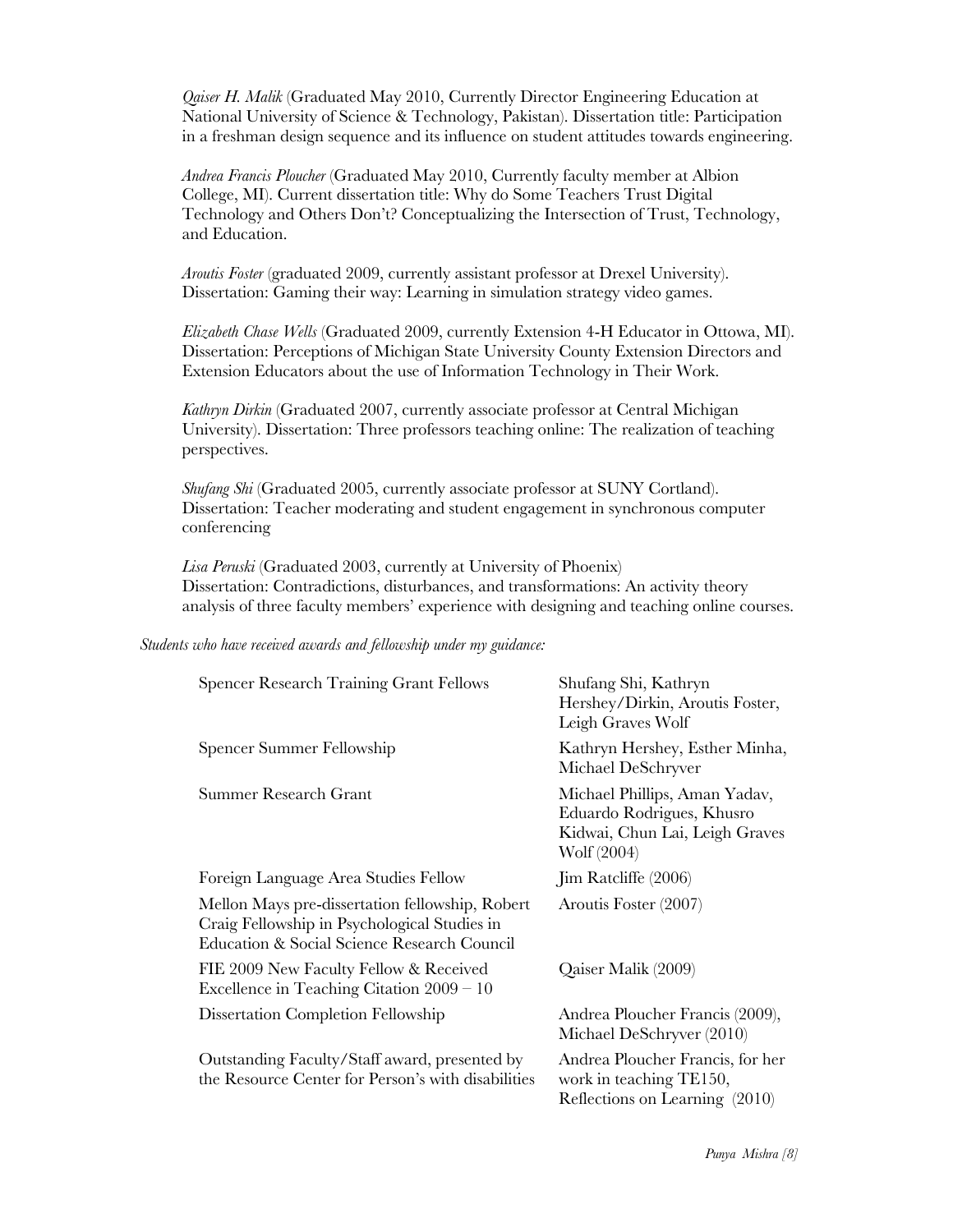| Research practicum/ development (RP/D)<br>Fellowship                                                   | Kristen Kereluik (2010)                                            |
|--------------------------------------------------------------------------------------------------------|--------------------------------------------------------------------|
| Fellowship to enhance global understanding<br>(2011)                                                   | Kristen Kereluik $(2011)$ ; Jon<br>Good (2015), Rohit Mehta (2016) |
| Nominated for Learning without Frontiers<br>Awards for Hero Innovators and Innovations for<br>Learning | Leigh Wolf $(2011)$                                                |
| Spencer dissertation fellowship                                                                        | Michael Deschryver (2011)                                          |
| Urban Education Retention Scholarship                                                                  | Laura Terry $(2012)$                                               |

## *Dissertation committees served:*

Graduated: Sapna Vyas, Lina Wu, Mark Girod, Jan Amsterberg, Lorin Shepard, Regina Smith, Warren Buckleitner, Shane Cavanaugh, Aman Yadav, Bo Yan, Chun Lai, Steven Vassalo, Christina Doktor, Cindy Kendall, Erik Drake, Natalia Ignatova Collins, Nick Sheltrown, Shenglan Zhang, Mustafa Fatih Demir, Benjamin Forsythe

## *Undergraduate students:*

Faculty advisor to Unified Society of South Asians Faculty advisor to ASHA for Education (2005-2007), Michigan State University Advisor to Carols Jaramillo, McNair/SROP scholar. Luke Niewiadomski, independent research

# PUBLICATIONS

## *Podcasts, Webinars & more*

| $2020$ -present  | Co-host: Silver Lining for Learning (silverliningforlearning.org) webinar series.<br>In collaboration with Zhao, Y., Dede, C. & Bonk. C.            |
|------------------|-----------------------------------------------------------------------------------------------------------------------------------------------------|
| $2020$ -present  | Host: Value Laden: Conversations with Educational Leaders on ethical leadership.<br>podcast series                                                  |
| $2020$ – present | Producer: <i>Learning Futures</i> podcast, hosted by Dr. Ron Beghetto, produced by<br>the <i>Office</i> of <i>Scholarship</i> and <i>Innovation</i> |
| 2020             | Host and producer: Future Tense Fiction. A collaboration with Slate magazine,<br>New America and Arizona State University.                          |
| $2019$ -present  | Talking about Design (talking about design.com). Advisor for student led<br>website on bringing design based approaches to education and learning.  |

# *Books*

- Mishra, P., Henriksen, D. & the Deep-Play Research Group (2017). *Creativity, Technology & Education: Exploring their Convergence.* Springer Briefs in Educational Communications and Technology.
- Henriksen, D., & Mishra, P. (2016). *Creativity, technology & teacher education*. Waynesville, NC: Association for the Advancement of Computing in Education (AACE).
- Herring, M., Koehler, M.J., & Mishra, P. (2016). *Handbook of Technological Pedagogical Content Knowledge, 2nd Edition.* Routledge.
- Mishra, P., Koehler, M.J., & Zhao, Y. (Eds.) (2007). *Faculty development by design: Integrating technology in higher education*. Information Age Publishing, Greenwich, CT.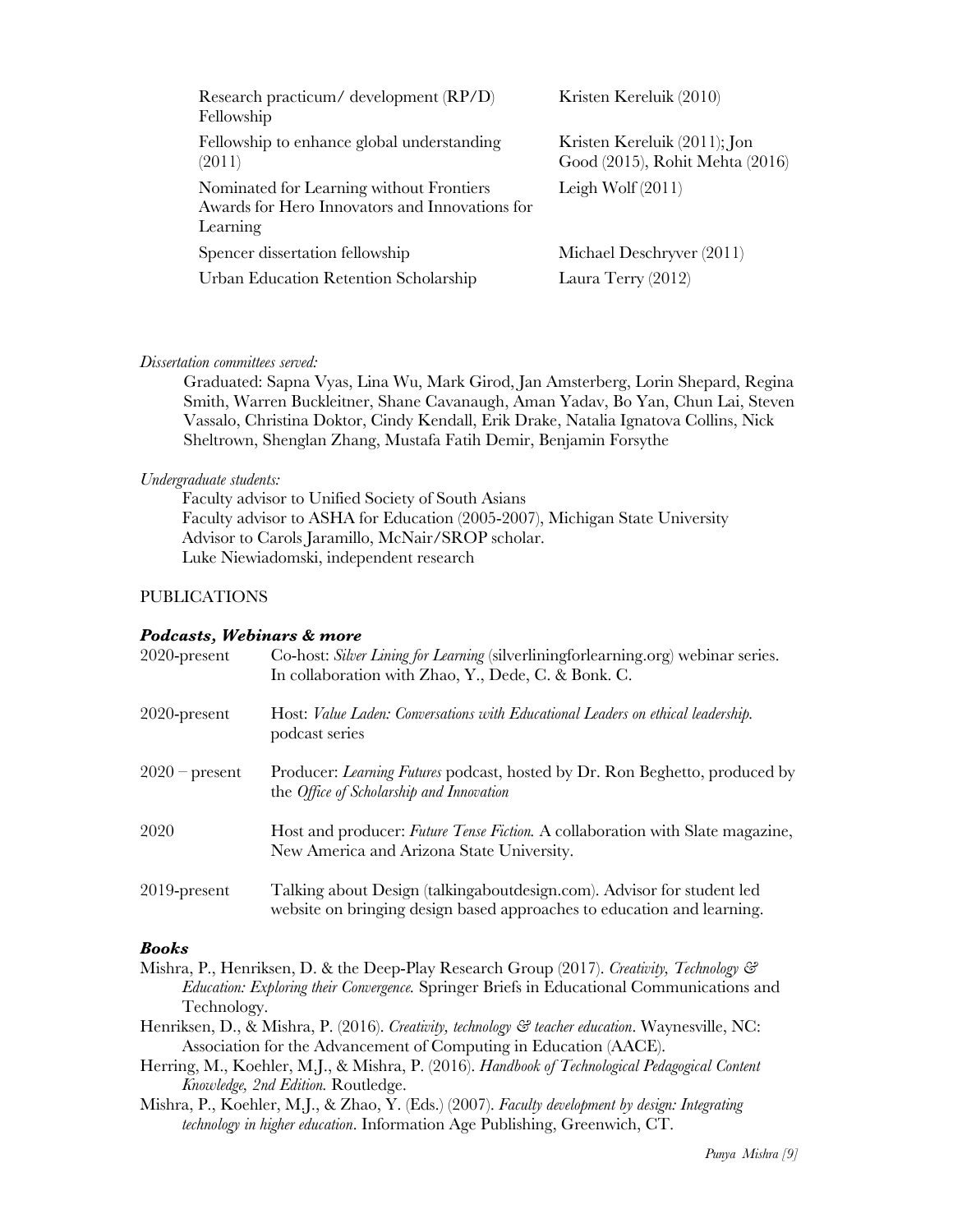### *Self-Published*

- Mishra, P. & The MSUrbanSTEM team (2015). *Ultimate STEM: 49 amazing teaching moments in STEM*. Michigan State University.
- Mishra, P. & The MSUrbanSTEM team (2015). *This I believe: The struggles, joys and motivations of 25 STEM educators.* Michigan State University.
- Mishra, P. & The MSUrbanSTEM team (2014). *Roots of STEM: A collection of lesson plans for teachers by teachers*. Michigan State University.

Mishra, P. (2015). (Ed.). *Momentary lapis lazuli of reason: Academia for better or verse*. East Lansing MI.

Mishra, P. (1990) A 2 Z: *A dictionary of design*. Published by The Industrial Design Center Press: Bombay, India

## *International Reports*

Behar, A., & Mishra, P. (2015). ICT in Schools: Why focusing policy and resources on educators not children, will improve educational outcomes. *Global Information Technology Report 2015: ICT for inclusive growth.* A report by the World Economic Forum, Davos Switzerland.

## *Articles in peer reviewed journals*

- Jacobson, M. J., Maouri, C. , Mishra, P., & Kolar, C. (1996). Learning with hypertext learning environments: Theory, design, and research. *Journal of Educational Multimedia and Hypermedia. 5*(3/4), 239-281.
- Mishra, P. (1999/2004). The role of abstraction in scientific illustration: Implications for pedagogy. *Journal of Visual Literacy. 19*(2), 139-158. To be reprinted in C. Handa (Ed.). Visual rhetoric in a digital world: A critical sourcebook. (pp. 177-194). Boston, MA: Bedford/St. Martin's Press.
- Mishra, P., Yong, Z., & Tan, S. (1999). From concept to software: Developing a framework for understanding the process of software design. *Journal of Computing in Education. 3*2(3). 220- 238.
- Zhao, Y., Mishra, P., Worthington, V. L., & Ferdig, R. E. (1999). A Socio-technical perspective on web-based manuscript management and publishing: A two-year Case Study. *Vine*.
- Zhao, Y., Mishra, P., & Girod, M. (2000). A clubhouse is a clubhouse is a clubhouse. *Computers in Human Behavior*. 16(3), 287-300.
- Zhao, Y. Tan, S. H., & Mishra, P. (2000). Going Beyond the Teacher's Machine. *Journal of Adult and Adolescent Literacy*. 348-354.
- Mishra, P., Nicholson, M., & Wojcikiewicz, S. (2001/2003). Does my wordprocessor have a personality? Topffer's Law and Educational Technology. *Journal of Adolescent and Adult Literacy*. 44 (7), 634-641. Reprinted in B. C. Bruce (Ed.). *Literacy in the information age: Inquiries into meaning making with new technologies*. (pp. 116-127). Newark, DE: International Reading Association.
- Zhao, Y., Byers, J., Mishra, P., Topper, A., Frank, K., Enfield, M., Pugh, K., Chen, H., Tan, H. (2001). What do they know? A comprehensive portrait of recipients of a state technology grant for teachers. *Journal of Computing in Teacher Education*, 17 (2). 24-37.
- Alvarez-Torres, M., Mishra, P., & Zhao, Y. (2001). Judging a book by its cover. Cultural Stereotyping of interactive media and its effect on the recall of text information. *Journal of Educational Multimedia and Hypermedia* . 10(2), 161-183
- Mishra, P., & Koehler, M. J. (2002). Art from randomness. How Inverso uses chance to create haiku. *Interactive Multimedia Electronic Journal of Computer Enhanced Learning*. Retrieved October 2, 2004 from http://imej.wfu.edu/articles/2002/1/03/index.asp
- Mishra, P. & Brewer, W. F. (2003) Theories as a form of mental representation and their role in the recall of text information. *Contemporary Educational Psychology,* 28, p.277-303.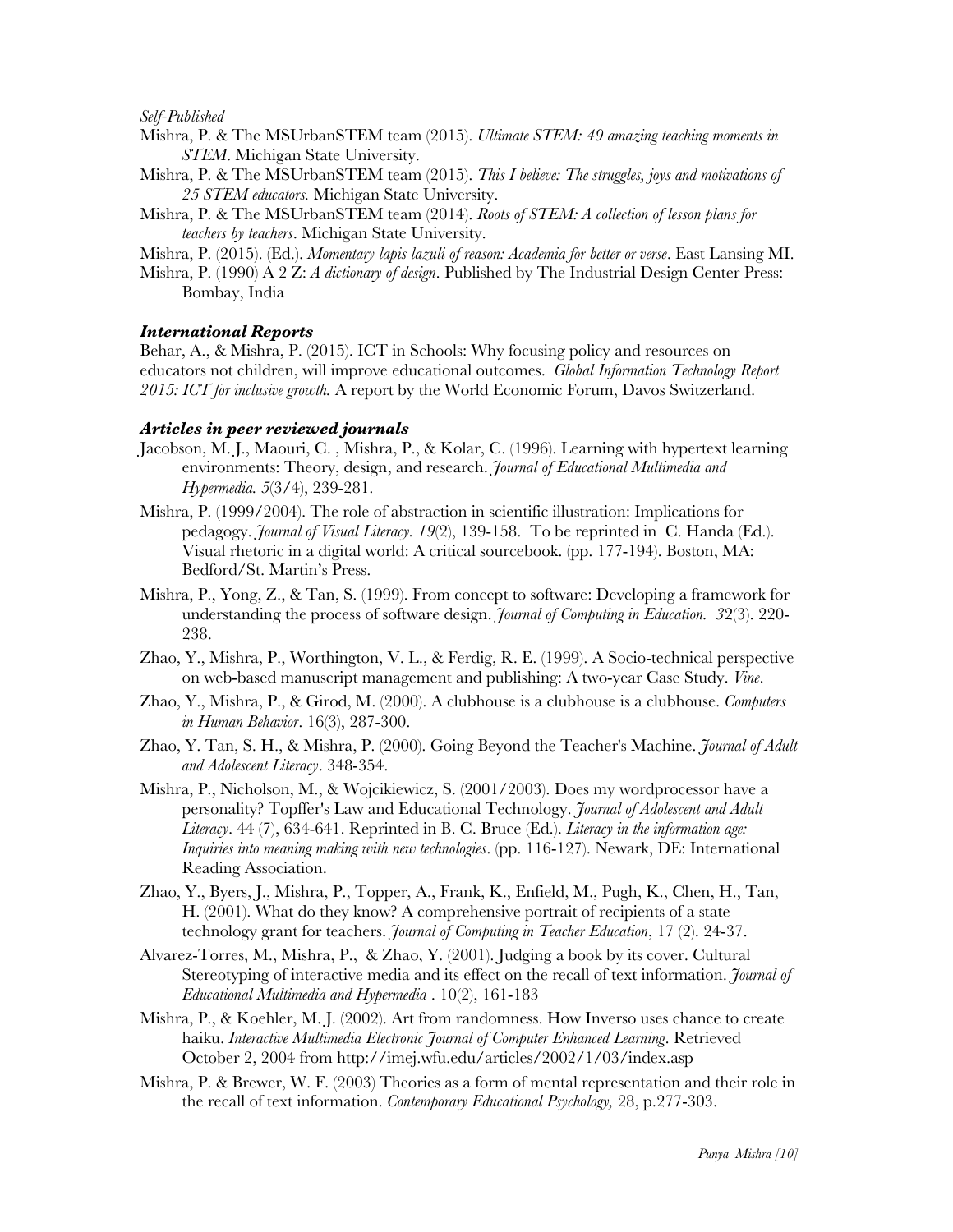- Mishra, P., Hershey, K. (2004). Etiquette and the design of educational technology. *Communications of the ACM*, 47(4), 45-49.
- Koehler, M. J., Mishra, P., Hershey, K., & Peruski, L. (2004). With a little help from your students: A new model for faculty development and online course design. *Journal of Technology and Teacher Education*, 12(1), 25-55.
- Ferdig, R. E., Mishra, P. (2004). Emotional responses to computers: Experiences in unfairness, anger and spite. *Journal of Educational Multimedia and Hypertext*. 13(2), 143-161.
- Ferdig, R. E., Mishra, P., & Zhao, Y. (2004). Component architectures and web based learning environments. *Journal of Interactive Learning Research*. 15(1). 75-90.
- Peruski, L., & Mishra, P. (2004). Webs of activity in online course design and teaching. *ALT-J, Research in Learning Technology*. 12(1). 37-49.
- Koehler, M. J. & Mishra, P. (2005). What happens when teachers design educational technology? The development of Technological Pedagogical Content Knowledge. *Journal of Educational Computing Research*. 32(2), 131-152.
- Koehler, M.J., & Mishra, P. (2005). Teachers learning technology by design. *Journal of Computing in Teacher Education*. 21(3). 94-102.
- Hershey, K., Mishra, P., & Altermatt, E. (2005). All or nothing: Levels of sociability of a pedagogical software agent and its impact on student perceptions and learning. *Journal Educational Multimedia and Hypermedia*. 14(2), 113-127.
- Mishra, P. (2005). On becoming a web site. First Monday. V. 10. Available online at http://www.firstmonday.org/issues/issue10\_4/mishra/
- Mishra, P., & Koehler, M. J. (2006). Technological Pedagogical Content Knowledge: A new framework for teacher knowledge. *Teachers College Record* 108 (6), 1017-1054.
- Mishra, P. (2006). Affective Feedback from Computers and its Effect on Perceived Ability and Affect: A Test of the Computers as Social Actor Hypothesis. *Journal of Educational Multimedia and Hypermedia*. 15 (1), pp. 107-131.
- Mishra, P., & Girod, M. (2006/2007). Designing learning through learning to design. *The High School Journal*. 90(1). 44 – 51. Reprinted in K. M. Cauley, & G. Pannozzo, (Eds.), Annual Edition: *Educational Psychology* 07/08. McGraw-Hill: NY.
- Mishra, P., & Yadav, A. (2006). Using hypermedia for learning complex concepts in chemistry: A qualitative study on the relationship between prior knowledge, beliefs and motivation. *Education and Information Technologies*. 11(1), 33-69.
- Shi , S., Mishra, P., Bonk, C. J., Zhao, Y., Tan, S. (2006). Thread Theory: A Framework Applied to Content Analysis of Synchronous Computer Mediated Communication Data . *International journal of instructional technology and distance learning*. 3(3), 17-38.
- Koehler, M.J., Mishra, P., & Yahya, K. (2007). Tracing the development of teacher knowledge in a design seminar: Integrating content, pedagogy, & technology. *Computers and Education*, 49(3), 740-762.
- Girod, M., Bell, J., & Mishra, P. (2007). Using digital video to re-think teaching practices. *Journal of Computing in Teacher Education*, 24(1).
- Heeter, C., Egidio, R., Mishra, P., Winn, B., & Winn, J. (2008). Alien Games: Do girls prefer games designed by girls? *Games & Culture Journal*. (4)1. p. 74-100.
- Koehler, M.J. & Mishra, P. (2009). What is Technological Pedagogical Content Knowledge (TPACK)? *Contemporary Issues in Technology and Teacher Education* [Online serial], 9(1).
- Harris, J., Mishra, P., & Koehler, M.J. (2009). Teachers' technological pedagogical content knowledge and learning activity types: Curriculum-based technology integration reframed. *Journal of Research on Technology in Education*, 41(4).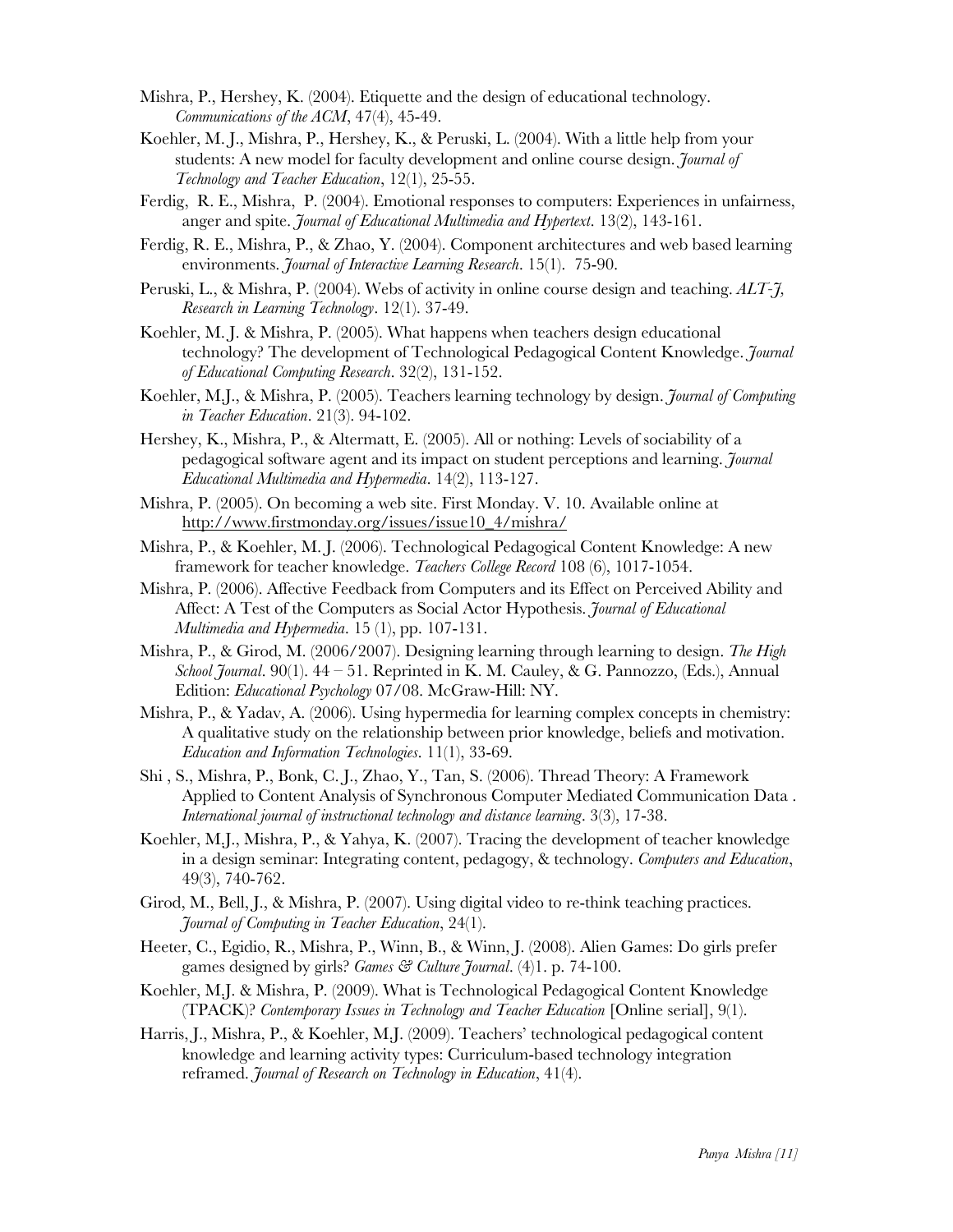- Francis, A. & Mishra, P. (2009). Is AIBO Real? Understanding Children's Beliefs About and Behavioral Interactions with Anthropomorphic Toys. *Journal of Interactive Learning Research*. 20 (4), pp. 405-422.
- Mishra, P. & Koehler. M. J. (2009). Too cool for school? No way! Using the TPACK framework: You can have your hot tools and teach with them, too. *Learning & Leading with Technology*, 36(7), 14-18.
- Mishra, P., Koehler, M. J., & Kereluik, K. (2009). The song remains the same: Looking Back to the Future of Educational Technology. *TechTrends*, 53(5). p. 48-53.
- Schmidt, D. A., Baran, E., Koehler, M. J., Shin, T. S., Mishra, P. & Thompson A. D. (2009). Technological Pedagogical Content Knowledge (TPACK): The development and validation of an assessment instrument for preservice Teachers. *Journal of Research on Technology in Education*.
- Harris, J. B., Mishra, P. & Koehler, M. (2010). Teachers' technological pedagogical content knowledge and learning activity types: Curriculum-based technology integration reframed. In Schrum, L., (Ed.). *Considerations on Technology and Teachers: The Best of JRTE* (pp. 181-204), Eugene, OR: ISTE.
- Kereluik, K., Mishra, P., & Koehler, M.J. (2010). On learning to subvert signs: Literacy, technology and the TPACK framework. *The California Reader*, 44(2), 12-18.
- Malik, Q., Koehler, M.J., Mishra, P., Buch, N., Shanblatt, M., & Pierce, S.J. (2010). Understanding student attitudes in a freshman design sequence. *International Journal of Engineering Education*, 26(5), 1179-1191.
- Mishra, P., Koehler, M.J., & Henriksen, D (2011). The seven trans-disciplinary habits of mind: Extending the TPACK framework towards 21st century learning. *Educational Technology*.
- Koehler, M. J., Mishra, P., Bouck, E., DeSchryver, M., Kereluik, K., Shin, T. S., & Wolf, L. G. (2011). Deep-play: Developing TPACK for 21st century teachers. *International Journal of Learning Technology*, 6(2), 146-163.
- Henriksen, D., & Mishra, P. (2013). Learning from creative teachers. *Educational Leadership*. 70(5). Retrieved from http://www.ascd.org/publications/educationalleadership/feb13/vol70/num05/Learning-from-Creative-Teachers.aspx
- Mishra, P., Terry, L., Henriksen, D. (2013). Introduction to the spotlight issue: The Educational Technology Program at Michigan State University. *TechTrends*, 57(3), 17-19. (This special issue was edited by myself, Laura Terry had Danah Henriksen and had 7 articles about our EPET program all written by students and faculty in our program).
- Terry, L., Mishra, P., Henriksen, D., Wolf, L.G., Kereluik, K. (2013). Making it meaningful: The reciprocal relationship between technology and psychology. *TechTrends*, 57(3), 34-39.
- Kereluik, K., Mishra, P., Fahnoe, C., & Terry, L. (2013). What knowledge is of most worth: Teacher knowledge for 21st century learning. *Journal of Digital Learning in Teacher Education*, 29(4), 127-140.
- Voogt, J., Estrad, O., Dede, C., Mishra, P. (2013). Challenges for learning and schooling in the digital networked world of the 21st Century. *Journal of Computer Assisted Learning.* 29(5), 403-413.
- Koehler, M. J., Mishra, P., & Cain, W. (2013). What is Technological Pedagogical Content Knowledge (TPACK)? *Journal of Education* (193)3, 13-20.
- Koehler, M. J., Mishra, P., Kereluik, K., Shin, T.S., & Graham, C. (2013). The Technological Pedagogical Content Knowledge Framework. in M. J. Spector, M. D. Merrill, J. Elen, & M. J. Bishop (Eds.) *Handbook of Research on Educational Communications and Technology.* Fourth Edition. Springer, NY. p. 101-111.
- Henriksen, D., Mishra, P., Greenhow, C., Cain, W., & Roseth, C. (2014). A tale of two courses: Innovation in the hybrid/online doctoral program at Michigan State University. *Tech Trends, (58*)4, P. 48-53.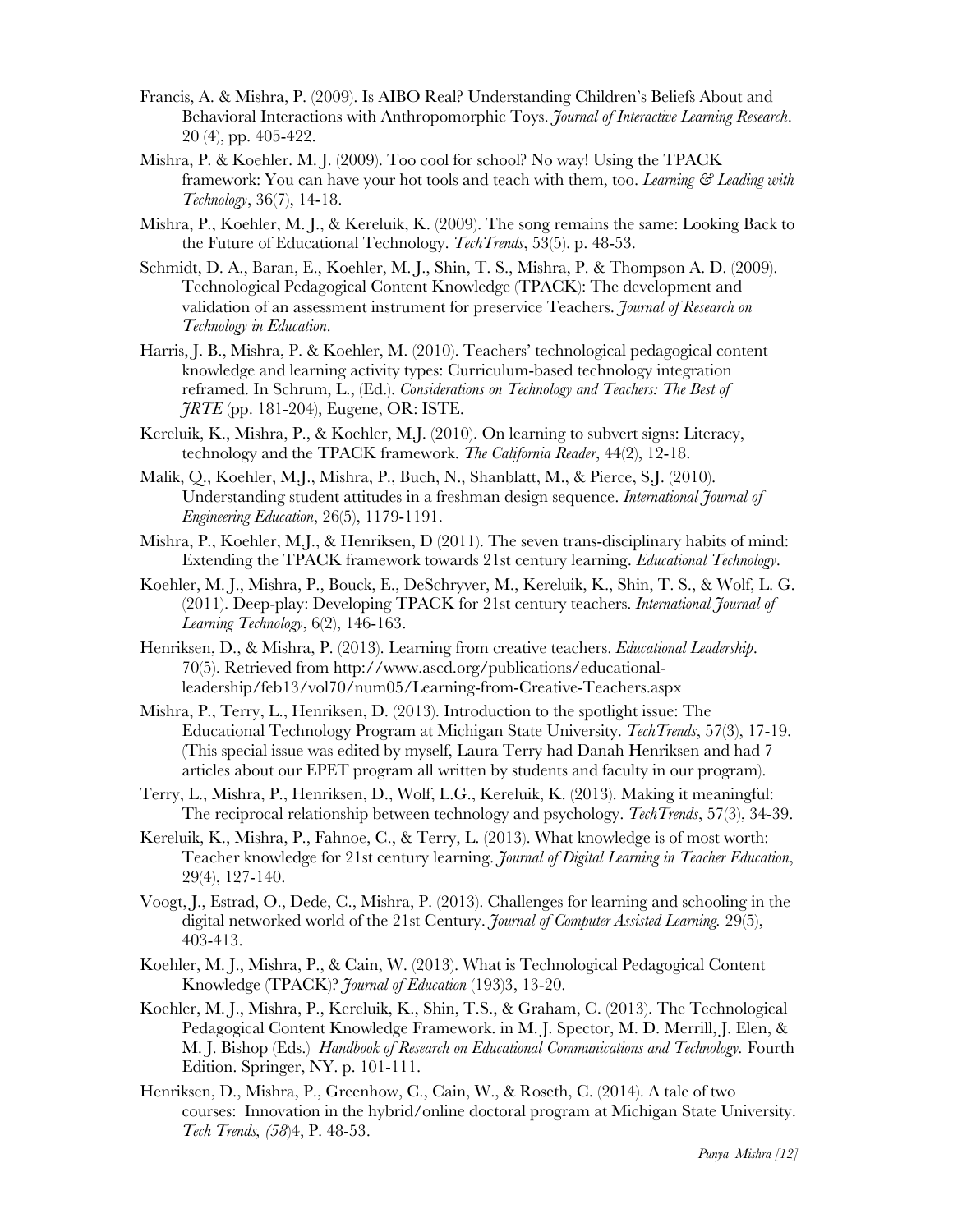- Henriksen, D., & Mishra, P. (2015). We teach who we are: Creativity in the lives and practices of accomplished teachers. *Teachers College Record*. (117)7. p. 1-46
- Voogt, J., Fisser., P. Good, J., Mishra, P., & Yadav, A. (2015). Computational thinking in compulsory education: Towards an agenda for research and practice. *Education & Information Technologies*.
- Henriksen, D., & Mishra, P. (2015). Introduction to the Special Issue: Creativity, Technology & Teacher Education. *Journal of Technology & Teacher Education*, (23)3. pp. 273-277
- Koehler, M.J., Mishra, P., & Cain, W. (2015). ¿Qué son los Saberes Tecnológicos y Pedagógicos del Contenido (TPACK)? *Virtualidad, Educación y Ciencia*, (6)10. Translation of Koehler, Mishra & Cain (2013).
- Henriksen, D., Mishra, P., & Mehta, R. (2015). Novel, effective, whole: Toward a NEW framework for evaluations of creative products. *Journal of Technology and Teacher Education, 23*(3), 455-478.
- de Oliveira, J., Henriksen, D., Castañeda, L., Marimon, M., Barberà, E., Monereo, C., Cole, C., Mahiri, J., & Mishra, P. (2015). The educational landscape of the digital age: Communication practices pushing (us) forward. RUSC. *Universities and Knowledge Society Journal*, 12(2), 14-29.
- Henriksen, D., Mishra, P., & Fisser, P. (2016). Infusing Creativity and Technology in 21st Century Education: A Systemic View for Change. *Educational Technology & Society, 19* (3), 27–37.
- Mehta, S., Mehta, R., Berzina-Pitcher, I., Seals, C. & Mishra, P. (2016). 49 Stories That Make an Ultimate STEM Lesson Plan. *Journal of Computers in Mathematics and Science Teaching, 35*(4), 343-353. Chesapeake, VA: Association for the Advancement of Computing in Education (AACE).
- Good, J., Keenan, S. & Mishra, P. (2016). Education:=Coding+Aesthetics; Aesthetic Understanding, Computer Science Education, and Computational Thinking. *Journal of Computers in Mathematics and Science Teaching, 35*(4), 313-318. Chesapeake, VA: Association for the Advancement of Computing in Education (AACE).
- Terry, C.A., Mishra, P., Roseth, C. J. (2016). Preference for multitasking, technological dependency, student metacognition, & pervasive technology use: An experimental intervention. *Computers in Human Behavior (65)* 241-251. http://dx.doi.org/10.1016/j.chb.2016.08.009
- Mishra, P., Gunnings-Moton, S., Wolf, L. G., Berzina-Pitcher, I, & Seals, C. (2017). Introduction: Innovative STEM Professional Development for Urban Educators: Multiple Perspectives on the MSUrbanSTEM Project. *Journal of Computers in Mathematics and Science Teaching, 36*(3), 211-**217**
- Mishra, P. & Mehta, R. (2017). What We Educators Get Wrong About 21st-Century Learning: Results of a Survey. *Journal of Digital Learning in Teacher Education*, 33:1, 6-19 http://dx.doi.org/10.1080/21532974.2016.1242392
- Richardson, C., & Mishra, P., (2017). Learning Environments that Support Student Creativity: Developing the SCALE. *Thinking Skills and Creativity*  https://doi.org/10.1016/j.tsc.2017.11.004
- Henriksen, D., Cain, W., & Mishra, P. (2018). Everyone Designs: Learner Autonomy through Creative, Reflective, and Iterative Practice Mindsets. *Journal of Formative Designs for Learning*. doi: 10.1007/s41686-018-0024-6.
- Mishra, P. (2019): Considering Contextual Knowledge: The TPACK Diagram Gets an Upgrade. *Journal of Digital Learning in Teacher Education. DOI:*  https://doi.org/10.1080/21532974.2019.1588611
- Warr, M., Mishra, P., & Scragg, B., (2020). Designing Theory. *Educational Technology Research and Development*. https://doi.org/10.1007/s11423-020-09746-9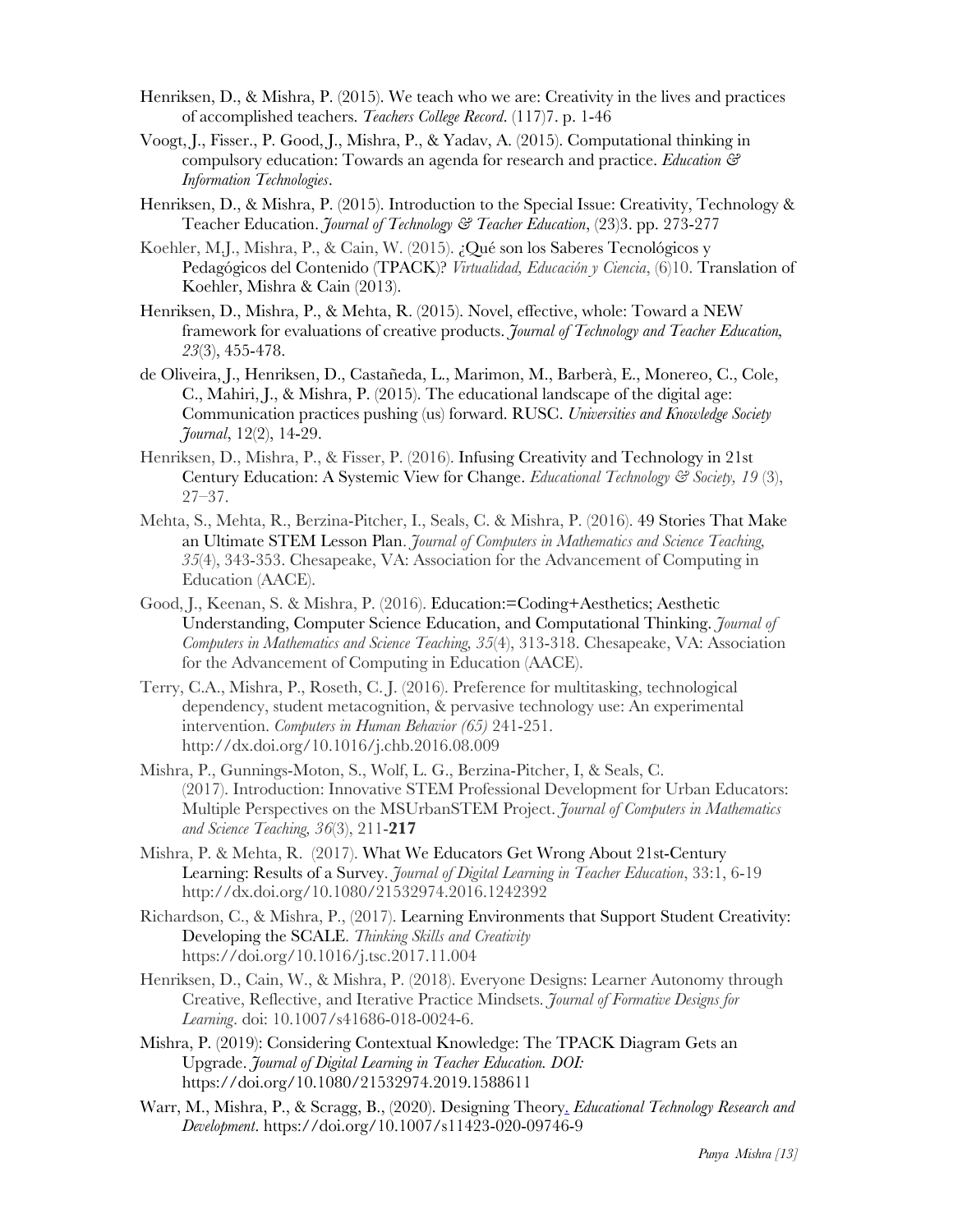- Henriksen, D., Jordan, M., Foulger, T.S., Zuiker, S. & Mishra, P. (2020). Essential Tensions in Facilitating Design Thinking: Collective Reflections. *Journal of Formative Design in Learning*. https://doi.org/10.1007/s41686-020-00045-3
- Henriksen, D. & Mishra, P. (2020). Of metaphors and molecules: Figurative language bridging STEM and the arts in education. *Leonardo (53),* 3. p.316-320. Posted Online June 01, 2020 https://doi.org/10.1162/leon\_a\_01607
- Weiner, S., Warr, M., & Mishra, P. (2020). Fostering System-Level Perspective Taking when Designing for Change in Educational Systems. *TechTrends*. https://doi.org/10.1007/s11528-020-00529-w
- Mishra, P. (2020). Tipping Point for Online Learning? On Questioning the Right Assumptions. *ECNU Review of Education.* https://doi.org/10.1177/2096531120934492
- Mishra, P., & Close, K. (2020). The Value of School. *ECNU Review of Education.* https://doi.org/10.1177/2096531120926687
- Henriksen, D., Mishra, P., Creely, E., & Henderson, M. (2021). The role of creative risk taking and productive failure in education and technology futures. *TechTrends.*  https://doi.org/10.1007/s11528-021-00622-8 (title article in a special issue on which I was a co-editor)
- Wyatt, L., Scragg, B. S., Stein, J. Y. G., & Mishra, P. (2020). Educational change by design: Creating a school of the future. *Journal of Cases in Educational Leadership.*  https://doi.org/10.1177/1555458920979838
- Henriksen, D., Creely, E., Henderson, M., & Mishra, P. (2021). Creativity and technology in teaching and learning: a literature review of the uneasy space of implementation. *Educational Technology Research & Development.* https://doi.org/10.1007/s11423-020-09912 z
- Warr, M., Mishra, P. (2021). Integrating the discourse on teachers and design: An analysis of ten years of scholarship. *Teaching and Teacher Education.*  https://doi.org/10.1016/j.tate.2020.103274
- Mishra, P., Warr, M. (2021). Contextualizing TPACK within systems and culture. *Computers in Human Behavior. 117*. https://doi.org/10.1016/j.chb.2020.106673
- Donner, J., Warr, M., Leahy, S. M., & Mishra, P. (2020). Embracing failure in a first-year technology course. UTE. Revista de Ciències de l'Educació Monogràfic 2020. Pag. 68-82 ISSN 1135-1438. EISSN 2385-4731 https://doi.org/10.17345/ute.2020.3.2873
- Henriksen, D. & Mishra, P. (2020). Of metaphors and molecules: Figurative language bridging STEM and the arts in education. *Leonardo (53),* 3. p.316-320. Posted Online June 01, 2020 https://doi.org/10.1162/leon\_a\_01607
- Henriksen, D., Henderson, M., Creely, E., Carvalho, A., Cernochova, M., \*Dash, D., Davis, T., Mishra, P. (2021). Creativity and risk-taking in teaching and learning settings: Insights from six international narratives. *International Journal of Educational Research Open, 2*(2), 1-11*.*

# *Edited Special Issues of journals*

- *TechTrends* (2021). Edited special issue devoted to the *Role of Creative Risk Taking and Productive Failure in Education and Technology Futures*. Selected 7 articles by top scholars in the field, and edited, reviewed and prepared them for publication. With Danah Henriksen, Ed Creely & Michael Henderson.
- *Journal of Technology and Teacher Education* (2015)*.* Edited special issue devoted to *Creativity, technology and teacher education*. Selected 8 articles by top scholars in the field, and edited, reviewed and prepared them for publication. With Danah Henriksen.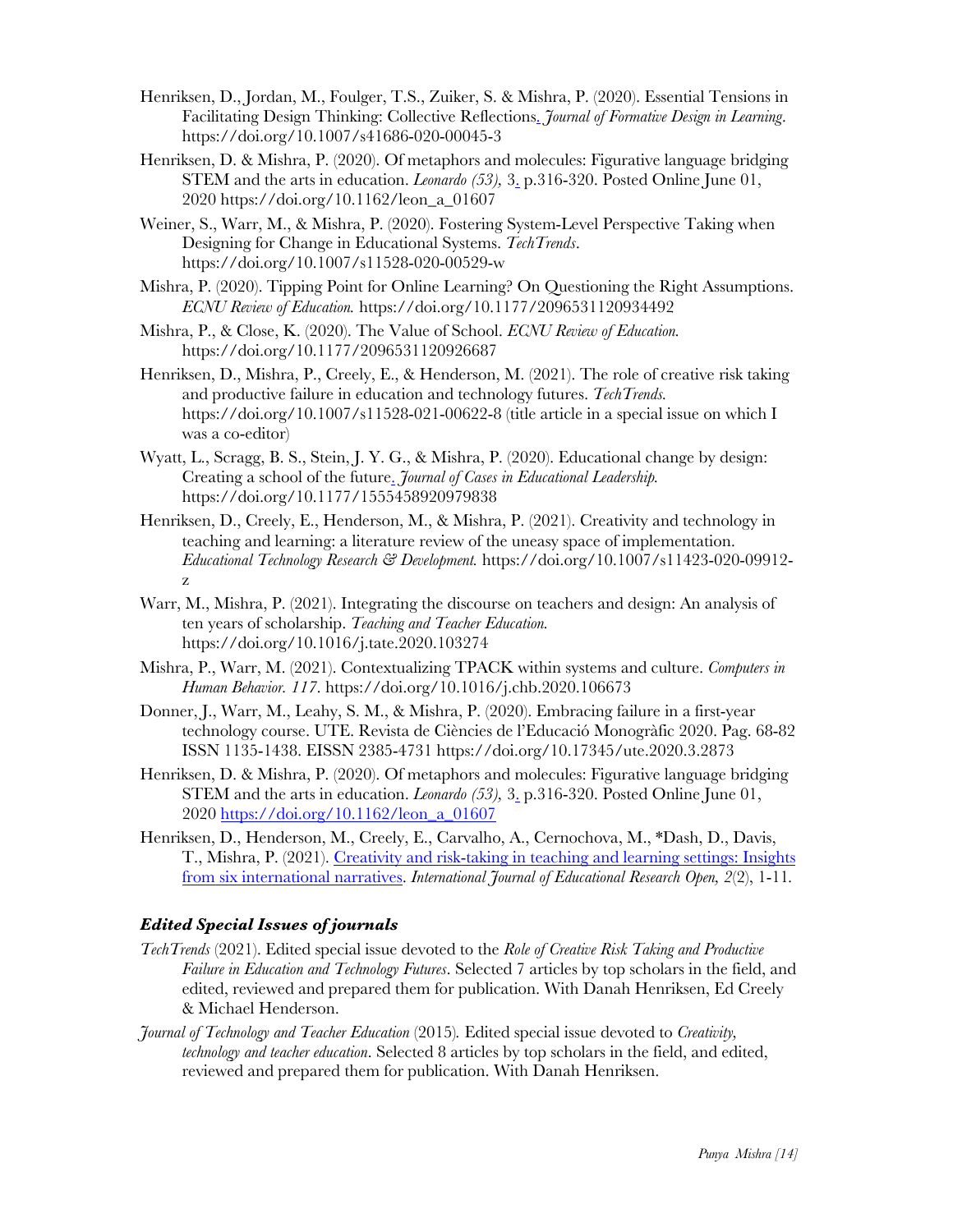- *Tech Trends (2013). The Educational Technology Program at Michigan State University*. This special issue was edited by myself, Laura Terry had Danah Henriksen and had 7 articles about our EPET program all written by students and faculty in our program
- *Journal of Computers in Mathematics & Science Teaching* (2017). Special issue on *Innovative STEM Professional Development for Urban Educators: Multiple Perspectives on the MSUrbanSTEM Project*. This special issue was edited by

## *Rethinking Technology, & Creativity in the 21st Century: A series*

*These articles are part of an ongoing article series I have been co-leading and writing with the deep-play research group. The DPRG is an informal group of faculty and students spread over Arizona State University, Michigan State University and Iowa State University. This series has led to two books one edited by Danah Henriksen (2016) and the other by Mishra & Henriksen (2017) with a third in the works.* 

- Mishra, P. & the Deep-Play Research Group (2012). Crayons are the future: Rethinking Technology & Creativity in the 21st Century. *Tech Trends*, 56(5), 13-16.
- Mishra, P., Henriksen, D. & the Deep-Play Research Group (2012). On Being In-Disciplined. *Tech Trends*. 56(6), 18-21.
- Mishra, P., Fahnoe, C., Henriksen, D. & the Deep-Play Research Group (2013). Creativity, self-directed learning and the architecture of technology rich environments. *Tech Trends*. 57(1), 10-13.
- Mishra, P., Terry, C., Henriksen, D., & the Deep-Play Research Group (2013). Square Peg Round Hole, Good Engineering. *Tech Trends* 57(2), 10-14.
- Mishra, P., Yadav, A. & the Deep-Play Research Group (2013). Of art and algorithms. *Tech Trends*. 57(3), 10-14.
- Mishra, P., Cain, W., Sawaya, S., Henriksen, D. & the Deep-Play Research Group (2013). A Room of their own. *Tech Trends*, (57) 4. p. 5-9.
- Mishra, P., Henriksen, D., & the Deep-Play Research Group (2013). A NEW approach to defining and measuring creativity. *Tech Trends* (57) 5, p. 5-13.
- Henriksen, D., Mishra, P., & the Deep-Play research group (2014). Twisting knobs and connecting things: Rethinking Technology & Creativity in the 21st Century. *Tech Trends*, (58)1, P. 15-19
- Mishra, P., Henriksen, D., & the Deep-Play research group (2014). Revised and Remixed: Creative Variations and Twisting Knobs. *Tech Trends*, (58)1, P. 20-23
- Henriksen, D., Mehta, R. & Mishra, P. (2014). Learning to see: Perceiving as a transdiciplinary habit of mind. *Tech Trends, (58*)4, P. 9-12.
- Henriksen, D., Cain, W., Mishra, P. & the Deep-Play Research Group (2014). Making sense of what you see: Patterning as a trans-disciplinary habit of mind. *Tech Trends (58*)5, p. 3-7
- Henriksen, D., Fahnoe, C., Mishra, P. & the Deep-Play Research Group (2014). Abstracting as a trans-disciplinary habit of mind. *Tech Trends (58*)6. p. 3-7
- Henriksen, D., Good, J., & Mishra, P. & the Deep-Play Research Group (2015). Embodied Thinking as a trans-disciplinary habit of mind. *Tech Trends* (59)1. p. 3-7
- Henriksen, D., Terry, C., Mishra, P., & the Deep-Play Research Group (2015). Modeling as a trans-disciplinary formative skill and practice. *Tech Trends* (59)2. p. 4-9.
- Henriksen, D., Keenan, S., Richardson, C., Mishra, P., & the Deep-Play Research Group (2015). Play as a Foundational Thinking Skill & Trans-disciplinary Habit of Mind. *Tech Trends* (59)3.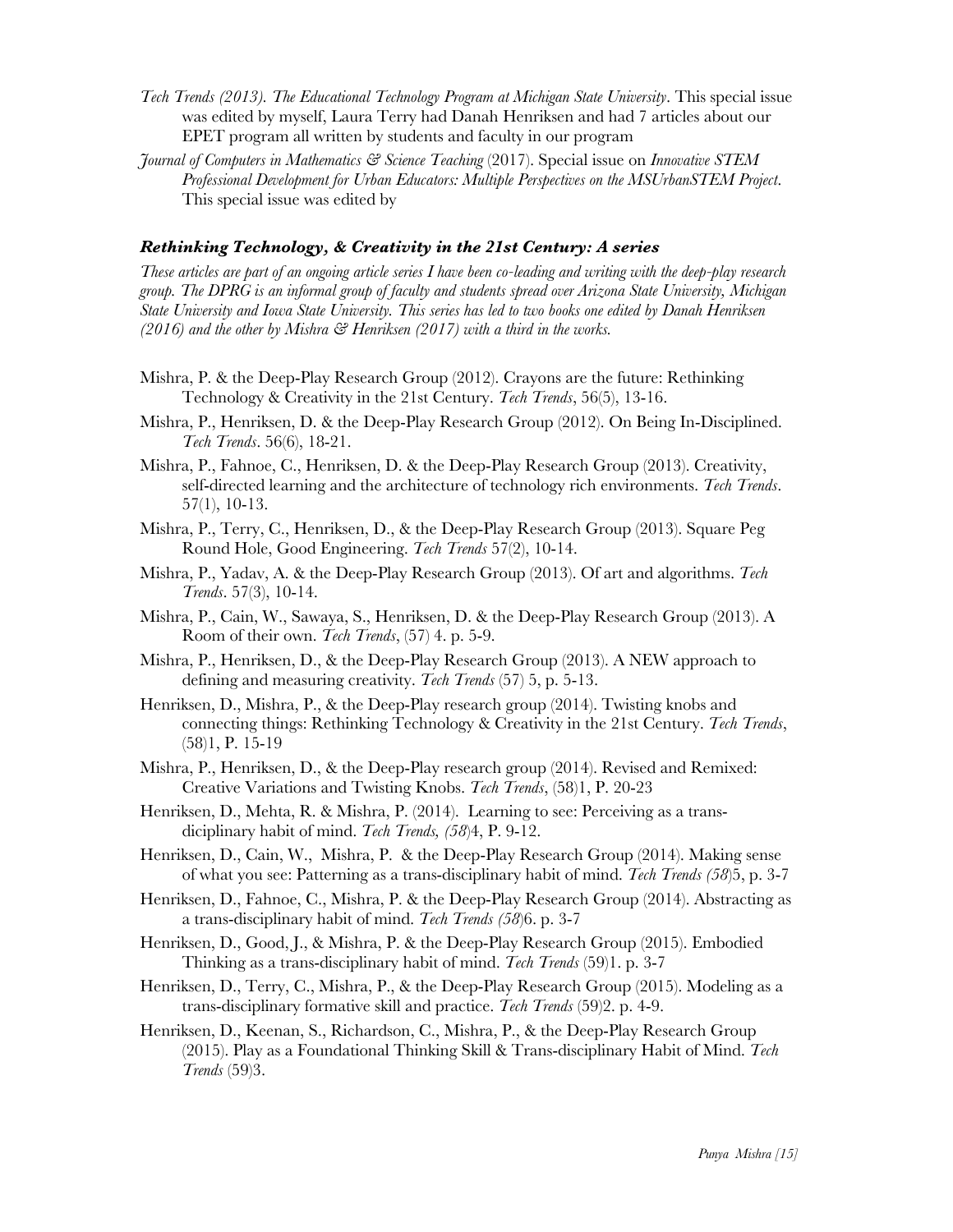- Henrkisen, D., DeSchryver, M., Mishra, P. & the Deep-Play Research Group (2015). Transform and transcend: Synthesis as a trans-disciplinary approach to thinking and learning. *Tech Trends* (59)4.
- Lee, J., Hicks, D., Henriksen, D., & Mishra, P.& the Deep-Play Research Group (2015). Historical soundscapes for creative synthesis. *Tech Trends* (59)5. 4-8.
- Boltz, L. O., Henriksen, D., Mishra, P., & the Deep-Play Research Group (2015). Empathy through gaming? Perspective taking in a complex world. *Tech Trends* (59)6, p. 3-8.
- Mehta, R., Mishra, P., & Henriksen, D., & the Deep-Play Research Group (2016). Creativity in mathematics and beyond — Learning from Fields medal winners. *Tech Trends* (60)1.
- Henriksen, D., & Hoelting, M. (2016). A Systems View of Creativity in a YouTube World. Tech Trends. (60)2. 102-106Interviews with Creativity Scholars
- Keenan, S., Mishra, P., & the Deep-Play Research Group (2016). Practicing the Process with Dr. Michele Root-Bernstein, Tech Trends (60)3, 200-203.
- Good, J., Mishra, P., & the Deep-Play Research Group (2016). Creativity as Resistance. Tech Trends (60)4, 309-312.
- Richardson, C., Mishra, P., & the Deep-Play Research Group (2016). Navigating the Tensions Inherent in Understanding Creativity: An Interview with Mark Runco. Tech Trends (60)5, 415-418.
- Mehta, R., Mishra, P., & the Deep-Play Research Group (2016). Downtime as a key to novelty generation: Understanding the neuroscience of creativity with Dr. Rex Jung. Tech Trends (60)6.
- Henriksen, D., & Mishra, P., (2016). Between Structure and Improvisation: A Conversation on Creativity as a Social and Collaborative Behavior with Dr. Keith Sawyer. Tech Trends  $(61)1.$
- Henriksen, D., Cain, W. & The Deep-Play Research Group (2017). Uncreativity: a Discussion on Working Creativity Before and After Ideation with Dr. Chris Bilton. *Tech Trends* (61)2.
- Elwood, K., Henriksen, D., Mishra, P. & The Deep-Play Research Group (2017). Finding Meaning in Flow: A Conversation with Susan K. Perry on Writing Creatively. *Tech Trends* (61)3. doi:10.1007/s11528-017-0181-5
- Keenan, S., Henriksen, D. & The Deep-Play Research Group (2017). Organizational Contexts and Team Creativity: An Interview with Dr. Roni Reiter-Palmon on Innovation Within Organizations. *Tech Trends* (61)4.
- Mehta, R., Henriksen, D., Mishra, P. & The Deep-Play Research Group (2017). The Courageous Rationality of Being a Neuroskeptic Neuroscientist: Dr. Arne Dietrich on Creativity and Education. *Tech Trends* (61)5. 415-419. DOI 10.1007/s11528-017-0217-x
- Richardson, C., Henriksen, D., Mishra, P. & The Deep-Play Research Group (2017). The Courage to be Creative: An interview with Dr. Yong Zhao. *Tech Trends* (61)5. 415-419. DOI 10.1007/s11528-017-0221-1
- Henriksen, D., Mishra, P., Warr, M. & The Deep-Play Research Group (2017). A Cybernetic Perspective on Design and Creativity: a Conversation with Dr. Paul Pangaro. *Tech Trends* (61)6. DOI 10.1007/s11528-017-0221-1
- Warr, M., Henriksen, D., Mishra, P., & The Deep-Play Research Group (2018). Creativity and Flow in Surgery, Music, and Cooking: An Interview with Neuroscientist Charles Limb. *Tech Trends*. DOI 10.1007/s11528-018-0251-3
- Henriksen, D., Mishra, P., & The Deep-Play Research Group (2018). Creativity as Invention, Discovery, Innovation and Intuition: an Interview with Dr. Richard Buchanan Tech Trends. DOI https://doi.org/10.1007/s11528-018-0279-4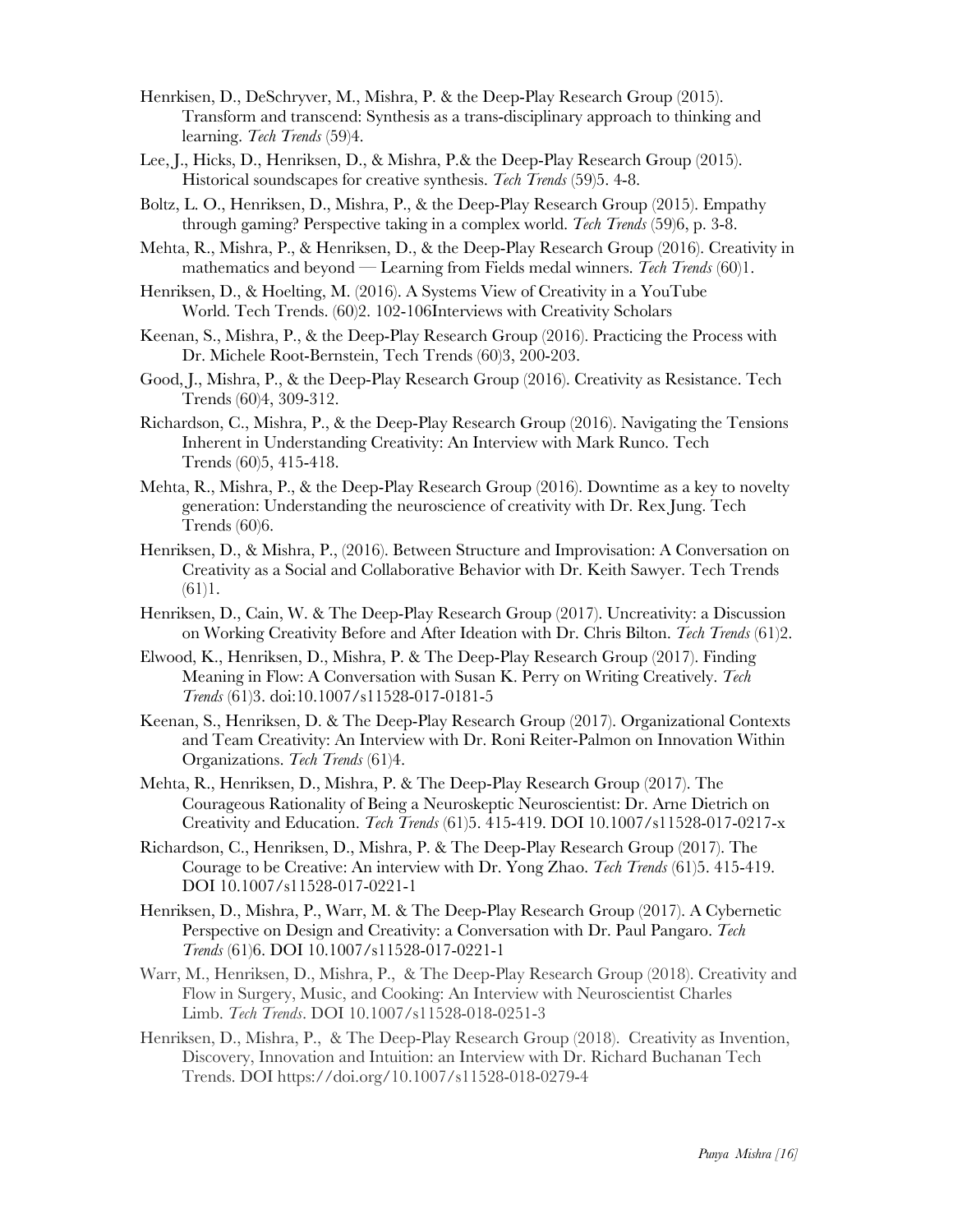- Keenan-Lechel, S., Henriksen, D., Mishra, P., & the Deep-Play Research Group (2018). Creativity as a Sliding Maze: an Interview with Dr. James C. Kaufman. *Tech Trends*. DOI https://doi.org/10.1007/s11528-018-0279-4
- Richardson, C., Henriksen, D. & the Deep-Play Research Group (2018). It's Not 'Hippies Running Barefoot Through a Field of Daisies' and Other Contemplations on Creativity with Dr. Jonathan Plucker. *Tech Trends*. DOI https://doi.org/10.1007/s11528-018-0323- 4
- Henriksen, D., Mishra, P. & the Deep-Play Research Group (2018). Creativity, Uncertainty, and Beautiful Risks: a Conversation with Dr. Ronald Beghetto. Tech Trends. https://doi.org/10.1007/s11528-018-0329-y
- Mehta, R., Henriksen, D., & the Deep-Play Research Group (2019). An embodied dialogic endeavor: Towards a posthumanizing approach to creativity with Dr. Kerry Chappell. Tech Trends. 63. p 6-12. https://doi.org/10.1007/s11528-018-0357-7
- Warr, M., Henriksen, D., Mishra, P. & the Deep-Play Research Group. (2019). Creativity and Expressive Arts, Performance, Physicality and Wellness: A Conversation with Dr. Paula Thomson and Dr. Victoria Jaque. Tech Trends. https://doi.org/10.1007/s11528-019- 00372-8
- Richardson, C., Henriksen, D. & the Deep-Play Research Group (2019). Questioning the myth of ideation: Tatiana Chemi and the Hard Work of Creativity. TechTrends, 63: 245-250. dos: https://doi.org/10.1007/s11528-019-00391-5
- Evans, M.D., Henriksen, D., Mishra, P. & the Deep-Play Research Group (2019). Using creativity and imagination to understand our algorithmic world: A conversation with Dr. Ed Finn.. TechTrends, 64: dos: https://doi.org/10.1007/s11528-019-00404-3
- Keenan-Lechel, S., Henriksen, D., & the Deep-Play Research Group (2019). Creativity as Perspective Taking: An Interview with Dr. Vlad Glaveanu. TechTrends, 63 (6): p. 652- 658. dos: https://doi.org/10.1007/s11528-019-00404-3
- Henriksen, D., Mishra, P., & the Deep-Play Research Group (2020). A Pragmatic but Hopeful Conception of Creativity: a Conversation with Dr. Barbara Kerr. TechTrends. DOI: https://doi.org/10.1007/s11528-020-00476-6
- Cain, W., Henriksen, D., Mishra, P., & the Deep-Play Research Group (2020). Words and Worlds: A conversation on Writing, Craft, and the Power of Deep Fandom with Kij Johnson. TechTrends. DOI: https://doi.org/10.1007/s11528-020-00476-6
- Singha, S., Warr, M., Mishra, P., Henriksen, D. & the Deep-Play Research Group (2020). Playing with Creativity Across the Lifespan: a Conversation with Dr. Sandra Russ. *Tech Trends.* https://doi.org/10.1007/s11528-020-00514-3
- Mehta, R., Henriksen, D., & Mishra, P. (2020). "Let Children Play!": Connecting Evolutionary Psychology and Creativity with Peter Gray. *TechTrends*. https://doi.org/10.1007/s11528- 020-00535-y
- Richardson, C., Henriksen, D., Mishra, P. & the Deep-Play Research Group (2020). From brains to music: A multi-faceted discussion of creativity with Dr. Anthony Brandt. *Tech Trends.* https://doi.org/10.1007/s11528-020-00546-9
- Keenan-Lechel, S. F., Capurro, C. T., Henriksen, D.. & the Deep-Play Research Group. (2021). Creative potential for positive social change: An interview with Dr. Ioana Literat. *TechTrends.* https://doi.org/10.1007/s11528-021-00583-y
- Henriksen, D., Gruber, N. (2021). Towards wholeness: Exploring the transformative healing of the creative process with Dr. Patricia Allen. *TechTrends*,(65) 246-252. https://doi.org/10.1007/s11528-021-00601-z
- Cain, W., Henriksen, D., Memert, D., & Mishra, P. (2021). A Pitch for Diversity: Teaching Tactical Creativity in Sports and Other Domains with Dr. Daniel Memmert. *Tech Trends.*  https://doi.org/10.1007/s11528-021-00645-1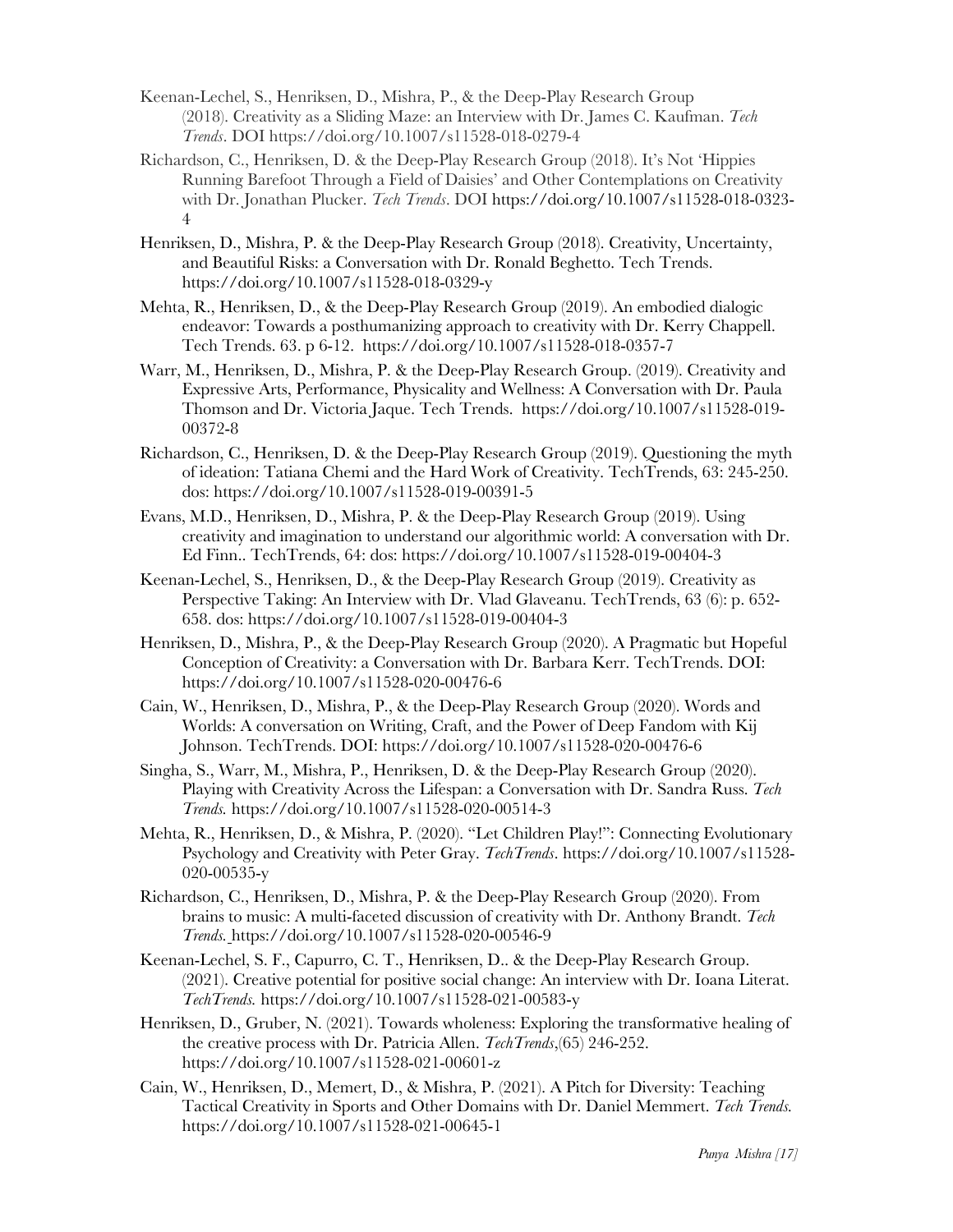### *Research to Practice: Educational Psychology*

*This is a series of 4 articles written by doctoral students at Michigan State under the editorial guidance of Punya Mishra & Matthew Koehler* 

- Dodge, A. (2013). From research to practice: Understanding self-regulation. *Education Matters*, 1(1), 4-6. (Series edited by P. Mishra & M.J. Koehler)
- Bedell, K. (2013). From research to practice: Student engagement. *Education Matters*, 1(2), 8-11. (Series edited by P. Mishra & M.J. Koehler)
- Sloan, C. (2013). From research to practice: Developing better writers. *Education Matters*, 1(3), 11-12. (Series edited by P. Mishra & M.J. Koehler)
- Niemela, A. (2014). From Research to Practice: High-Quality and Effective Professional Development.

## **Research to Practice: Science Education**

*This is an on-going series of articles written for iWonder: Rediscovering School Science, a science education journal targeted at middle school teachers. Each article "translates" a piece of current research for practitioners.* 

- Mehta, R., & Keenan, S. (2016, June). Why teachers should care about beauty in science education. *iWonder: Rediscovering School Science (1)* 2, 83-86.
- Greenberg, D. (2017, March). Why science teachers should care about social justice. *iWonder: Rediscovering School Science (1)* 1, 70-73.
- Mashood, K. K., Mehta, R., & Mishra, P. (in press). To see a world: Using multiple metaphors in science education. *iWonder: Rediscovering School Science.*
- Close, K., Bowers, N., Mehta, R., Mishra, P., & Henderson, J.B (in review). Students as teachers: How science teachers can collaborate with their students using peer instruction. *iWonder: Rediscovering School Science.*
- Mashood, K. K., Mehta, R., & Mishra, P. (2018). To see a world: Using multiple metaphors in science education. *iWonder.(1)* p. 48-52.
- Reimer, P., Mehta, R. & Mishra, P. (2019). Learning science with body in mind. *iWonder: Rediscovering School Science (6)*. p. 51-56.
- Mashood, KK, & Mishra, P. (2021). Common sense in the science classroom. *iWonder,* p. 63-67

#### *Monographs & White Papers*

- Koehler, M.J., Mishra, P., Akcoaglu, M. Rosenberg, J.M. (2013). *Technological pedagogical content knowledge for teachers and teacher educators. ICT Integrated Teacher Education Models*. Commonwealth Educational Media Center for Asia, New Delhi, India.
- Mishra, P., Fisser, P., Henriksen, D., & members of EDUsummIT thematic working group on Creativity (2015). EDUsummIT 2015 Executive Summary. Report on working group 6: Creativity in a Technology Enhanced Curriculum). UNESCO Bangkok & Curtin University. Bangkok, Thailand. Retrieved from:

http://www.curtin.edu.au/edusummit/local/docs/edusummit2015-ebook.pdf

- Mishra, P., Henriksen, D., Fisser, P., & members of EDUsummIT thematic working group on Creativity (2015). EDUsummIT 2015 Policy Paper on Creativity in a Technology Enhanced Curriculum. UNESCO Bangkok & Curtin University. Bangkok, Thailand.
- Mishra, P., Fisser, P., Henriksen, D., & members of EDUsummIT thematic working group on Creativity (2015). EDUsummIT 2015 Executive Summary. Report on working group 6: Creativity in a Technology Enhanced Curriculum). UNESCO Bangkok & Curtin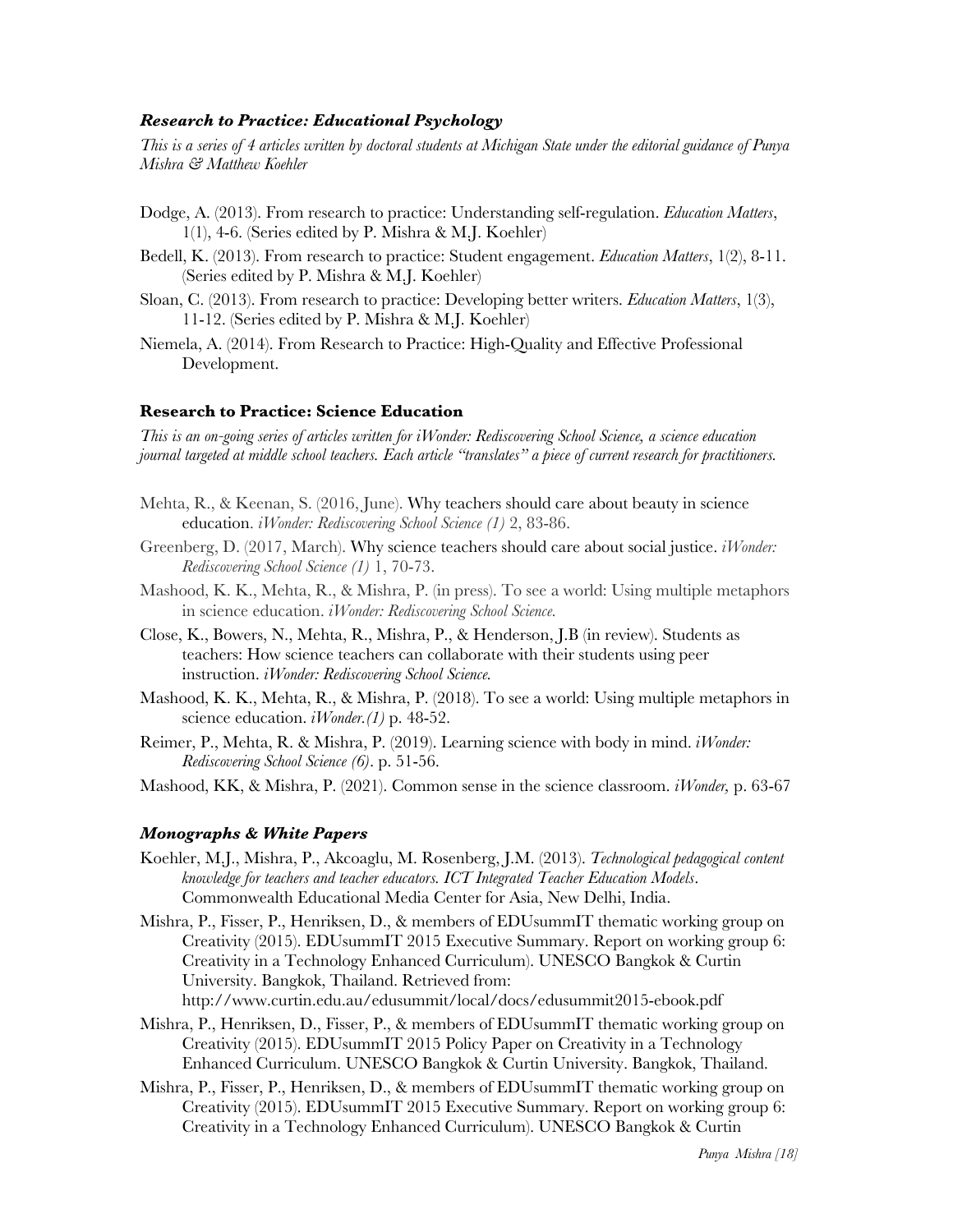University. Bangkok, Thailand. Retrieved from: http://www.curtin.edu.au/edusummit/local/docs/edusummit2015-ebook.pdf

- Niederhauser, D., Mishra, P. & members of EDUsummIT thematic working group (2017). EDUsummIT 2017 Executive Summary. Report on Working Group 9: Supporting Sustainability and Scalability in Educational Technology Initiatives.
- Henriksen, D., Henderson, M. & members of EDUsummIT thematic working group (2019). EDUsummIT 2017 Executive Summary. Report on Working Group 3: Creativity for teachers and teaching.

## *Mathematics, Art & Creativity*

*This is a series of articles I wrote for At Right Angles, a mathematics education journal. Most of them are coauthored with Gaurav Bhatnagar. These articles are a mix of mathematics and original artistic creations (poetry, visual design).* 

Mishra, P. (2013). The mathematical "I." *At Right Angles*.

Mishra, P. & Bhatnagar, G. (2013). Of Math & Art: Introducing Ambigrams. *At Right Angles*.

Mishra, P. & Bhatnagar, G (2014). Of Math & Art: Introducing Symmetry. *At Right Angles*.

Mishra, P., & Bhatnagar, G. (2014). Of Math & Art: Self-Similarity. *At Right Angles.*

Mishra, P., & Bhatnagar, G. (2015). Of Math & Art: Paradoxes, Article 1 of 2. *At Right Angles* 

Mishra, P., & Bhatnagar, G. (2015). Of Math & Art: Paradoxes, Article 2 of 2. *At Right Angles* 

### *Editorials*

- Fitzer, K. M., Freidhoff, J. R., Fritzen, A., Heintz, A., Koehler, J., Mishra, P., Ratcliffe, J., Zhang, T., Zheng, J., & Zhou, W. (2007). Guest editorial: More questions than answers: Responding to the reading and mathematics software effectiveness study. *Contemporary Issues in Technology and Teacher Education* [Online serial], 7(2). Available: http://www.citejournal.org/vol7/iss2/editorial/article1.cfm
- Bull, G., Park, J., Searson, M., Thompson, A., Mishra, P., Koehler, M. J., and Knezek, G. (2007). Editorial: Developing technology policies for effective classroom practice. *Contemporary Issues in Technology and Teacher Education* [Online serial], 7(3). Available: http://www.citejournal.org/vol7/iss3/editorial/article1.cfm
- Thompson, A., & Mishra, P. (2007). Breaking News: TPCK becomes TPACK!. *Journal of Computing in Teacher Education*.

### *Chapters in edited books*

- Mishra, P., Spiro, R. J. & Feltovich, P. (1996) Technology, representation & cognition. In von Oostendorp, H. (Ed.) *Cognitive aspects of electronic text processing*. (pp. 287-306). Norwood, NJ: Ablex Publishing Corporation.
- Brewer, W. F. & Mishra, P. (1998) Cognitive Psychology of Science. In Bechtel, W. & Graham, G. (Eds.). *A companion to cognitive science*. (pp. 744-749). Malden, MA: Basil Blackwell.
- Vyas, S., & Mishra, P. (2002). The re-design of a after-school reading club. In Garner, R., Gillingham , M., & Zhao, Y. (Eds.). *Hanging out: After -school community based programs for children*. (p. 75-92) Westport, CT: Greenwood Publishing Group.
- Mishra, P., & Koehler, M. J. (2003). Not "what" but "how": Becoming design-wise about educational technology. In Y. Zhao. (Ed.). *What should teachers know about technology?: Perspectives and Practices.* (p. 99 – 121). Greenwich, CT: Information Age Publishing.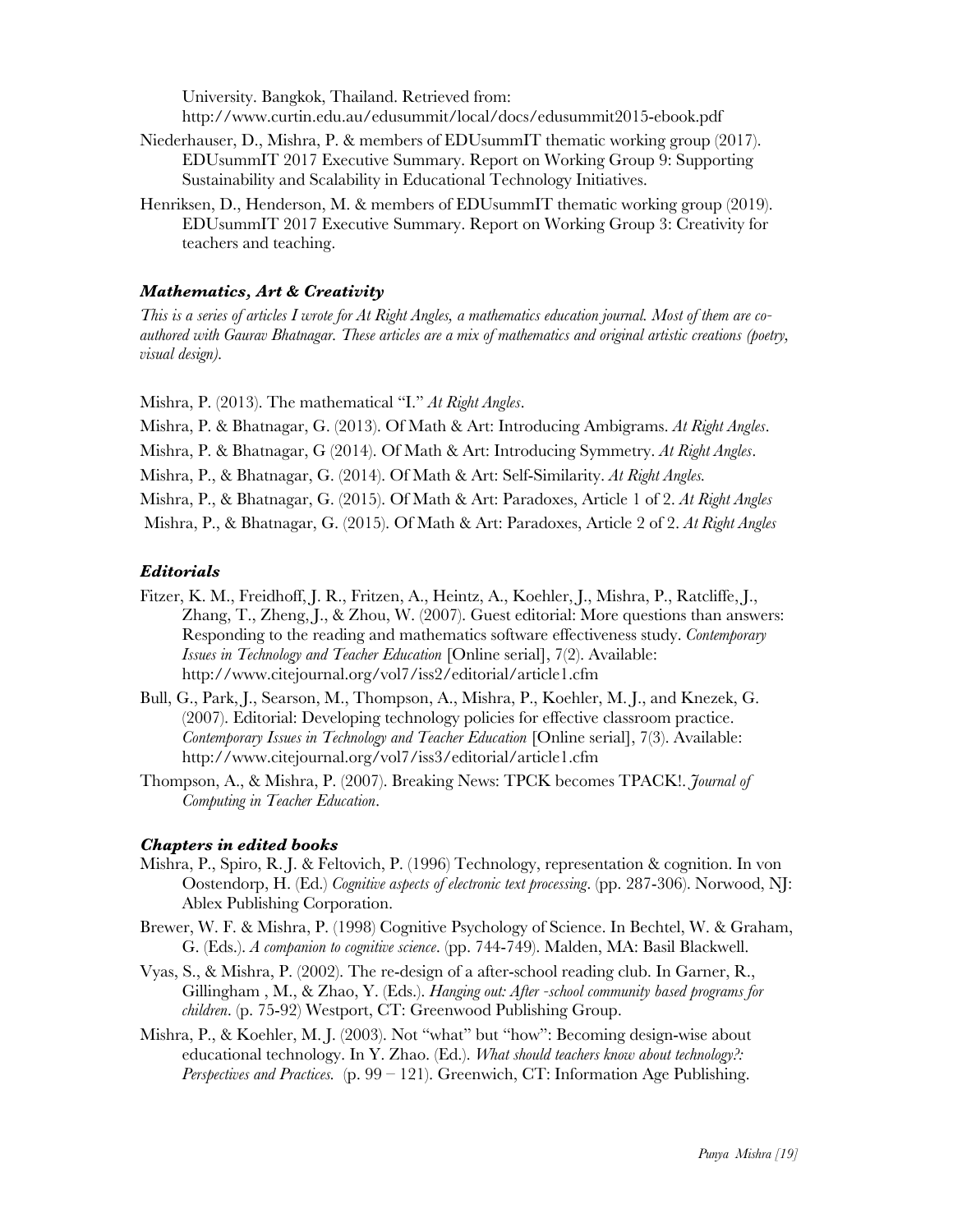- Mishra, P., Hershey, K. & Cavanaugh, S. (2007) Teachers, Learning Theories & Technology. In M. Girod & J. Steed (Eds.), *Technology in the college classroom*. Stillwater, Oklahoma: New Forums Press.
- Wong, D., Mishra, P., Koehler, M.J., & Siebenthal, S. (2007). Teacher as Filmmaker: iVideos, Technology Education, and Professional Development. To appear in M. Girod & J. Steed (Eds.), *Technology in the college classroom.* Stillwater, Oklahoma: New Forums Press.
- Mishra, P., Koehler, M.J., & Zhao, Y. (2007). Introduction. In P. Mishra, M. J. Koehler, & Y. Zhao (Eds.) *Communities of designers: Faculty development and technology integration.* To be published by Information Age Publishing, Greenwich, CT.
- Koehler, M.J., & Mishra, P. (2008). Introducing technological pedagogical content knowledge (TPCK). AACTE's Committee on Innovation and Technology (Eds.), *The handbook of technological pedagogical content knowledge for educators*. New York, NY: Routlege.
- Foster, A. N., Mishra, P. (2008). Games, claims, genres & learning. In R. E. Ferdig (Ed.), *Handbook of research on effective electronic gaming in education*. Information Science Reference; Hershey, PA (1759 pages; 3 volumes). pp. 33-50.
- Foster, A., Mishra, P., & Koehler, M. (2011). Digital game analysis: Using the Technological Pedagogical Content Knowledge framework to determine the affordances of a game for learning. In M. Khine (Ed.), *Learning to Play: Exploring the Future of Education with Video Games*. New York: Peter Lang Publications.
- Harris, J. B., Mishra, P. & Koehler, M. (2010). Teachers' technological pedagogical content knowledge and learning activity types: Curriculum-based technology integration reframed. In Schrum, L., (Ed.). *Considerations on Technology and Teachers: The Best of JRTE* (pp. 181-204), Eugene, OR: ISTE.
- Koehler, M. J., Shin, T. S., & Mishra, P. (2011). How do we measure TPACK? Let me count the ways. In R. N. Ronau, C. R. Rakes, & M. L. Niess (Eds.), *Educational technology, teacher knowledge, and classroom impact: A research handbook on frameworks and approaches* (pp. 16-31). Hershey, PA: IGI Global.
- Mishra, P., Koehler, M.J., Zellner, A., & Kereluik, K. (2012). Thematic considerations in integrating TPACK into a graduate program. In D. Polly, C. Mims, & K. Persichitte (Eds.), *Creating technology-rich teacher education programs: Key issues*. Hershey, PA: IGI Global.
- Koehler, M., & Mishra, P. (2015). TPACK (technological pedagogical content knowledge). In J. Spector (Ed.), The SAGE encyclopedia of educational technology. (pp. 783-786). Thousand Oaks,, CA: SAGE Publications, Inc. doi: http://dx.doi.org/10.4135/9781483346397.n318
- Mishra, P., Henriksen, D. & Mehta, R. (2015). Creativity, Digitality, and Teacher Professional Development: Unifying Theory, Research, and Practice. In In M. Niess, & H. Gillow-Wiles (Eds.) Handbook of Research on Teacher Education in the Digital Age (pp. 691- 722). Hershey, PA: Information Science Reference.
- Mishra, P., Henriksen, D., Boltz, L. O., Richardson, C. (2015). E-Leadership and Teacher Development Using ICT. In R. Huang; Kinshuk; J. K. Price (Eds.). ICT in Education in Global Context: Comparative Reports of Innovations in K-12 Education. Berlin: Springer. pp. 249-266.
- Mishra, P., Koehler, M. J., & Greenhow, C. (2015). The work of educational psychologists in a digitally networked world. In L. Corno & E. M. Anderman (Eds.) Handbook of Educational Psychology (3rd edition). (pp. 29-40). New York: Routledge.
- Mishra, P., & Henriksen, D. (2015). The End of the Beginning: An Epilogue. In Development of Science Teachers' TPACK (pp. 133-142). Springer. Singapore.
- Mishra, P., & Henriksen, D. (2015). Foreward. In J. Hunter, Technology Integration and High Possibility Classrooms: Building from TPACK. New York: Routledge.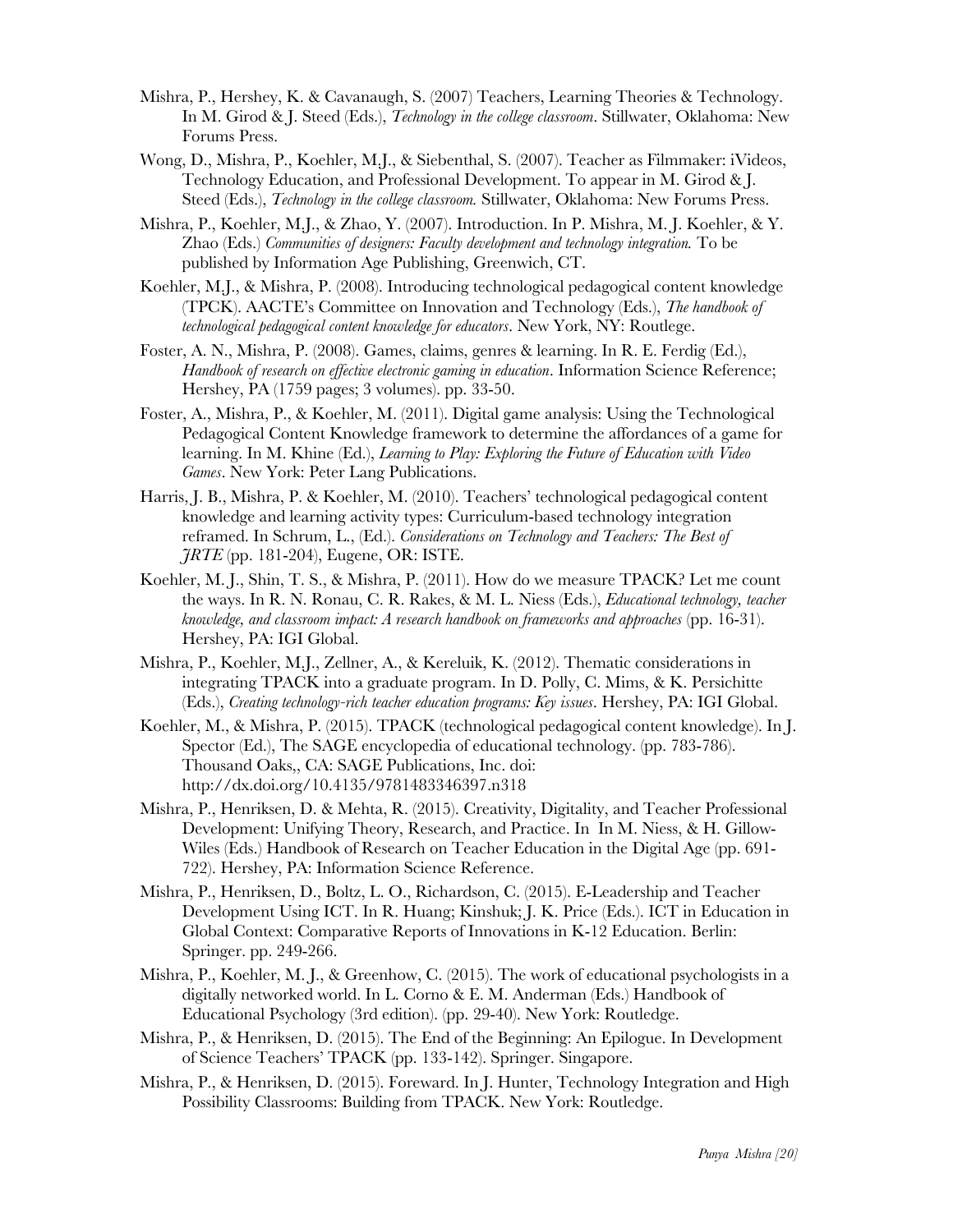- Koehler, M. J., Mishra, P., & Zellner, A. L. (2015). Mind the gap: Why TPACK case studies? In M. Hofer, L. Bell, & G. Bull (Eds.), *Practitioner's guide to technology pedagogy and content knowledge (TPACK): Rich media cases of teacher knowledge* (pp. 2.1-2.8). Waynesville, NC: Association for the Advancement of Computing in Education (AACE).
- Berzina-Pitcher I., Mishra P., Giridhar S., (June 2016) By Design and by Chance in Blessinger P., Cossa B. (Eds.) University Partnerships for Academic and Program Development (IHETL Vol 7). Emerald Publishing, Bingley, United Kingdom.
- Seals, C., Horton, A., Berzina-Pitcher, I., & Mishra, P. (2016). A New Understanding of our Confusion: Insights from a Year-Long STEM Fellowship Program. In C. Martin & D. Polly, (Eds). *Handbook of Research on Teacher Education and Professional Development*. Hershey, PA. IGI Global. 582-604.
- Koehler, M. J., Mishra, P., Akcaoglu, M, & Rosenberg, J. M. (2016). The Technological Pedagogical Content Knowledge Framework for Teachers and Teacher Educators. In Panigrahi, M.R. (2016). (Ed.) *Resource Book on ICT Integrated Teacher Education.*New Delhi: Commonwealth Educational Media Centre for Asia.
- Mehta, R., Keenan, S., Henriksen, D., & Mishra, P. (2019). Developing a rhetoric of aesthetics: The (often) forgotten link between art and STEM. In M. Khine & S. Areepattamannil (Eds.). *STEAM Education: Theory, Research and Practice*. Switzerland: Springer.
- Horton A., Henriksen D., Mishra P., Seals C., Shack K., Marcotte C. (2019), Creativity and the Urban Teacher: A STEM-Related Professional Development Program. In: Mullen C. (eds) Creativity Under Duress in Education? Creativity Theory and Action in Education, vol 3. Springer DOI: https://doi.org/10.1007/978-3-319-90272-2\_16\
- Mishra, P., & Warr, M. (2020). Foreword: A Systems View of Technology Infusion. In A. C. Borthwick, T. S. Foulger, & T. S. Graziano, (Eds). *Championing technology infusion in teacher preparation: A framework for supporting future educators.* International Society for Technology in Education. (p. xvi-xxii).
- Warr, M., Mishra, P., Scragg, B., Powers, J., Wong, L. (in press). Complicating design thinking in education: A university-school district partnership to design a school for the future. In Sanzo, K. L. & Scribner, J. P. (Eds.), *Design Thinking: Research, Innovation, and Implementation*. Information Age Publishing.

## *Peer reviewed conference proceedings*

- Mishra, P. & Choksi, B. (1997). Ambigrams: Visual word-play as a microworld for the study of creativity. Proceedings of Interface '97: Twenty-second Annual Humanities and Technology Conference, Atlanta, GA.
- Nguyen-Jahiel, K. & Mishra, P. (1997). Internet in the K-12 classroom: The realities of technology transfer. Proceedings of ACM/IEEE SC97: High Performance Networking & Computing Conference, San Jose, CA.
- Choksi, B. & Mishra, P. (1997). Creating Ambigrams: Individual cognition and software tools. Proceedings of Interface '97: Twenty-second Annual Humanities and Technology Conference, Atlanta, GA.
- Mishra, P. & Nguyen-Jahiel, K. (1998). Multiple visual representations of the periodic system of elements: Epistemological and pedagogic implications. Proceedings of the 1997 International Visual Literacy Association Conference, State College, PA. (Recipient of Editor's Choice Award).
- Mishra, P., Farmer, S. E., Zhao, Y. & ETC. Group. (1999). Old brain new media: Expanding the media equation through theory and research. Proceedings of the Cognitive Technologies Conference.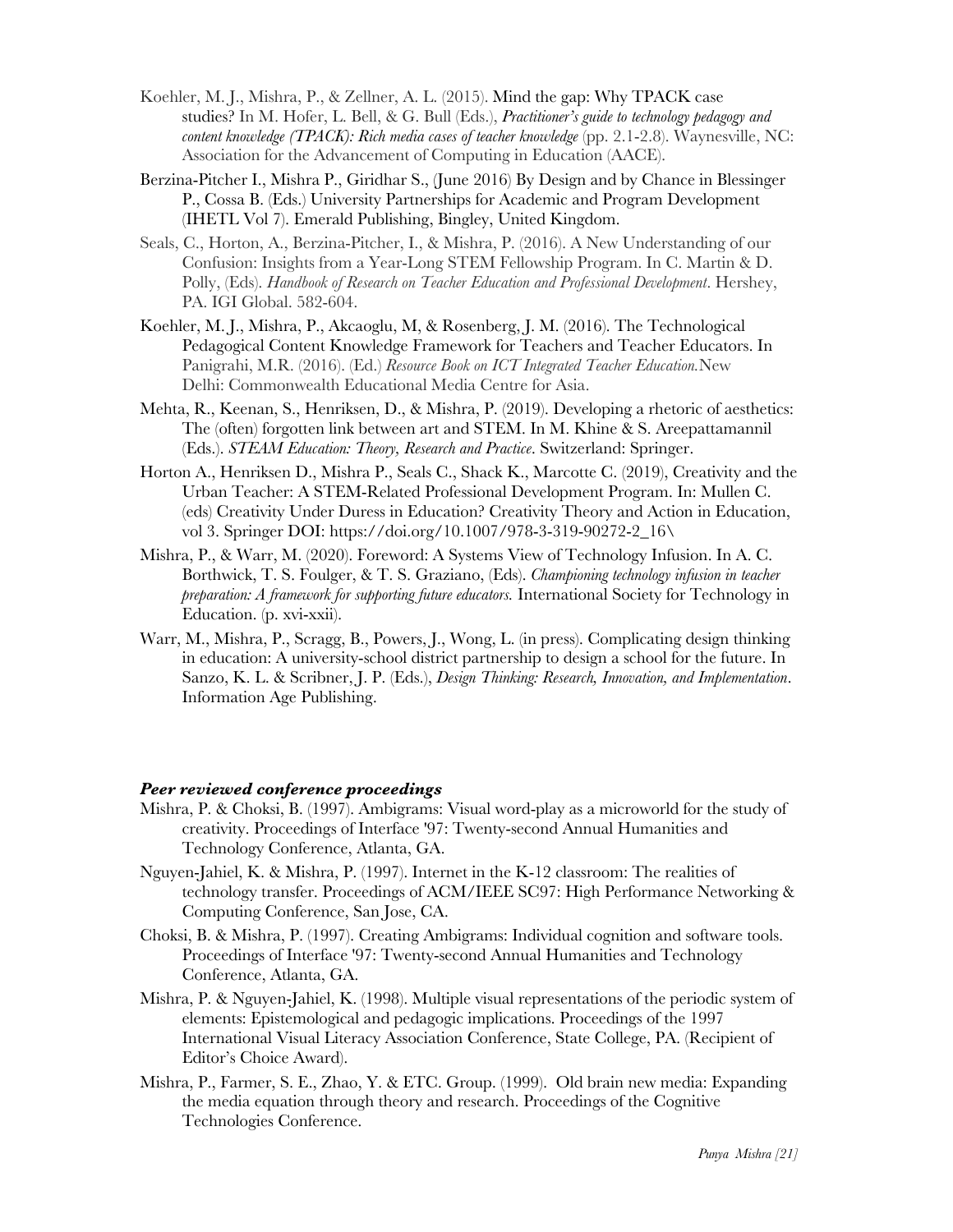- Mishra, P., Koehler, M.J., Hershey, K., & Peruski, L. (2001). Learning through design: faculty development and online course development. Proceedings from the Seventh Sloan-C International Conference on Online Learning: Emerging Standards of Excellence in Asynchronous Learning Networks, Orlando, FL. Available online at http://www.aln.org/conference/proceedings/2001/index.asp
- Mishra, P., & Koehler, M. J. (2001). Putting the Instructor in Charge: Component Architecture and the Design of a Course Web Site. Proceedings from the Annual Meeting of the Society for Information Technology & Teacher Education, San Diego, CA. Charlottesville, VA: Association for the Advancement of Computing in Education.
- MSU PT3 Team (2001). Technology and Teacher Education: An Ecological Approach. Proceedings from the Annual Meeting of the Society for Information Technology & Teacher Education, San Diego, CA. Charlottesville, VA: Association for the Advancement of Computing in Education.
- Mishra, P. & Hershey, K. (2002). A framework for designing etiquette for educational technology. Proceedings of the AAAI Fall 2002 Symposium on Etiquette in Human-Computer Work. AAAI Press: Washington DC.
- Mishra, P., Wallace, R. M. (2002). Teaching as design: Implications for learning to teach with technology. Proceedings from the at the Annual Meeting of the Society for Information Technology & Teacher Education, March 2002, Nashville, TN. Virginia: Association for the Advancement of Computing in Education.
- Heeter, C., Chu, C., Maniar, A., Winn, B., Mishra. P., Egidio, R., Portwood-Stacer, L. (2003). Comparing 14 plus 2 forms of fun (and learning and gender issues) in commercial versus educational space exploration digital games. Proceedings of the International Digital Games Research Conference. University of Utrecht: Netherlands.
- Mishra, P., Koehler, M.J., Hershey, K., & Peruski, L. (2002). With a little help from your students: A new model for faculty development and online course design. Proceedings from the at the Annual Meeting of the Society for Information Technology & Teacher Education, March 2002, Nashville, TN. Virginia: Association for the Advancement of Computing in Education.
- Koehler, M.J., Mishra, P., Yahya, K., & Yadav, A. (2004). Successful teaching with technology: The complex interplay of content, pedagogy, and technology. Society for Information Technology and Teacher Education International Conference, 2004(1), 2347-2354. [Online]. Available: http://dl.aace.org/14701
- Shi, S., Bonk, C. J. & Mishra P. (2004). Explorations into Teacher, Role and Student Engagement in a Unique Synchronous Environment. Proceedings: E-Learn 2004 - World Conference on E-Learning in Corporate, Government, Healthcare, & Higher Education, Washington, DC.
- Shi, S., Mishra, P., Bonk, C. J. (2004). Linkage between Instructor Moderation and Student Behavioral Engagement in Synchronous Computer Conferences. Proceedings: Proceedings (Volume #1) of Selected Research and Development Paper: the Association for Educational Communications and Technology (AECT) 2004 International Convention, Chicago, IL.
- Mishra, P., & Koehler, M.J. (2005, March). Educational technology by design: Results from a survey assessing its effectiveness. Proceedings from the Annual Meeting of the Society for Information Technology & Teacher Education, Phoenix, AZ. Charlottesville, VA: Association for the Advancement of Computing in Education.
- Foster, A., Koehler, M.J., & Mishra, P. (2006). Game-based learning of physics content: The effectiveness of a physics game for learning basic physics concepts. In P. Kommers & G. Richards (Eds.), Proceedings of World Conference on Educational Multimedia, Hypermedia and Telecommunications 2006 (pp. 2119-2125). Chesapeake, VA: AACE.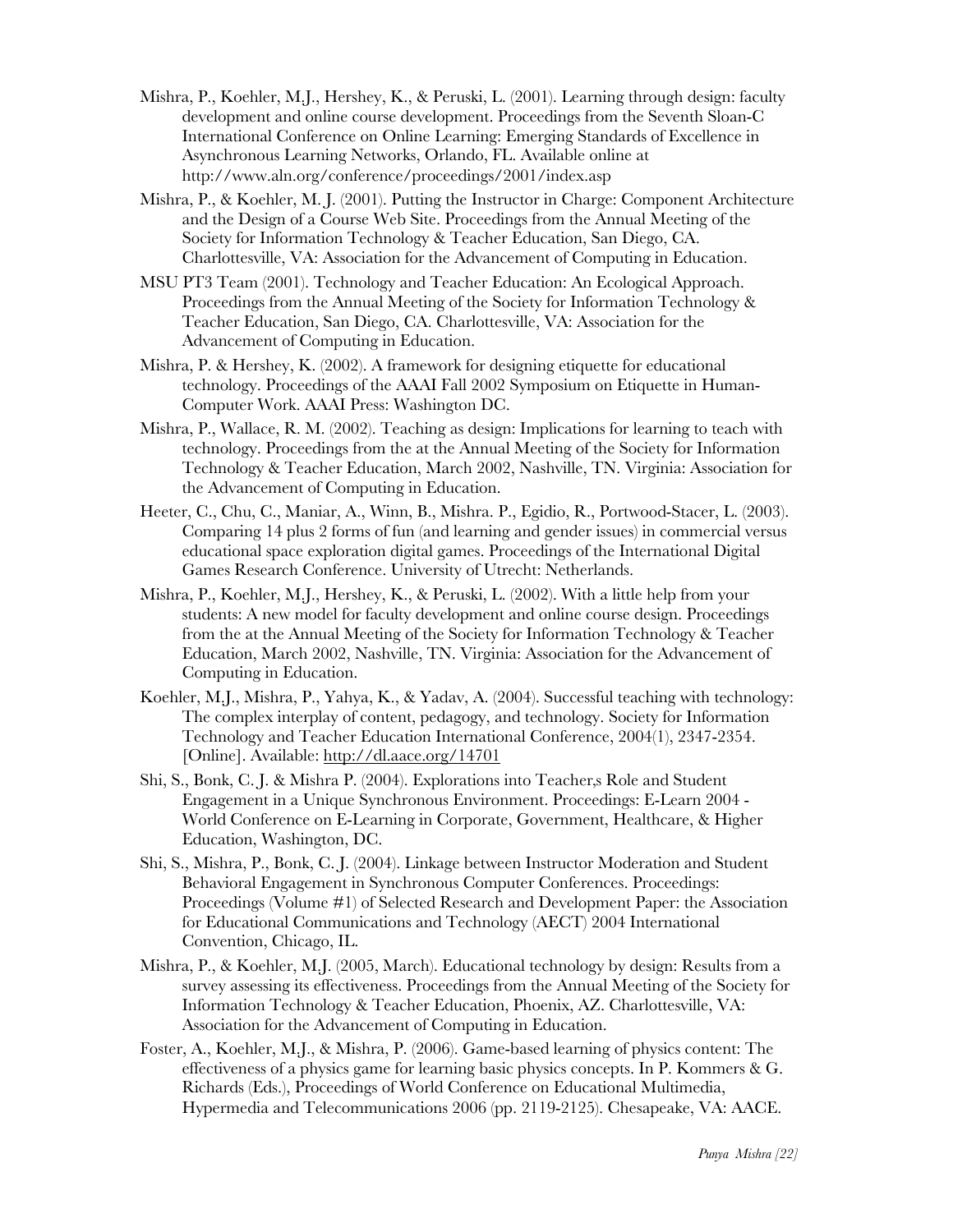- Flowers, A., Magerko, B., & Mishra, P. (2006). Gamemasters and interactive story: A categorization of storytelling techniques in live roleplaying. Paper presented at the Future Play 2006: The International Academic Conference on the Future of Game Design and Technology, University of Western Ontario, London Covention Center, Canada.
- Koehler, M.J., & Mishra, P. (2007, March). Technological Pedagogical Content Knowledge (TPCK): Confronting the wicked problems of teaching with technology. In R. Carlsen, K. McFerrin, J. Price, R. Weber, & D.A. Willis (Eds.), Proceedings of Society for Information Technology and Teacher Education International Conference 2007 (pp. 2214-2226). Chesapeake, VA: AACE.
- Peruski, L., Mishra, P., Rosaen, C., & Koehler, M.J. (2007). Boundary Crossings: An Activity Theoretical Analysis of Technology Diffusion in a Teacher Education Program. In R. Carlsen, K. McFerrin, J. Price, R. Weber, & D.A. Willis (Eds.), Proceedings of Society for Information Technology and Teacher Education International Conference 2007 (pp. 1647-1653). Chesapeake, VA: AACE.
- Peruski, L., Mishra, P., & Koehler, M.J. (2007). Developing Technological Pedagogical Content Knowledge (TPCK) Through Teaching Online. In R. Carlsen, K. McFerrin, J. Price, R. Weber, & D.A. Willis (Eds.), Proceedings of Society for Information Technology and Teacher Education International Conference 2007 (pp. 2208-2213). Chesapeake, VA: AACE.
- Malik, Q., Mishra, P., & Shanblatt, M. (2008). Identifying learning barriers for non-major engineering students in electrical engineering courses. Proceedings of the 2008 American Society for Engineering Education, North Central Section Conference.
- Malik, Q. Mishra, P. Shanblatt, M. (2008). A Case Study of Perception and Learning Barriers of Students in Non-major Engineering Courses", Proceedings of 38th ASEE/IEEE Frontiers in Education Conference, Saratoga Springs, NY, October 2008.
- DeSchryver, M. & Mishra, P. (2008). Pre-Service Teachers and the Web: Does Access to the Web Enhance Creative Thinking about Teaching?. In K. McFerrin et al. (Eds.), Proceedings of Society for Information Technology and Teacher Education International Conference 2008 (pp. 2560-2565). Chesapeake, VA: AACE.
- Francis, A. & Mishra, P. (2008). Why do Some Teachers Trust Digital Technologies and Others Don't?. In K. McFerrin et al. (Eds.), Proceedings of Society for Information Technology and Teacher Education International Conference 2008 (pp. 3749-3751). Chesapeake, VA: AACE.
- Schmidt, D., Baran, E., Thompson, A., Koehler, M., Punya, M. & Shin, T. (2009). Examining Preservice Teachers' Development of Technological Pedagogical Content Knowledge in an Introductory Instructional Technology Course. In C. Crawford et al. (Eds.), Proceedings of Society for Information Technology and Teacher Education International Conference 2009 (pp. 4145-4151). Chesapeake, VA: AACE.
- Shin, T., Koehler, M., Mishra, P., Schmidt, D., Baran, E. & Thompson, A. (2009). Changing Technological Pedagogical Content Knowledge (TPACK) through Course Experiences. In C. Crawford et al. (Eds.), Proceedings of Society for Information Technology and Teacher Education International Conference 2009 (pp. 4152-4159). Chesapeake, VA: AACE.
- Malik, Q. H., Mishra, P., & Shanblatt, M. A. (2009). Learning Barriers in Service Courses A Case Study. American Society for Engineering Education, North Central Section Conference, Grand Rapids, MI. .
- Malik, Q. H., Koehler, M., Mishra, P., Buch, N., & Shanblatt, M. A. Understanding Freshman Perceptions about Engineering. American Society for Engineering Education, North Central Section Conference, Grand Rapids, Michigan, April 2009.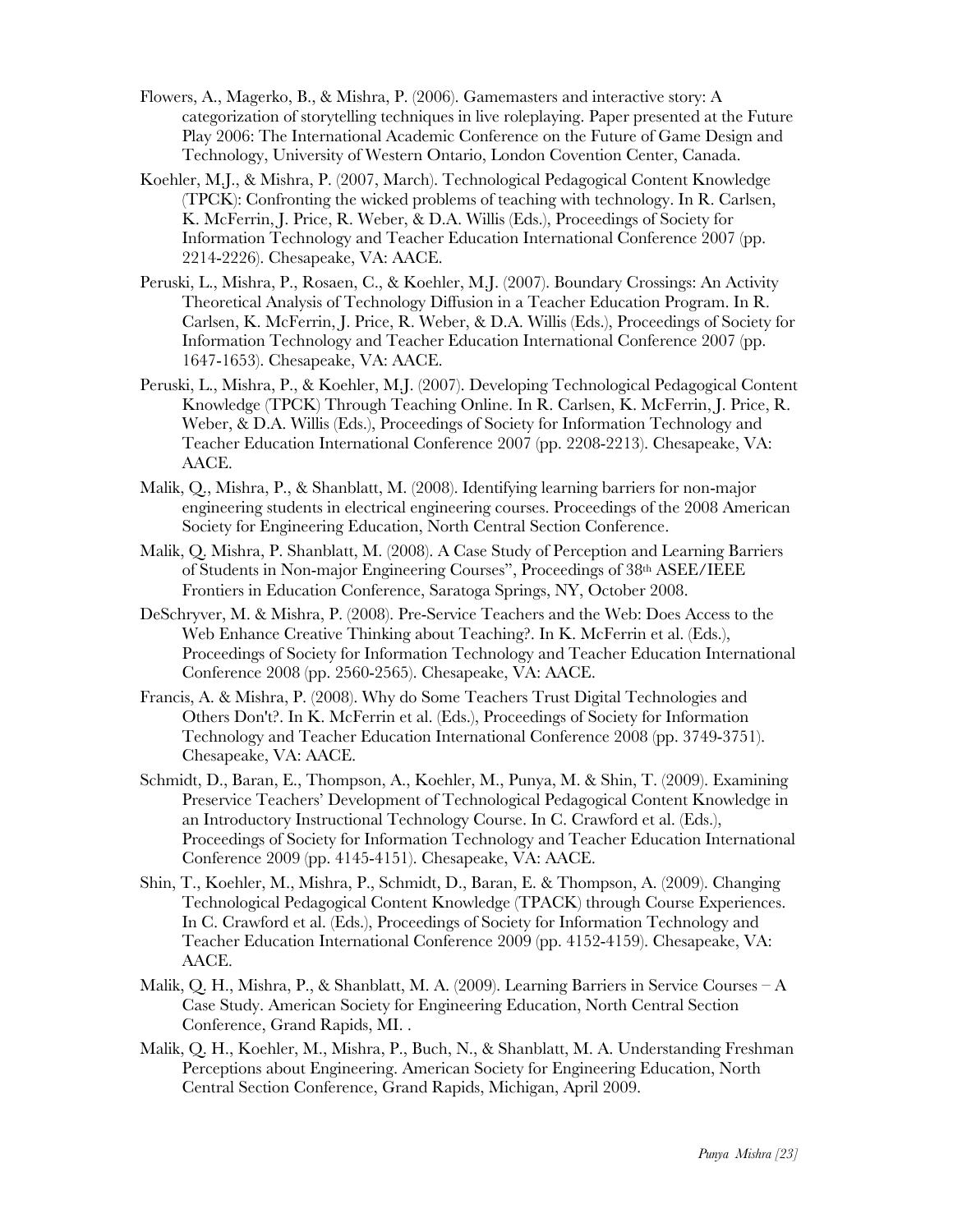- Malik, Q. H., Koehler, M., Mishra, P., Buch, N., Shanblatt, M. A., & Pierce, S. J. Participation in a Freshman Design Sequence and Its Influence on Student Attitudes Towards Engineering. 39th American Society for Engineering Education /IEEE Frontiers in Education Conference, San Antonio, Texas.
- Malik, Q. H., Koehler, M.J., Mishra, P., Buch, N., & Shanblatt, M. (2009). Does a Cornerstone Design Experience Affect Changes in Freshman Attitude?, Proceedings of 117<sup>th</sup> ASEE Annual Conference and Exposition, Louisville, KY.
- Malik, Q. H., Mishra, P., & Shanblatt, M. A. (2009). Learning Barriers in Service Courses: A Mixed-Methods Study", Proceedings of 117th ASEE Annual Conference and Exposition, Louisville, KY. Frontiers in Education Conference, San Antonio, TX, Oct 2009.
- Malik, Q. H., Koehler, M.J., Mishra, P., Buch, N., & Shanblatt, M. (2009). Understanding Freshman Perceptions about Engineering, Proceedings of 2009 ASEE North Central Section Conference, Grand Rapids, MI, Apr 2009.
- Mishra, P., Keenan, S., Mehta, R., & Henriksen, D. (December, 2015). I Care About the Beauty in Science: Aesthetics in Scientific Practice and Pedagogy. In S. Chandrasekharan, S. Murthy, G. Banjeree, A. Muralidhar (Eds.), *Emerging Computational Media and Science Education: Proceedings of the Episteme 6 Conference*. Mumbai, India: Homi Bhabha Centre for Science Education, TIFR.
- Mishra, P., Wolf, L.G., Gunnings-Moton, S., Seals, C., Berzina-Pitcher, I., & Mehta, R. (December 2015). Enhancing Urban Teachers STEM and Leadership Capacities: A preliminary report on a unique private-public-public partnership. In S. Chandrasekharan, S. Murthy, G. Banerjee, A. Murlidhar (Eds.). *Emerging Computational Media and Science Education. Proceedings of the Episteme 6 Conference.* Mumbai, India. Homi Bhabha Center for Science Education, TIFR.

## *Book reviews*

Mishra, P., & Wojcikiewicz, S., (2002). Taking things at face value: The psychology of media response. A review of The Media Equation. Journal of Educational Computing Research. 26(2). 219-226.

# *Other*

Mishra, P. (2005, June). Technologies on the verge... Digit Magazine. [Invited essay for a special issue on Digital Convergence.]

# *Video*

- Mishra, P. (1989). Perception & illusion. Educational video. Industrial Design Center, Bombay
- Mishra, P. (1990). The life & death of stars. The Industrial Design Center, Bombay
- Mishra, P. (2001). One child's understanding of the day night cycle and seasons. Short instructional Video. Michigan State University.

## *Creative work*

- 2014-15: Deep-Play: Creativity in Math and Art through creative wordplay. Exhibition at the MSU Museum along with media created for the exhibition, such as videos and website (http://www.deep-play.com). 2009: Create | Explore | Series, on mashup and 3 original movies 2008: Co-designed cover of Handbook of TPCK for Educators (published by AACTE and Routledge). 2008: Created designs for ideasarecool.com based on photographs. 2007: Ambigram design work featured in Burkhard Polster (Edited) book titled Eye Twisters: Ambigrams and other visual puzzles to amaze and entertain.
- 2006: Hari Puttar and the Magic Wand. Video spoof created with Amol Pavangadkar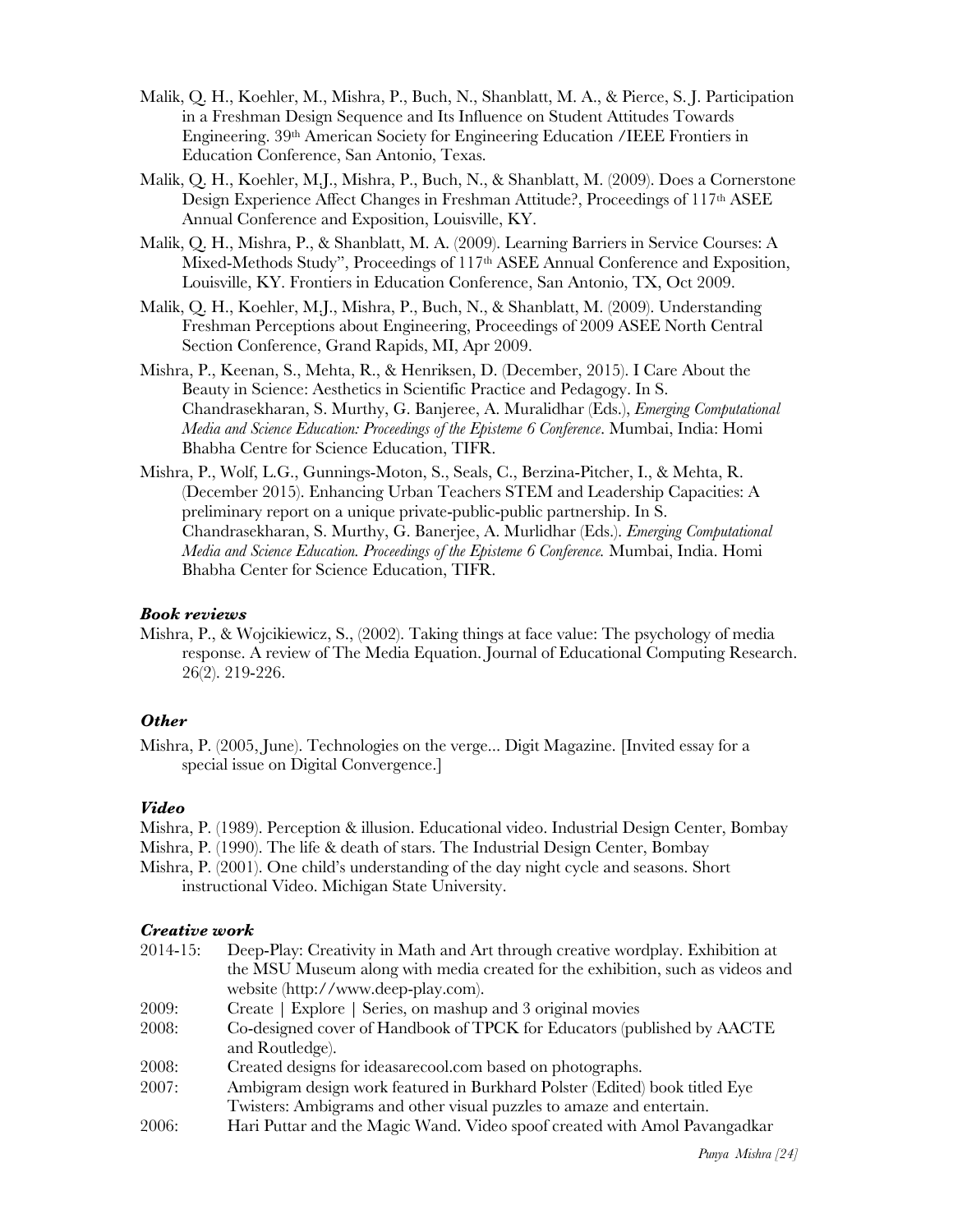- 2003: Ambigrams included in Archimedes, a magazine for puzzles and recreational mathematics
- 2000: Cause-Effect ambigram used in cover of MIT press released book titled, The things we do: Using the lessons of Bernard and Darwin to understand what, how, and why of our behavior.

# *Software design*

- Mishra, P. (2002-2007). Complete design and implementation of online courses for 817: Learning Technology by design. [Website/Platform independent].
- Koehler, M. J. & Mishra, P. (2007). Design of TE150, Reflections on Learning website and course content. [Website/Platform independent].
- Koehler, M. J., & Mishra, P. (2007). Executive editor of the TPCK wiki (www.tpck.org)
- Mishra, P. (2004). Author / Designer for multiple Weblogs at the College of Education. These include, Design Media Learning, DSLTC & Taleem. [Website/Platform independent].
- Mishra, P. (2002-2007). Complete design and implementation of online courses for 817: Learning Technology by design. [Website/Platform independent].
- Koehler, M. J. & Mishra, P. (2007). Design of TE150, Reflections on Learning website and course content. [Website/Platform independent].
- Koehler, M. J. & Mishra, P. (2001/2003). Inverso: Automatic Haiku Generator. Michigan State University. [Macromedia director / Apple Macintosh]
- Mishra, P. & Asam, A. (2001). Praise & Blame. Experimental software for understanding student attribution. Michigan State University. [Macromedia director / Apple Macintosh]
- Mishra, P. (2001). WebPowerSearch. Experimental software for understanding student attribution. Michigan State University. [Web site/ Platform Independent]
- Alvarez-Torres, M. & Mishra, P. (2000). Carmen and Susan: Experimental software for language learning. . Michigan State University. [Macromedia director / Apple Macintosh]
- Mishra, P., Tan, S. (2000). Max / Linus: Dominant and Submissive software personalities. Michigan State University. [Macromedia director / Apple Macintosh]
- Mishra, P. (2000). Pure Interaction Interface. Michigan State University. [Macromedia director / Apple Macintosh]
- Mishra, P. (1998). FLiPS: Flexible Learning In the Periodic System. Multiple representational hypertext for the periodic system of elements. University of Illinois at Urbana-Champaign. [HTML-CGI/Platform independent]
- Mishra, P., & Sawai, S. (1996). Darpan: Web magazine. [HTML /Platform independent]
- Mishra, P., Jacobson, M. J., & Ravlin, S. (1995). Conceptual visualization of Darwinism and Lamarkianism. Experimental biology hypermedia program. University of Illinois at Urbana-Champaign. [Macromedia Director/Apple Macintosh]
- Mishra, P., Spiro, R. J., Feltovich, P. J. & Coulson, R. L. (1995). Conceptual visualization of bloodflow: Experimental simulation/animation. University of Illinois at Urbana-Champaign. [Macromedia Director/Apple Macintosh]
- Mishra, P., Neuman, E. (1994). Animations for teaching genetics. BBN Educational Technologies Division: Cambridge MA [Macromedia Director/Apple Macintosh]
- Mishra, P. (1992). Macroeconomics animations. Miami University, Oxford OH [Macromedia Director/Apple Macintosh]
- Mishra, P. & Montgomery, T. (1992). Multimedia presentation on technology to the Board of Trustees. Miami University, Oxford OH [Macromedia Director/Apple Macintosh]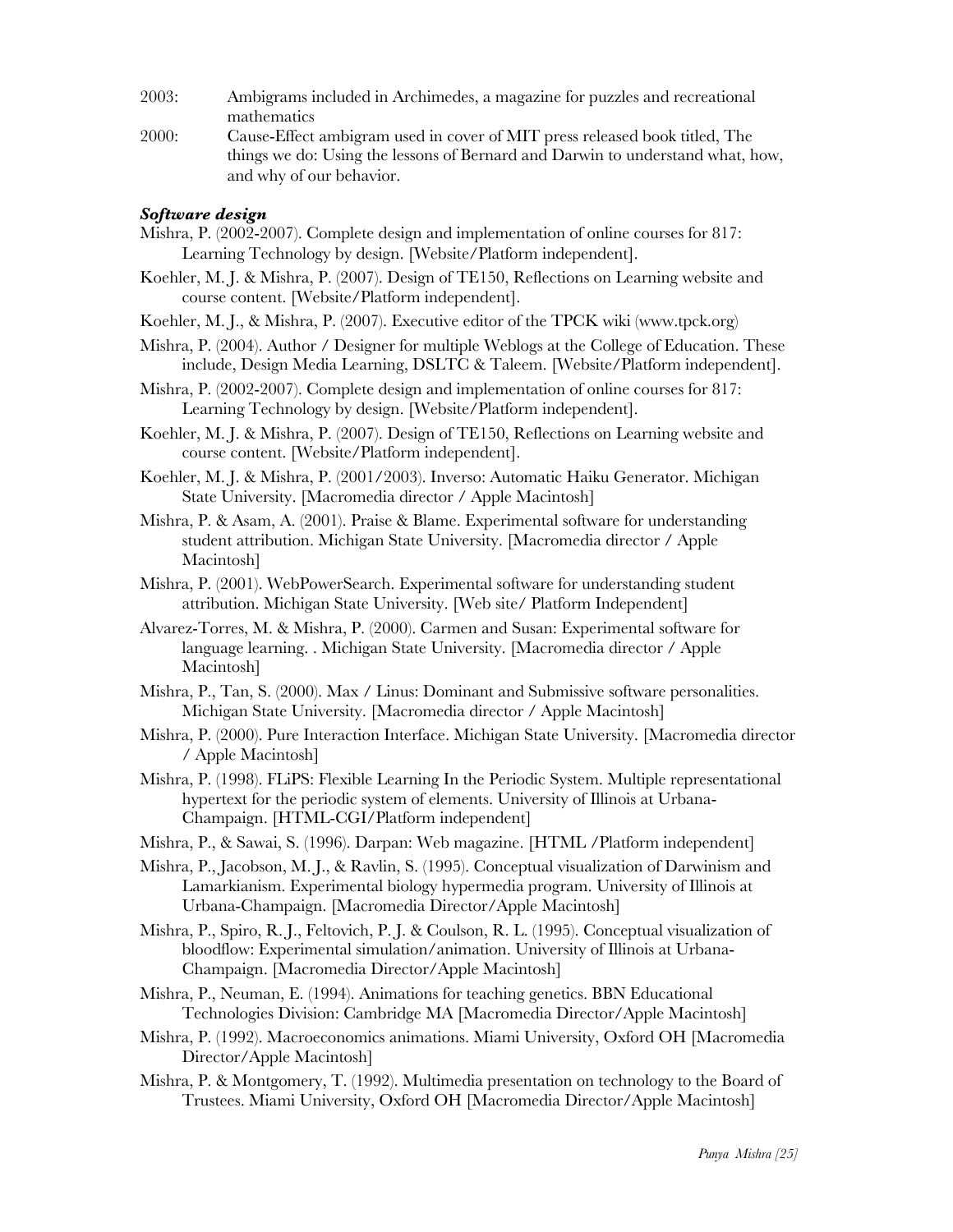- Mishra, P. & Vogel, R. (1991). Interactive video on multicultural awareness. Miami University, Oxford OH [Macromedia Director-Laserdisc/Apple Macintosh]
- Mishra P. (1990). Electricity & Magnetism for undergraduate engineering students. Industrial Design Center, Bombay [HyperTalk/Apple Macintosh]
- Singh, U., Mishra, P. & Bal, H. (1988). Database for the Ministry of Human Resources, Govt. of India. Birla Institute of Technology and Science, Pilani. [dBase/IBM-DOS]
- Mishra, P. (1987-88). GeoPlot: Visualization of geographic data. Birla Institute of Technology and Science, Pilani. [Turbo Pascal/IBM-DOS]

### PRESENTATIONS

### *Invited Keynote addresses*

- Mishra, P. & Henriksen, D. (2021). Designing STEAM. Keynote at the 2021 Nevada STEAM conference.
- Mishra, P. (2020). Education in a pandemic: A crisis (and possibly an opportunity). Presented at the TheMarker Conference, Israel.
- Mishra, P. (2020), TPACK and beyond: Designing technology and education (from artifacts to culture). 18th Shanghai International Curriculum Forum.
- Mishra, P. (2019). Beyond TPACK: Designing Technology & Education—from artifacts to culture.
- Mishra, P. (2019). From artifacts to culture: My journey through design. Keynote address at the 50th anniversary of the Industrial Design Center, Mumbai, India. Presented at the MEITAL 2019 conference, Tel Aviv.
- Mishra, P. (2019). Creativity in teaching and learning. Presented at the Celebration of Teaching conference, University of Missouri.
- Mishra, P. (2019). Technology & Education: A provocation. Presented at the Principles for equitable design of STEM learning environments. Tucson.
- Mishra, P. (2018). The future of learning. Presented at the Quest 2 Learn Annual Summit, Bangalore, India.
- Mishra, P. (2019). Mobile Technology in Teacher Education. Keynote address at the *Mobile Technology in Teacher Education Conference.* University of Technology, Sydney.
- Mishra, P. (2009, April). Blurring the boundaries: The personal and the professional in a webbed world. Keynote address at Engaging Minds: Pedagogy and Personalism. DePaul University. Chicago.
- Mishra, P. & Koehler, M. J. (2009, February). Technology and Creativity. EdTech 2009 Annual Conference. Ashland Virginia.
- Mishra, P., & Koehler, M.J. (2008, Aug). Education technology and teacher education, the TPACK framework. Keynote Address at the Symposium on Education & Technology in Schools: Converging for Innovation. Bangalore, India, August 20-22.
- Koehler, M.J., & Mishra, P. (2008, May). What do teachers need to know to integrate technology in their teaching? Introducing TPACK, Technological Pedagogical Content Knowledge. Plenary Address at the Annual Meeting of Global Chinese Conference on Computers in Education (GCCCE), East Lansing, MI, May 5-8.
- Mishra, P., & Koehler, M.J. (2008). Thinking creatively: Teachers as designers of technology, pedagogy and content. Keynote address to the 2008 Annual Meeting of the Society for the Information and Technology & Teacher Education, New Orleans.
- Mishra, P., & Koehler, M.J. (2008, February). Where Technology takes learning to a higher level: TPCK and curricular exemplars. Annual Meeting of the American Association of Colleges of Teacher Education (AACTE), New Orleans.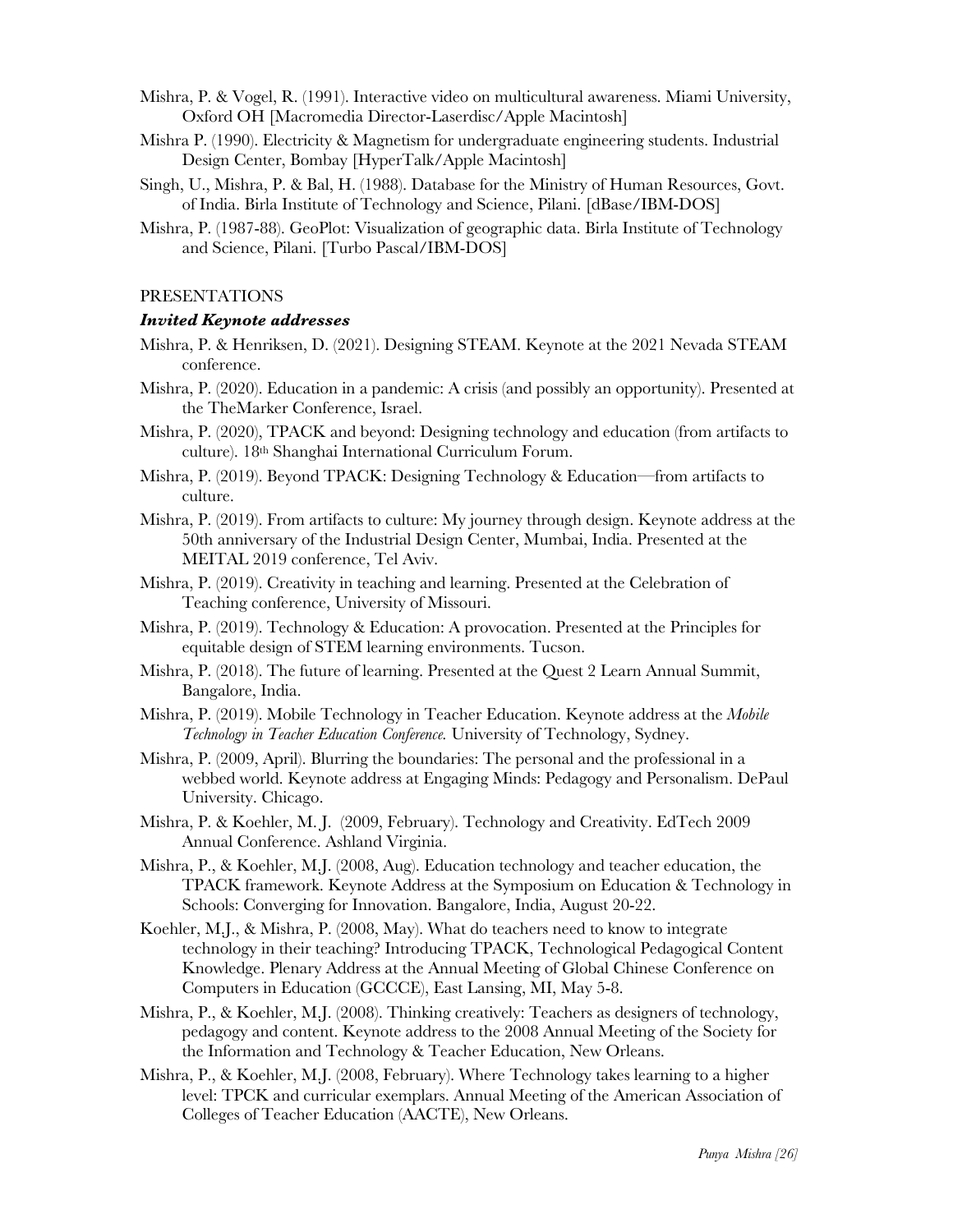- Mishra, P., & Koehler, M.J. (2007, March). Technological Pedagogical Content Knowledge (TPCK): Confronting the Wicked Problems of Teaching with Technology. Invited Address to the Annual Meeting of the Society for the Information and Technology & Teacher Education, San Antonio, TX.
- Koehler, M.J., & Mishra, P. (2007, February). Introducing Technological Pedagogical Content Knowledge (TPCK). Invited Address to the Annual Meeting of the American Association of Colleges of Teacher Education (AACTE), New York.
- Harris, J., Koehler, M.J., Mishra, P., & Thompson, A. (2007, March). Future Directions for TPCK Research & Development. Panel discussion at the Annual Meeting of the Society for the Information and Technology & Teacher Education, San Antonio, TX.
- Mishra, P. (January, 2006). Keynote address titled "On becoming a website" in a session titled, "Conversations on Learning & Teaching Online." American Library Association Annual Conference. San Antonio.
- Mishra, P. (June, 2005). Keynote address titled "On becoming a website" in a session titled, "Conversations on Learning & Teaching Online." American Library Association Annual Conference. Chicago.
- Mishra, P. (2002, December). Psychological and pedagogical principles for designing online courseware. Keynote address at Vidyakash: The First International Conference on Online Learning. Mumbai, India.

## *Invited Presentations*

- Mishra, P., Anbar, A., & Davis, T. (2021). The future of STEM education. Keynote address at the 2021 American Association of Advancement of Science Annual Meeting.
- Mishra, P., Leahy, S. & Donner, J. (2021). Learning futures: Designing the horizon. Presentation at the Winter Games, Digital Immersion Experience. ShapingEDU conference.
- Mishra, P. (2021). Technology in Teaching & Learning: The TPACK framework and more. Presented at the REMOTEK12: the Connected Teacher summit.
- Mishra, P. (2020). Designing pencils, universities and everything in between. Dean's Lecture Series, School of Education, Drexel University.
- Mishra, P., & Anbar, A. (2020). Embedding humanistic knowledge in STEM. Presented at the Public Interest Technology University Network conference.
- Mishra, P., Harris, J. (2020). Teaching with technology: Is TPACK still relevant. Presentation at Digital Transformations, Monash University.
- Mishra, P. (2020). Creativity, technology & Design for learning (in STEM and beyond). Presentation at Kathmandu University, School of Education.
- Mishra, P. (2009). Technology, teachers and creativity. Invited presentation to Saline School District professional development Day. Saline MI.
- Mishra, P., Wolf, L. & DeSchryver, M. (2009). Workshop on creativity and teaching with technology. Wayne RESA, Michigan.
- Mishra, P. (2009). 21st Century Learning, Technology & Creativity. Presentation at Dexter School District, Dexter, MI.
- Koehler & Mishra (2009), Educational Technology & Teacher Education, the TPACK framework. Department of Curriculum Design & Educational Innovation, University of Twente.
- Mishra, P., & Koehler, M. J. (2008, March). Technology integration in higher education: Challenges and opportunities. Invited presentation at the Colloquium on the Changing Professoriate. Michigan State University.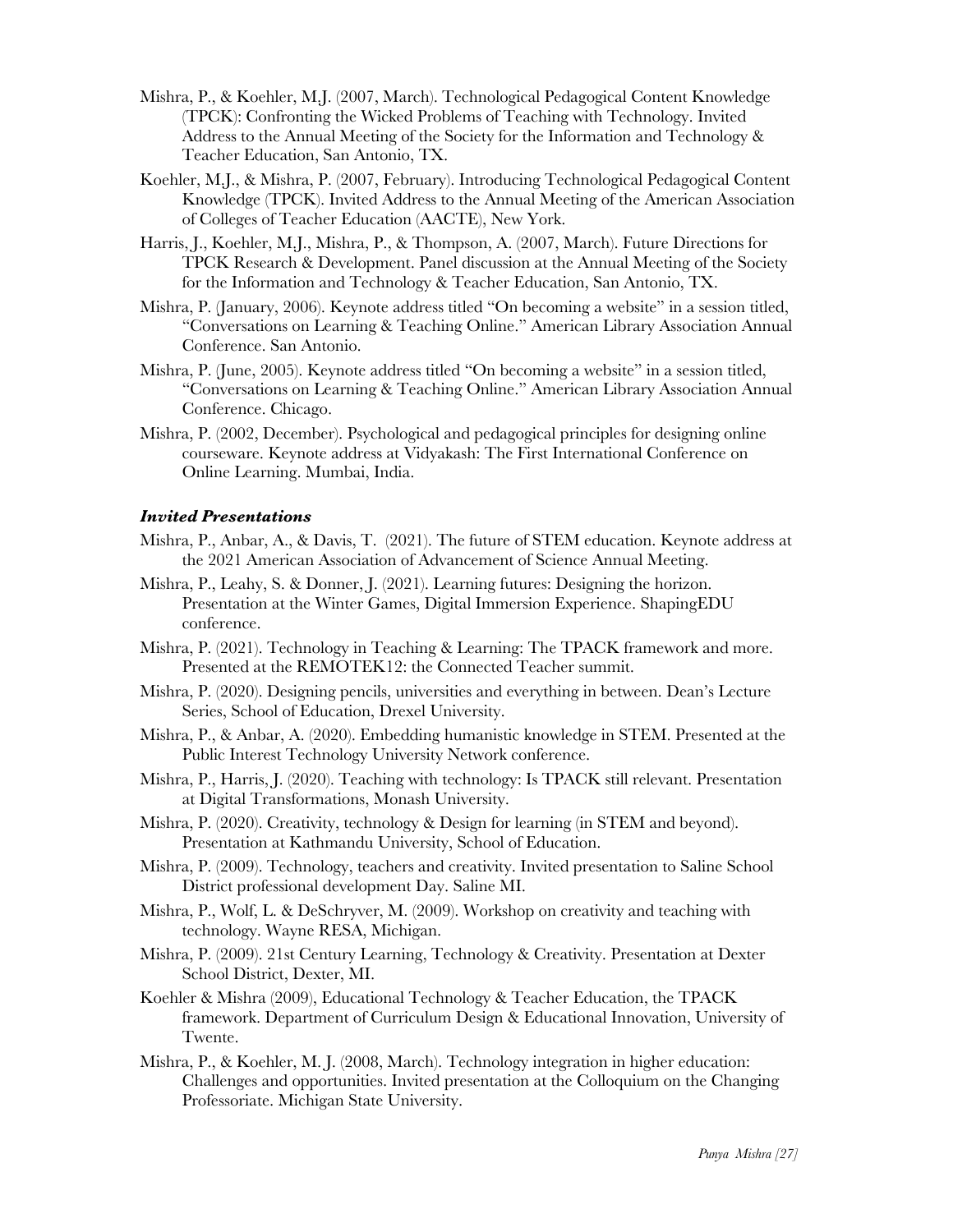- Mishra, P., & Koehler, M.J. (2008, Dec). Technology integration: Online teaching and learning. Invited presentation to the Michigan State University Faculty Seminars in Instructional Technology. Michigan State University. December, 2008.
- Mishra, P., & Koehler, M.J. (2008, Nov). Technology integration in teaching: The TPACK framework. Webinar presented to the International Society for Technology in Education (ISTE), November 20, 2008.
- Mishra, P., & Koehler, M.J. (2008, March). Thinking creatively: Teachers as designers of technology, pedagogy and content (tpack). Keynote address at the 2008 Annual Meeting of the Society for Information Technology and Teacher Education (SITE), Las Vegas, NV, March 3-7.
- Mishra, P., & Koehler, M.J. (2008, March). Technology Integration: Challenges and Opportunities. Invited Address to the 2008 Colloquium on the Changing Professoriate. March 19, 2008. East Lansing, MI.
- Mishra & Koehler (2008). Technology integration in higher education. Center for Instructional Technology & Multimedia, University Sains Malaysia, Penang. Malaysia.
- Koehler & Mishra (2008). The TPACK framework and teacher education. Chiayi University, Taiwan.
- Koehler & Mishra (2008). Technology integration in teaching, understanding the TPACK framework. Chung Cheng University, Taiwan.
- Koehler & Mishra Taiwan (2008). What do teachers need to know, introducing the TPACK framework. National Sun Yat-Sen University, Taiwan.
- Mishra & Koehler (2008). Creativity in Technology Integration and the TPACK framework. Faculty of Education, University of Hong Kong. Hong Kong.
- Koehler, M.J., & Mishra, P. (2008, March). Technological pedagogical content knowledge (tpck): Discussions with leaders in the field. Roundtable discussion to be held at the Annual Meeting of the American Educational Research Association, New York, March 24-28.
- Mishra, P. (2008). Looking for IT in India. Invited presentation for the series on Lessons Learned and New Directions in International Education, College of Education, Michigan State University.
- Harris, J., Koehler, M.J., Mishra, P., & Thompson, A. (2007, March). Future directions for TPCK research and development. Invited panel at the 2007 Annual Meeting of the Society for Information Technology and Teacher Education (SITE), San Antonio, TX.
- Mishra, P. (2007). Documenting scholarship, teaching and service. Presentation to the Survive & Thrive at MSU meeting.
- Mishra, P. & Luckie, D. (2006). The scholarship of teaching. Presentation to the Lilly Fellows group, Michigan State University.
- Mishra, P. (2006). Documenting scholarship, teaching and service. Presentation to the Survive & Thrive at MSU meeting.,
- Mishra, P. (2004). The art and design of ambigrams. Presentation to Synapse, an information organization. Goa, India.
- Mishra, P. (2004, December). Representations n science. Presentation at the Homi Bhaba Center for Science Education. Mumbai, India,
- Mishra, P. (2002). Integrating technology in teacher education. Invited presentation at the National Institute for Educational Planning and Administration, New Delhi, India.
- Mishra, P. (December, 2002). From distance education to web based learning. Invited presentation at the research seminar at Indira Gandhi National Open University,
- Mishra, P. (December, 2002). Does my wordprocessor have a personality? Invited presentation at the Indian Institute of Technology, Mumbai, India.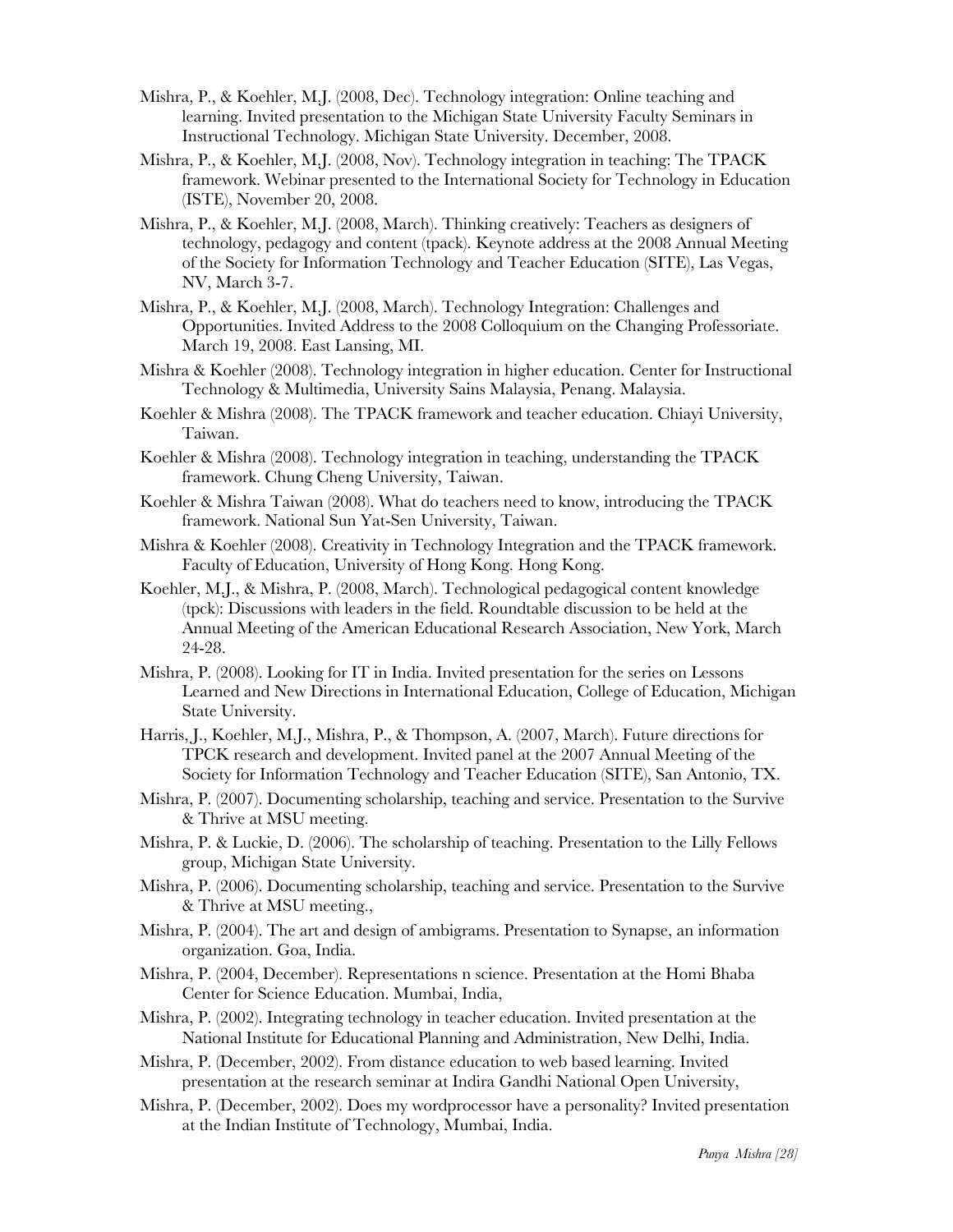- Mishra, P., Zhao, Y., Banghart, R., & Koehler, M. (2002). Communities of designers: A new model for faculty development and technology Integration. Presentation to the Consortium for Outstanding Achievement in Teaching with Technology.
- MSU Faculty development team (2001). Faculty development in the use of technology. Preconference workshop at the AACTE annual conference. Facilitator and Discussant: Carole Ames. Dallas TX. March 1.
- Mishra, P. (2000). Computers as social actors. Invited presentation to the Combined Program in Education and Psychology, University of Michigan.
- Mishra, P. (2000). Social Interfaces and Learning Technologies. Invited presentation to the Culture and Cognition Group, Department of Psychology, University of Michigan.
- Mishra, P. (2000). Psychological responses to computers: What does it mean for education. Invited presentation to the Media Interface and Network Design Lab., Department of Telecommunications, MSU.
- Mishra, P. (1999). Integrating the Internet in the K-12 Curriculum. Presentation at the 15th Annual Technology Conference, College of Education, MSU.
- Mishra, P. (1999). The pencil and microscope: Thinking about and with technology. Presentation at the Educational Technology Leadership Institute. Michigan State University.
- Mishra, P. (1999). Multiple representations of the Periodic system: The development of a multimedia hypertext. Socio-Cultural Research Group, College of Education, Michigan State University.
- Mishra, P. (1999). Evolutionary psychology and its relationship to educational psychology. Deweyan Ideas Group, College of Education, Michigan State University.
- Mishra, P. (1997, May). Principles of design for the web. Invited speaker for "Inventing our Future: Design institute on the schools of the 21st century." Workshop organized by the Illinois State Board of Education.
- Mishra, P. (1994, July). Cognitive Flexibility Theory and Rellab: Integrating microworlds with hypertext to teach the special theory of relativity. Invited presentation to the Educational Technologies Division. Bolt, Beranek & Newman (BBN), Cambridge MA.

## *Conference presentations*

- Mishra, P., Seals, C., Beymer, P., Mehta, R., Cosby, M., & Shack, K. (March 2016). Creative Uses of Mobile devices in the STEM classroom. Presentation accepted at MACUL Annual Meeting, Grand Rapids, MI.
- Mishra, P., Wolf, L.G., Gunnings-Moton, S., Seals, C., Berzina-Pitcher, I., Mehta, R., Mehta, S., Horton, A., Cosby, M., Shack, K., & Marcotte, C. (March 2016). Reinventing TPACK, STEM Teaching and Leadership in an Urban Context. Symposium accepted at Society for Information Technology and Teacher Education (SITE) Annual conference, Savannah, GA.
- Mishra, P., Wolf, L.G., Gunnings-Moton, S., Seals, C., Berzina-Pitcher, I., & Mehta, R. (April 2016). Enhancing Urban Teachers' STEM, Technological, and Leadership Capacities Through Innovative Instructional Practices. Paper to be presented at the AERA Annual Meeting, Washington, D.C.
- Mishra, P., Wolf, L., Gunnings-Moton, S., Marcotte, C., Shack, K., Horton, A., Seals, C., Lishinski, A., Pawlicki, D. (2015, March). Enhancing Urban Teachers STEM and Leadership capacities: a preliminary report on a unique private-public-public partnership. Symposium at Society for Information Technology and Teacher Education 2015, Las Vegas, NV.
- Mehta, R., & Seals, C. (October 2015). Teachers Teaching Teachers: Using Technology to Foster Creativity in STEM. Presentation at Pedagogy for the Digital Age LOCUS Forum at MSU Library, Lansing, MI.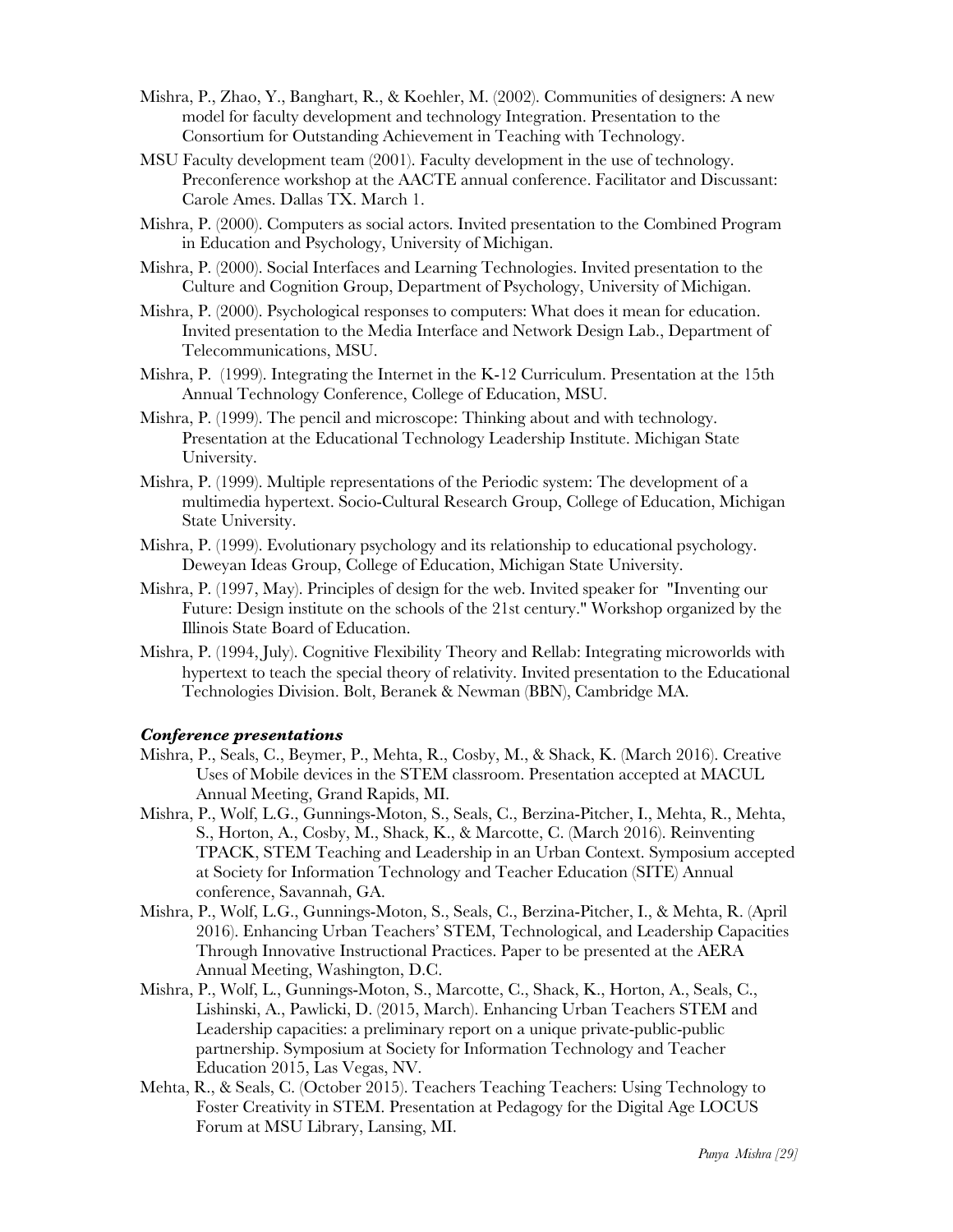- Seals, C. (October 2015). Discussing the pedagogical approach, theoretical framework, and impact of a STEM teacher development program, on teachers in an Urban setting. Presented at the 12th Annual Black Graduate Student Association (BGSA) Research Symposium, Michigan State University, Lansing, MI.
- Mishra, P., Wolf, L.G., Gunnings-Moton, S., Seals, C., Berzina-Pitcher, I., & Mehta, R. (December 2015). Enhancing Urban Teachers STEM and Leadership Capacities: A preliminary report on a unique private-public-public partnership. Paper presented at the EPSITEME 6 in Mumbai, India.
- Mishra, P., Keenan, S. F., Mehta, R., & Henriksen, D. (2015, December). I Care About the Beauty in Science: Aesthetics in Scientific Practice and Pedagogy. Paper presented at epiSTEME 6, Mumbai, India.
- Mehta, R., Henriksen, D., & Mishra, P. (2015, March). Through the "Cosmos": Beauty and Aesthetics in Science Education and Popular Media. Full paper presented at the Society for Information Technology and Teacher Education (SITE), Las Vegas, NV. http://doi.org/10.13140/RG.2.1.2730.8566
- Mehta, R. & Mishra, P. (2016, March). Switching between reading stances: intertextuality and comprehension in multimodal Texts. Full Paper presentation at Society for Information Technology and Teacher Education, Savannah, GA.
- Mehta, S., Mehta, R., Berzina-Pitcher, I., Seals, C., & Mishra, P. (2016, March). 49 Stories That Make an Ultimate STEM Lesson Plan. Presented at the Society for Information Technology and Teacher Education, Savannah, GA.
- Mehta, R. & Mishra P. (2016, April). Switching Reading Stances: A Study of Intertextuality and Meaning-Making in Multimodal Texts. Full Paper presentation at the American Educational Research Association Annual Meeting, Washington, D.C.
- Good, J., Keenan, S.F., and Mishra, P. (2016, March). Education:=Coding+Aesthetics; Aesthetic Understanding, Computer Science Education, and Computational Thinking. Presented to be presented at the annual conference for SITE, Savannah, GA.
- Henriksen, D., Mishra, P., Cain, W., DeSchryver, M., Fahnoe, C., Good, J., Keenan, S. F., Mehta, R., Richardson, C., & Terry, C. (2015, March). The Roots of Creativity: Transdisciplinary Skills Symposium. Presented at the annual conference for SITE, Las Vegas, NV.
- Henriksen, D., Mishra, P., Cain, W., Friedman, A., Garofalo, J., Hartman, D., Hicks, D., Lee, J., Park, J. C., & Smith, S. (2015, March). Creativity Across the Disciplines: Exploring the Boundaries of Teacher Education. Symposium presented at The Society for Information Technology & Teacher Education International Conference 2015. Las Vegas, NV.
- Mehta, R., Henriksen, D., & Mishra, P. (2015, March). Creative Teachers: Fueled by Interdisciplinary and Avocational Pursuits. Paper presented at The Society for Information Technology & Teacher Education International Conference 2015. Las Vegas, NV.
- Mishra, P., Henriksen, D., Smith, S., DeSchryver, M., Cain, W., Good, J., Terry, C. (2014, March). Fail Again, Fail Better: Contextual factors that influence creativity in technology mediated learning contexts. Symposium presented at The Society for Information Technology & Teacher Education International Conference 2014. Jacksonville, FL.
- Henriksen, D., Mishra, P., Lee, J., Hartman, D., Park, J. C., Garofalo, J., Cain, W. (2014, March). (In)Disciplined Learning in Teacher Education. Symposium presented at The Society for Information Technology & Teacher Education International Conference 2014. Jacksonville, FL.
- Smith, S., Tillman, D., Slykhuis, D., Mishra, P., Alexander, C., Henriksen, D., Church, R., Goodman, A. (2014, March). Building Multidisciplinary Connections: Intersections of Content, Creativity, and Digital Fabrication Technologies. Symposium presented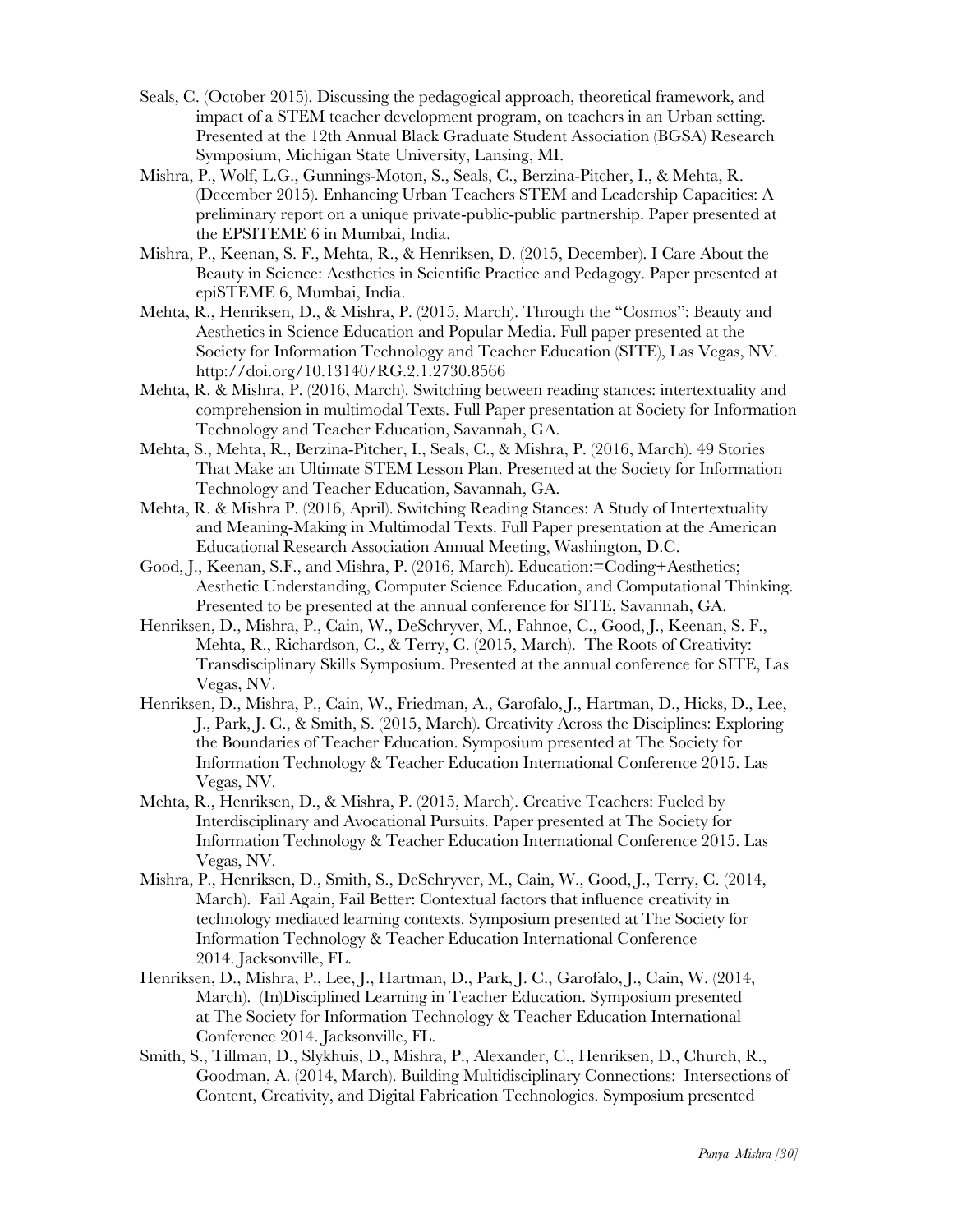at The Society for Information Technology & Teacher Education International Conference 2014. Jacksonville, FL.

- Mishra, P., Henriksen, D., DeSchryver, M., Kereluik, K., Terry, L., Fahnoe, C., Wolf, L., & Leahy, S. (2013, March). Breaking Disciplinary Boundaries in 21st Century Learning: Creative Teaching with Digital Technologies. Symposium presented at The Society for Information Technology & Teacher Education International Conference 2013. New Orleans, LA.
- Mishra, P., Henriksen, D., Koehler, M., Spector, M., Dickson, P., Dickson, R., Tyler-Woods, T., Jones, G., & Zellner, A. (2013, March). The Hitchiker's Guide to Hybrid and Online Doctoral Programs. Symposium presented at The Society for Information Technology & Teacher Education International Conference 2013. New Orleans, LA.
- Henriksen, D., & Mishra, P. (2012, April). We Teach Who We Are: Creativity and transdisciplinary thinking among exceptional teachers. Poster session presented at the meeting of the American Educational Research Association (AERA). Vancouver, BC.
- Koehler, M.J., Rosenberg, J., Greenhalgh, S., Zellner, A., & Mishra, P. (2014, March). Can portfolio-based assessments demonstrate teachers' TPACK? Paper to be presented at the Society for Information Technology & Teacher Education International Conference 2014. Jacksonville, FL.
- Kereluik, K., & Mishra, P. (2011, April). Understanding Adolescents' Informal Self-Regulated Learning Online. Paper presented at the 2011 American Educational Research Association Annual Conference. April 8 - April 12, New Orleans, LA.
- Kereluik, K., & Mishra, P. (2011, March). Adolescents' activities online and how their notions of learning shape strategies and expectations. Paper presented at the 2011 International Conference of the Society for the Information and Technology & Teacher Education. March 7 – March 11, Nashville, TN.
- Kereluik, K., & Mishra, P. (2011, March). Developing trans-disciplinary creativity, rethinking the C in TPACK. Paper presented at the 2011 International Conference of the Society for the Information and Technology & Teacher Education. March 7 – March 11, Nashville, TN.
- Mishra, P., & Kereluik, K. (2011, March). What 21st century learning? A review and a synthesis. Paper presented at the 2011 International Conference of the Society for the Information and Technology & Teacher Education. March 7 – March 11, Nashville, TN.
- Shin, T. S., Koehler, M. J., & Mishra, P. (2011). A critical review of technological pedagogical content knowledge (TPACK) assessments. Paper presented at American Educational Research Association (AERA) Annual Meeting, New Orleans, LA.
- Shin, T. S., Mishra, P., & Koehler, M, J. (2011). Assessing TPACK, a review of the literature with a special emphasis on the issues of reliability and validity. Paper accepted for presentation at Society for Information Technology & Teacher Education International (SITE) Conference Annual Meeting, Nashville, TN.
- Voogt, J., Shing, T.S., Mishra, P., Koehler, M.J., Schmidt, D., Baran, E., Thompson, A., Wang, W., Alayyar, G., Fisser, P., Agyei, D., Ormel, B., Vlethuis, C., Tondeur, J., & Gibson, D. (2011). Teachers' assessment of TPACK: Where are we and what is needed? Symposium presented at the 2011 Annual Meeting of the Society for Information Technology & Teacher Education International (SITE) Conference, Nashville, TN.
- Foster, A., Mishra, P., & Koehler, M.J. (2010, March). The process of learning in a simulation strategy game: Disciplinary knowledge construction. Paper presented at the 2010 International Conference of the Society for the Information and Technology & Teacher Education. March 29 – April 2, San Diego, CA.
- Foster, A.N., Koehler, M. J. & Mishra, P. (2010, April). Learning in games: Constructing, valuing, and transferring disciplinary knowledge and skills. Paper presented at the 2010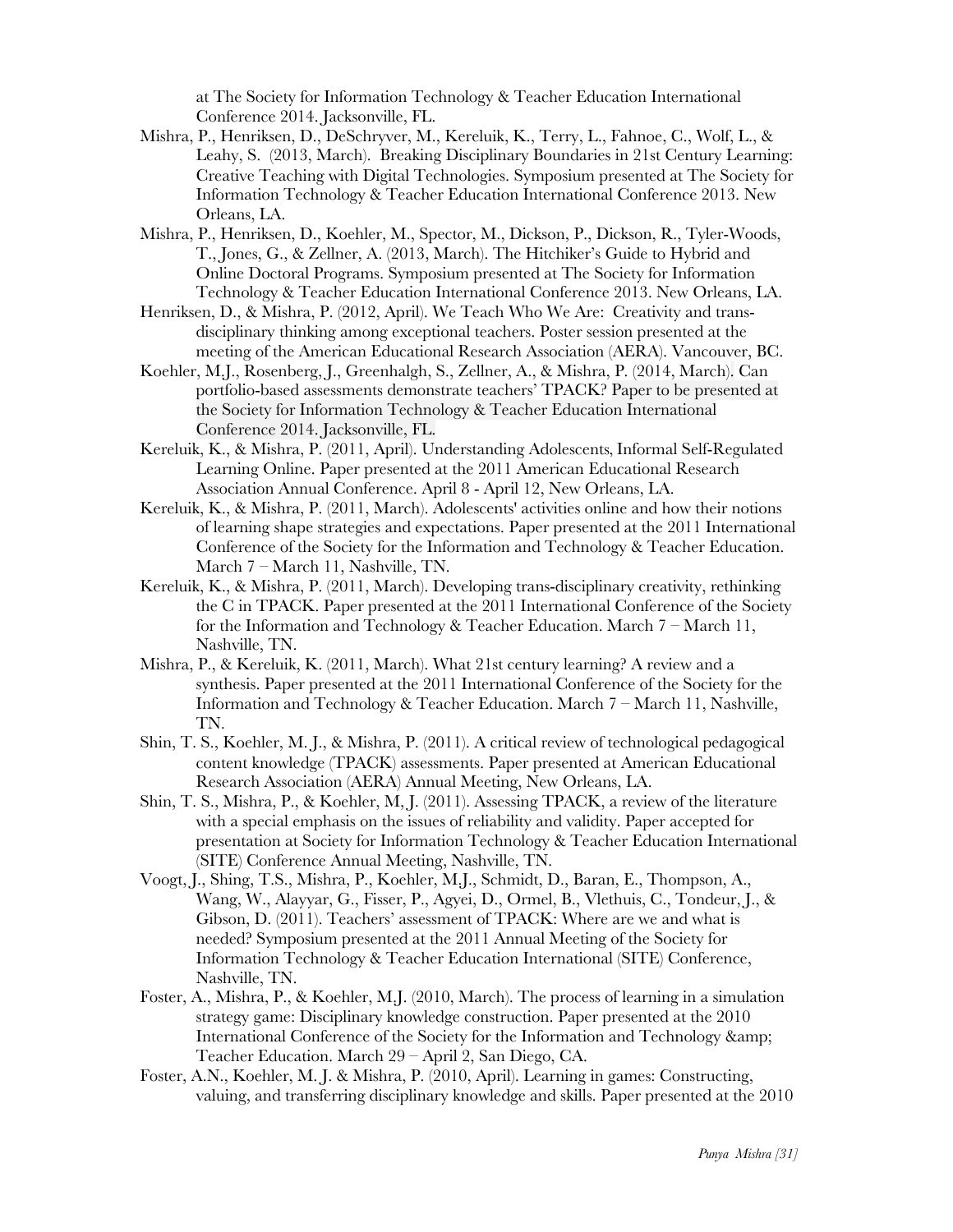Annual American Educational Research Association (AERA) Meeting, Denver, Colorado, April 30 – May 4.

- Kereluik, K., Mishra, P., & Koehler, M.J. (2010, March). Reconsidering the T and C in TPACK: Repurposing technologies for interdisciplinary knowledge. Paper presented at the 2010 International Conference of the Society for the Information and Technology & amp; Teacher Education. March 29 – April 2, San Diego, CA.
- Malik, Q., Mishra, P., Shanblatt, M. (2010, June). Learning Barriers in Service Courses: A Mixed-Methods Study, Proceedings of 117th ASEE Annual Conference and Exposition, Louisville, KY.
- Mishra, P., Koehler, M. J., Shin, T. S., Graves-Wolf, L., & DeSchryver, M. (2010, March). Developing TPACK by design. Presentation as part of the symposium, Strategies for teacher professional development on TPACK. Presented at the 2010 International Conference of the Society for the Information and Technology & Teacher Education. March 29 – April 2, San Diego, CA.
- Mishra, P., Koehler, M.J., Harris, J., & Bull, G. (2010, June). Considering the "C" in TPACK : Curriculum-based technology integration. Panel discussion at 2010 Annual Meeting of the International Society for Technology in Education, Denver, Colorado, June 27-30
- Schmidt, D., Baram, E., Thompson, A., Mishra, P., Koehler, M. J., & Shin, T. S. (2010, March). The development of an instrument to assess teacher development of TPACK. Presentation as part of the symposium, Strategies for teacher professional development on TPACK. Presented at the 2010 International Conference of the Society for the Information and Technology & amp; Teacher Education. March  $29 -$ April 2, San Diego, CA.
- Schmidt, D., Baran, E., Thompson, A., Koehler, M.J., Mishra, P., & Shin, T. (2010, April). The continuing development, validation, and implementation of a TPACK assessment instrument for preservice teachers.. Paper presented at the 2010 Annual American Educational Research Association (AERA) Meeting, Denver, Colorado, April 30 – May 4.
- Dirkin, K., & Mishra, P. (2010). Values, Beliefs and Perspectives: Teaching online within the Zone of Possibility Created by Technology. Paper presented at the 2010 International Conference of the Society for the Information and Technology & amp; Teacher Education. March 29 – April 2, San Diego, CA.
- DeSchryver, M., & Mishra, P. (March 2008). Pre-Service Teachers and the Web: Does Access to the Web Enhance Creative Thinking about Teaching? Paper to be presented at the 2008 Annual Meeting of the Society for Information Technology and Teacher Education (SITE), Las Vegas, NM.
- Foster, A.N., Koehler, M. J. &Mishra, P. (2009). Learning in Games: Constructing, Valuing, and Transferring Disciplinary Knowledge and Skills. Paper presented to the 2010 Annual AERA Meeting, Denver, Colorado, April 30 – May 4.
- Foster, A., & Mishra, P. (2009). Disciplinary knowledge construction while playing a simulation strategy game. Paper accepted at the 2009 Society for Information Technology & Teacher Education International Conference, Charleston, SC. (Invited for Journal Publication)
- Malik, Q., Mishra, P., Shanblatt, M. (2008) Identifying Learning Barriers for Non-major Engineering Students in Electrical Engineering Courses", Poster Presentation at ECE Department Annual Poster Presentation 2008, E. Lansing, Michigan.
- Malik, Q., Mishra, P., Shanblatt, M. (2009). Learning Barriers in Service Courses A Case Study, Paper Submitted to 2009 ASEE North Central Section Conference, Grand Rapids, Michigan.
- Malik, Q., Koehler, M. J., Mishra, P., Buch, N., & Shanblatt, M. (2009). Understanding Freshman Perceptions about Engineering", Paper Submitted to 2009 ASEE North Central Section Conference, Grand Rapids, Michigan.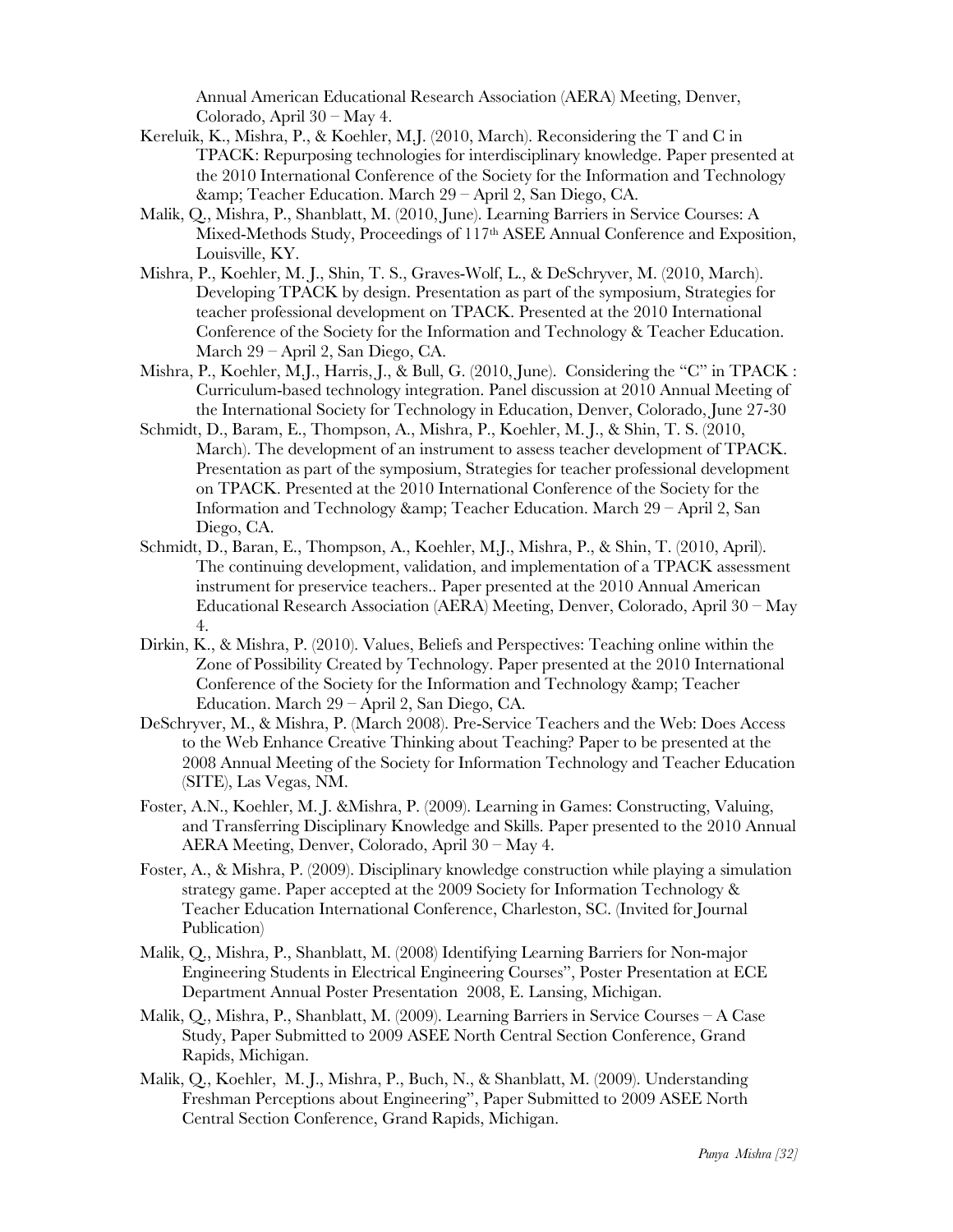- Malik, Q., Koehler, M. J., Mishra, P., Buch, N., & Shanblatt, M. (2009). Participation in a Freshman Design Sequence and Its Influence on Student Attitudes Towards Engineering, Paper Abstract Submitted to 39<sup>th</sup> ASEE/IEEE Frontiers in Education Conference, San Antonio, Texas.
- Francis, A.P., and Mishra, P. (April, 2008). Differences in Children's Verbal Responses and Behavioral Interactions with Anthropomorphic Artifacts. Presentation at American Education Research Association Conference. New York City, New York.
- Francis, A.P., and Mishra, P. (March, 2008). Why do Some Teachers Trust Digital Technologies and Others Don't? Presentation at Society for Information Technology and Teacher Education International Conference. Las Vegas, Nevada, USA.
- Koehler, M.J. & Mishra, P. (2008, February). Taking learning to a higher level: The TPACK framework. Part of the Major Forum - "When Multiple Technologies Take Learning to a Higher Level: The Technological Pedagogical
- Koehler, M.J., & Mishra, P. (2008, March). Technological pedagogical context knowledge (tpck): Discussions with leaders in the field. Roundtable discussion held at the Annual Meeting of the American Educational Research Association, New York, March 24-28.
- Mishra, P., & Koehler, M.J. (2008, March). Introducing technological pedagogical content knowledge. Paper presented the Annual Meeting of the American Educational Research Association, New York, March 24-28.
- Content Knowledge (TPCK) Framework and Curricular Exemplars" Presented at the 2008 Annual the Annual Meeting of the American Association of Colleges for Teacher Education, New Orleans, Feb 7-10, 2008
- Mishra, P., & Koehler, M.J. (2008, February). Where Technology takes learning to a higher level: TPCK and curricular exemplars. Annual Meeting of the American Association of Colleges of Teacher Education (AACTE), New Orleans.
- Mishra, P., & Koehler, M.J. (2008, March). Introducing technological pedagogical content knowledge. Paper to be presented the Annual Meeting of the American Educational Research Association, New York, March 24-28.
- Mishra, P., Koehler, M.J, Kelly, M., Garofalo, J. can Olphen, M., & Colbert, J. (2008, Feb). MAJOR FORUM - When Multiple Technologies Take Learning to a Higher Level: The Technological Pedagogical Content Knowledge (TPCK) Framework and Curricular Exemplars. Major forum presented at the Annual Meeting of the American Association of Colleges for Teacher Education, New Orleans, Feb 7-10, 2008.
- Francis, A.P., and Mishra, P. (March, 2008). Why do Some Teachers Trust Digital Technologies and Others Don't? Presentation at Society for Information Technology and Teacher Education International Conference. Las Vegas, Nevada, USA
- DeSchryver, M., & Mishra, P. (March, 2008). Googling Creativity: An Investigation of How Preservice Mathematics Teachers Use the Web to Generate Creative Ways to Teach. Presentation at American Education Research Association Conference. New York City, New York.
- Malik, Q., Mishra, P., Shanblatt, M. (2008, October). Work in progress: A case study of perception and learning barriers of students in non-major engineering courses. Paper presented at Frontiers in Education conference, Saratoga Springs, NY.
- Malik, Q., Mishra, P., Shanblatt, M. (2008, October). Identifying Learning Barriers for Nonmajor Engineering Students in Electrical Engineering Courses. Paper presented at North Central Section of the American Association of Engineering Education conference, Wright State University, Dayton OH on Mar 28-29, 2008.
- Grosshandler, D. J., Boyer, D. M., Courtad, C. A., Montgomery, C., & Mishra, P. (2007, April). Motivated by design: Making meaning of participant movement in an out-ofschool learning environment. Paper presented at the Annual meeting of the American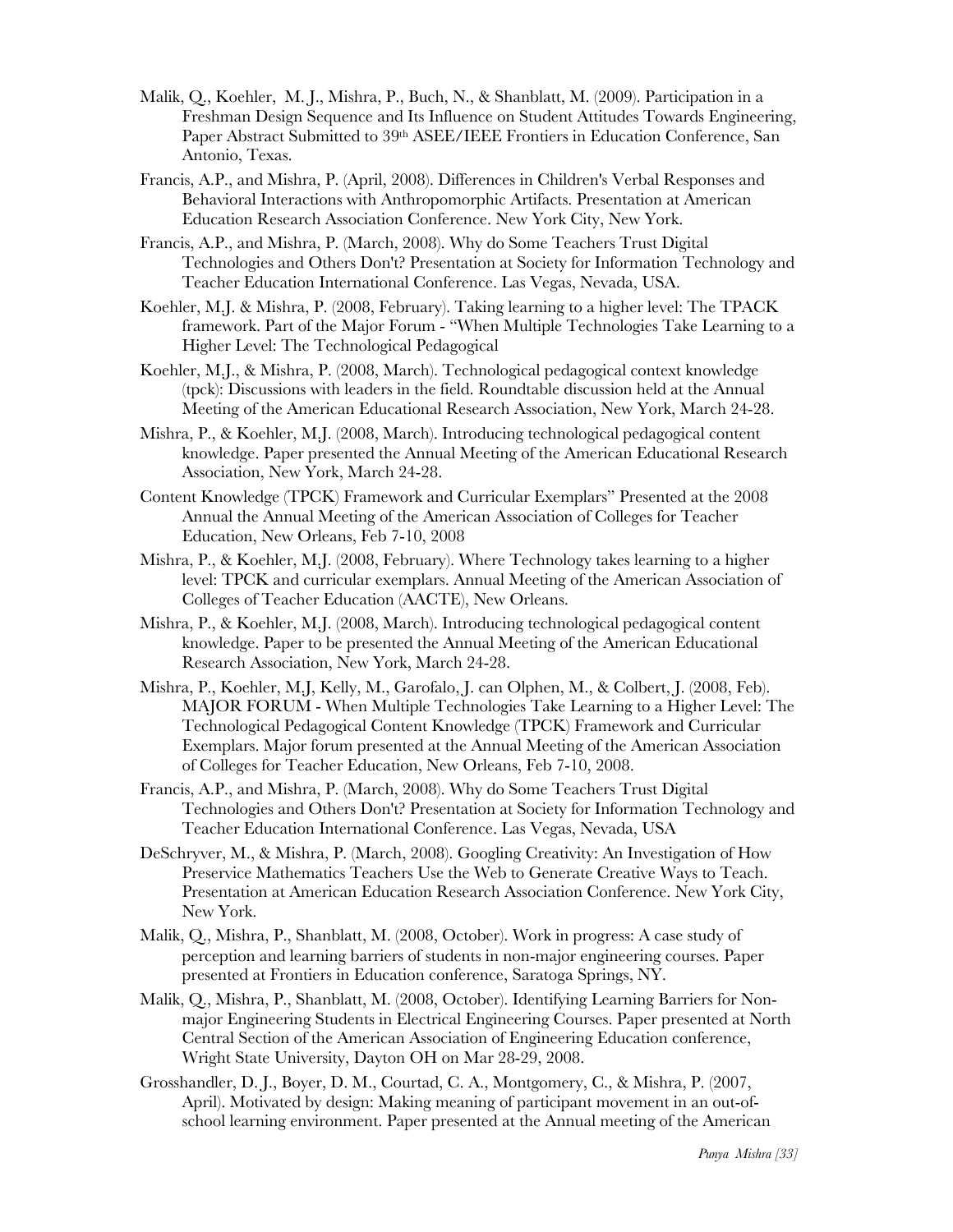Educational Research Association, Informal Learning Environments Research SIG, Chicago.

- Foster, A., Mishra, P., & Koehler, M. (2007, April). Learning physics through playing games: What is learned and How? Paper presented at the Annual meeting of the American Educational Research Association, Chicago, Il.
- Harris, J., Mishra, P., & Koehler, M.J., (2007, April). Teachers' technological pedagogical content knowledge: curriculum-based technology integration reframed. Paper presented to the Annual Meeting of the American Educational Research Association, Chicago, IL.
- Mishra, P., & Foster, A. N. (2007, April). What is learning from games? A critical review and directions for future research. Paper presented at the Annual Meeting of the American Educational Research Association, Chicago, Il.
- Mishra, P., & Foster, A. N. (2007, March). The claims of games: A comprehensive review and future directions. Paper presented at the International Conference for the Society for Information Technology & Teacher Education, San Antonio, TX.
- Peruski, L., Mishra, P., & Koehler, M.J. (2007, March). Developing Technological Pedagogical Content Knowledge (TPCK) Through Teaching Online. Paper to be presented to the Annual Meeting of the Society for the Information and Technology & Teacher Education, San Antonio, TX.
- Peruski, L., Mishra, P., Rosaen, C., & Koehler, M.J. (2007, March). Boundary Crossings: An Activity Theoretical Analysis of Technology Diffusion in a Teacher Education Program. Paper presented at the Annual Meeting of the Society for the Information and Technology & Teacher Education, San Antonio, TX.
- Shi, S., Mishra, P. & Bonk, C.J. (2007, April). Moderating Skills in Synchronous Computer Mediated Discussions. Paper presented at the Annual Meeting of American Educational Research Association (AERA), Chicago, IL.
- Courtad, C. A., Boyer, D. M., Montgomery, C., Grosshandler, D. J., & Mishra, P. (2006, November). Analyzing Student Movement as a Cognitive Window when Engaging with Technology. Paper presented at the 29th Annual Teacher Education Division – Technology and Media Division (TED/TAM) Council for Exceptional Children Conference. San Diego, CA.
- Foster, A. N., Koehler, M. J, & Mishra, P. (2006, June). Game-based learning of physics content: The effectiveness of a physics game for learning basic physics concepts. Paper accepted at the Annual Meeting of ED-MEDIA, the World Conference on Educational Multimedia, Hypermedia & Telecommunications, Orlando, Florida.
- Foster, A. N., & Mishra, P. (2006). What is learning from games? A critical review and direction for future research. Poster presented at the Future Play 2006: The International Academic Conference on the Future of Game Design and Technology, University of Western Ontario, London Covention Center, Canada.
- Shi. S, Mishra, P., Bonk, C. J., & He, W. (2006). Instructor Moderation and Student Engagement in Synchronous Computer Conferencing: A Mixed Method Study. Paper presented at the Annual Meeting of American Educational Research Association (AERA), San Francisco, CA.
- Koehler, M.J., Mishra, P., & Yadav, A. (2005, April). The development of Technological Pedagogical Content Knowledge in a design seminar. Paper presented at the Annual Meeting of the American Educational Research Association, Montreal, Canada.
- Mishra, P., & Koehler, M.J. (2005, March). Educational technology by design: Results from a survey assessing its effectiveness. Paper presented at the annual meeting of the Society for Information Technology and Teacher Education, Phoenix, AZ.
- Mishra, P. & Heeter, C. (2005). Gender impacts on game design processes and products: An indepth analysis of middle school children's conceptualizations of a learning game.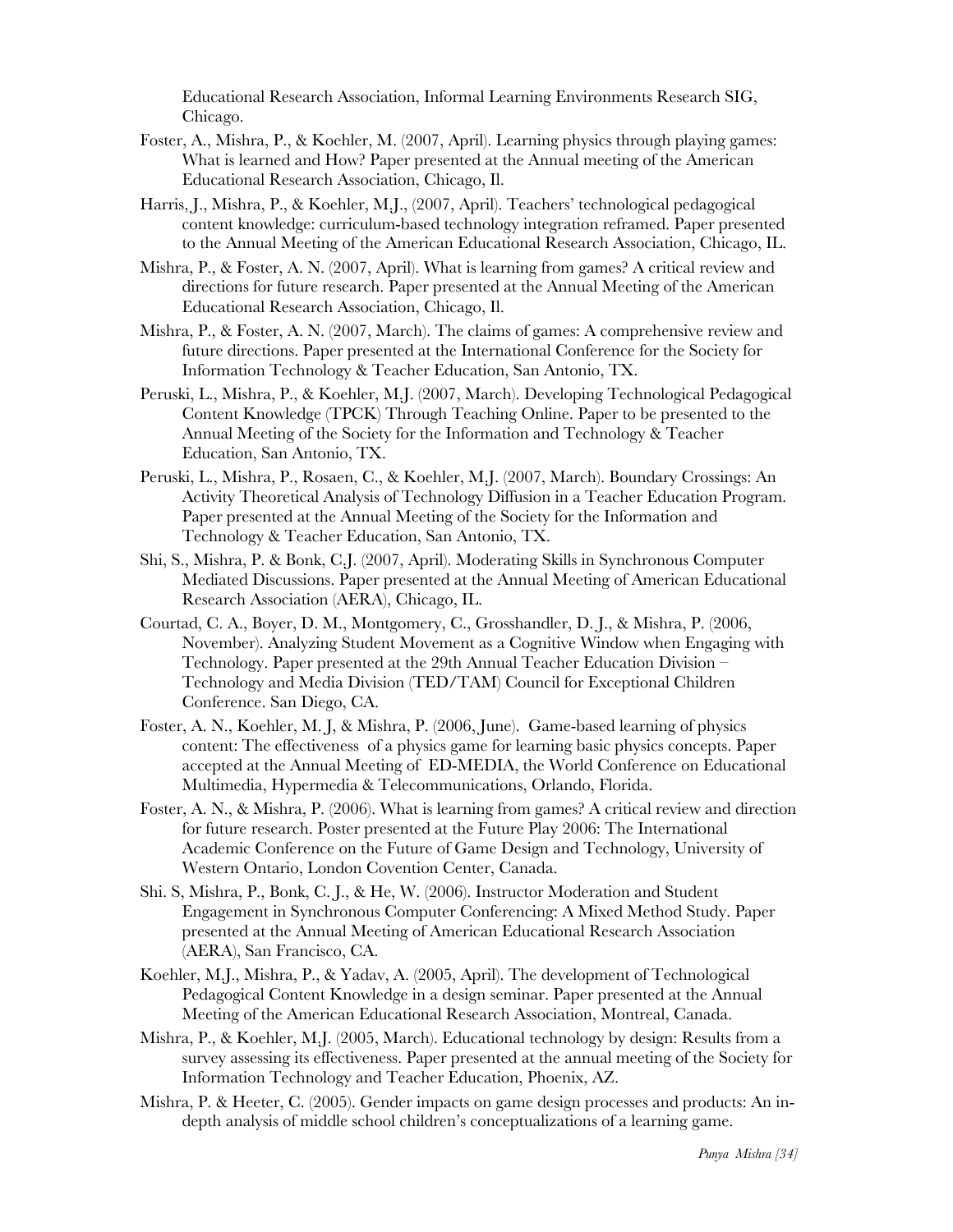Symposium to be presented at the Digital Games Research Association, International Conference. Vancouver, Canada.

- Mishra, P., & Koehler, M.J. (2005, March). Educational technology by design: Results from a survey assessing its effectiveness. Paper presented at the annual meeting of the Society for Information Technology and Teacher Education, Phoenix, AZ.
- Koehler, M.J. & Mishra, P. (2005, April). The development of Technological Pedagogical Content Knowledge in a design seminar. Paper to be presented at the Annual Meeting of the American Educational Research Association, Montreal, Canada.
- Shi, S., Mishra, P. (2005, under review). Instructor Intervention and Student Engagement in Online Synchronous Instruction. Paper submitted to the American Educational Research Association (AERA) Annual Meeting, Montreal, Canada.
- Mishra, P., & Muzaffar, I. (2004). Visions and mandates: An analysis of three Indian IT curriculum guides. Paper presented at an Episteme-1: An international conference to review research on science, technology and mathematics education. December, Goa, India.
- Shi, S., Bonk, C. J. & Mishra P. (2004). Explorations into Teacher's Role and Student Engagement in a Unique Synchronous Environment. Paper to be presented at the E-Learn 2004 Conference, Washington, DC.
- Shi, S., Mishra, P., Bonk, C. J. (2004). Linkage between Instructor Moderation and Student Behavioral Engagement in Synchronous Computer Conferences. Paper to be presented at the Association for Educational Communications and Technology (AECT) 2004 International Convention, Chicago, IL.
- Mishra, P., Girod, M., Zhang, S., & Olson, M. (2004). For the sake of beauty: Aesthetics and the pre-service science teacher. Paper to be presented at the annual meeting of the American Educational Research Association, April 2004, San Diego.
- Koehler, M.J., Mishra, P., & Yahya, K. (2004). Successful teaching with technology: The complex interplay of content, pedagogy, and technology. Paper presented at the annual meeting of the Society for Information Technology and Teacher Education, March 2004, Atlanta, GA.
- Girod, M. & Mishra, P. (2004). Design-based learning and digital video in teacher education. Paper presented at the annual meeting of the American Association for Colleges of Teacher Education. Chicago, IL, February 2004.
- Hershey, K., & Mishra, P. (2004). Extending Grice's maxims to computer mediated communication. Paper to be presented at the annual meeting of the American Educational Research Association, April 2004, San Diego.
- Shi, S. Mishra, P., Bonk, C.J. & Tan. S (2004). Teacher intervention and Student Engagement in Synchronous Online Discussion. Paper presented at the American Educational Research Association (AERA) Annual Meeting, San Diego, CA
- Hershey, K., & Mishra, P., & Altermatt, E. (2004). All or nothing: Levels of sociability of a pedagogical software agent and its impact on perceptions of presence, learning, and motivation. Paper to be presented at the annual meeting of the American Educational Research Association, April 2004, San Diego.
- Koehler, M. J., Mishra, P., & Yahya, K. (2004). Content, Pedagogy and Technology: Testing a model of Technology integration. Paper to be presented at the annual meeting of the American Educational Research Association, April 2004, San Diego.
- Bhatnagar, G., & Mishra, P. (2003). E-Learning opportunities in mathematics: An application of the CPT framework. Paper presented at the International Conference on Educational Technology. Organized by the Integrated Academy of Management and Technology, Ghaziabad, Delhi.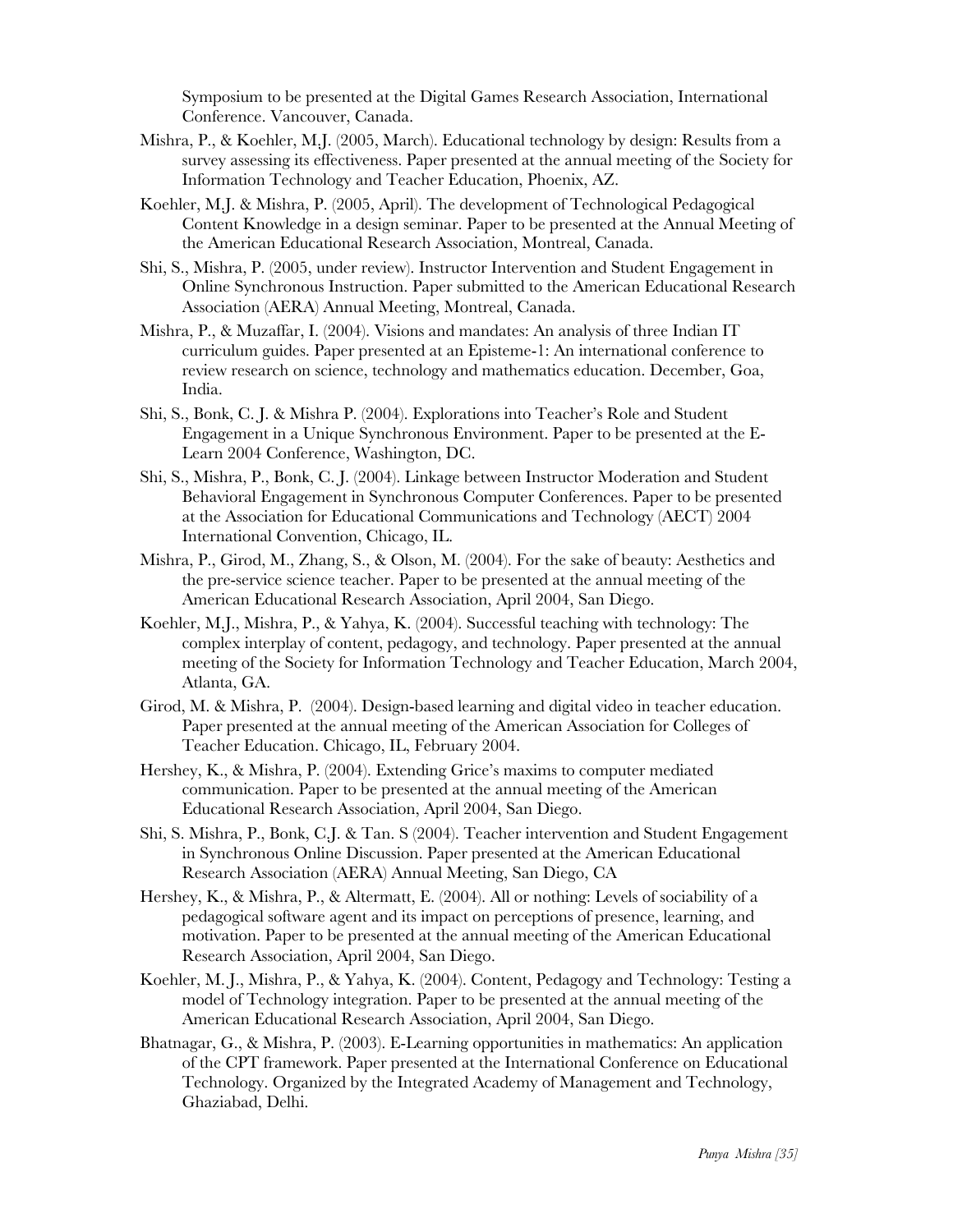- Mishra, P. & the Taleem Group (March, 2003). An analysis of Information Technology Curriculum in Indian Schools. Paper presented at the Annual Conference of the Comparative and International Education Society, New Orleans.
- Ferdig, R., Mishra, P., & Schmoyer, M. (2003). Telling Stories with technology: Theories of narrative in commercial storytelling software. Paper presented at the Annual Meeting of the American Educational Research Association. Chicago, April, 2003.
- Wells, A., & Mishra, P. (2003). Necessary and sufficient conditions for interactivity. Paper presented at the Annual Meeting of the American Educational Research Association. Chicago, April, 2003.
- Peruski, L., & Mishra, P. (2003). Teaching Online: Faculty Transformations in Thinking. Paper presented at the Annual Meeting of the American Educational Research Association. Chicago, April, 2003.
- Wong, D., Mishra, P., Koehler, M.J., & Siebenthal, S. (2003). Teacher as Filmmaker: iVideos, Technology Education, and Professional Development. Paper to be presented at the Annual Meeting of the American Educational Research Association. Chicago, April, 2003.
- Mishra, P., & Hershey, K. (2002). A framework for designing etiquette for educational technology. Paper presented at the American Association of Artificial Intelligence Fall Symposium on Etiquette in Human-Computer Work. AAAI Press: Washington DC.
- Koehler, M.J. Mishra, P., Hershey, K., & Peruski, L. (2002). Learning through design: Faculty development and online course development. Paper presented at the Annual Meeting of the American Educational Research Association. New Orleans, April, 2002.
- Koehler, M.J. Mishra, P., Koehler, M.J., Hershey, K., & Peruski, L. (2002). With a little help from your students: A new model for faculty development and online course design. Presentation to the Instructional Technology Discussion Series. MSU College of Education, Feb, 2002.
- Mishra, P., Koehler, M.J., Hershey, K., & Peruski, L. (2002). With a little help from your students: A new model for faculty development and online course design. Paper presented at the Annual Meeting of the Society for Information Technology & Teacher Education, March 2002, Nashville, TN. Virginia: Association for the Advancement of Computing in Education.
- Mishra, P., Wallace, R. M. (2002). Teaching as design: Implications for learning to teach with technology. Paper presented at the Annual Meeting of the Society for Information Technology & Teacher Education, March 2002, Nashville, TN. Virginia: Association for the Advancement of Computing in Education.
- Mishra, P., & Alvarez-Torres, M. (2001). Psycho-social responses to interactive media: Implications of computer assisted language learning. Paper presented at the presented at the Computer Assisted Language Learning Conference (CALICO).
- MSU PT3 Team (2001). Technology and Teacher education: A ecological approach. Paper presented at the Society of Information Technology and Teacher Education. International Conference. Orlando Florida.
- Mishra, P., & Koehler, M. (2001). Putting the instructor in charge: Component architecture and the design of a course web site. Paper presented at the Society of Information Technology and Teacher Education. International Conference. Orlando Florida.
- Urbain-Lorraine, M., Mishra, P., Koehler, M. J., & Banghart, R. (2001). Fluency with Information Technology (FITness): The Computer Science Perspective. Paper presented at the Annual Meeting of the American Educational Research Association, Seattle, WA.
- Mishra, P. (April, 2000). Psychological responses to interactive technology: Exploring the educational implications of the Media Equation. Symposium organized at the Annual Meeting of the American Educational Research Association, New Orleans. Chair: Dr.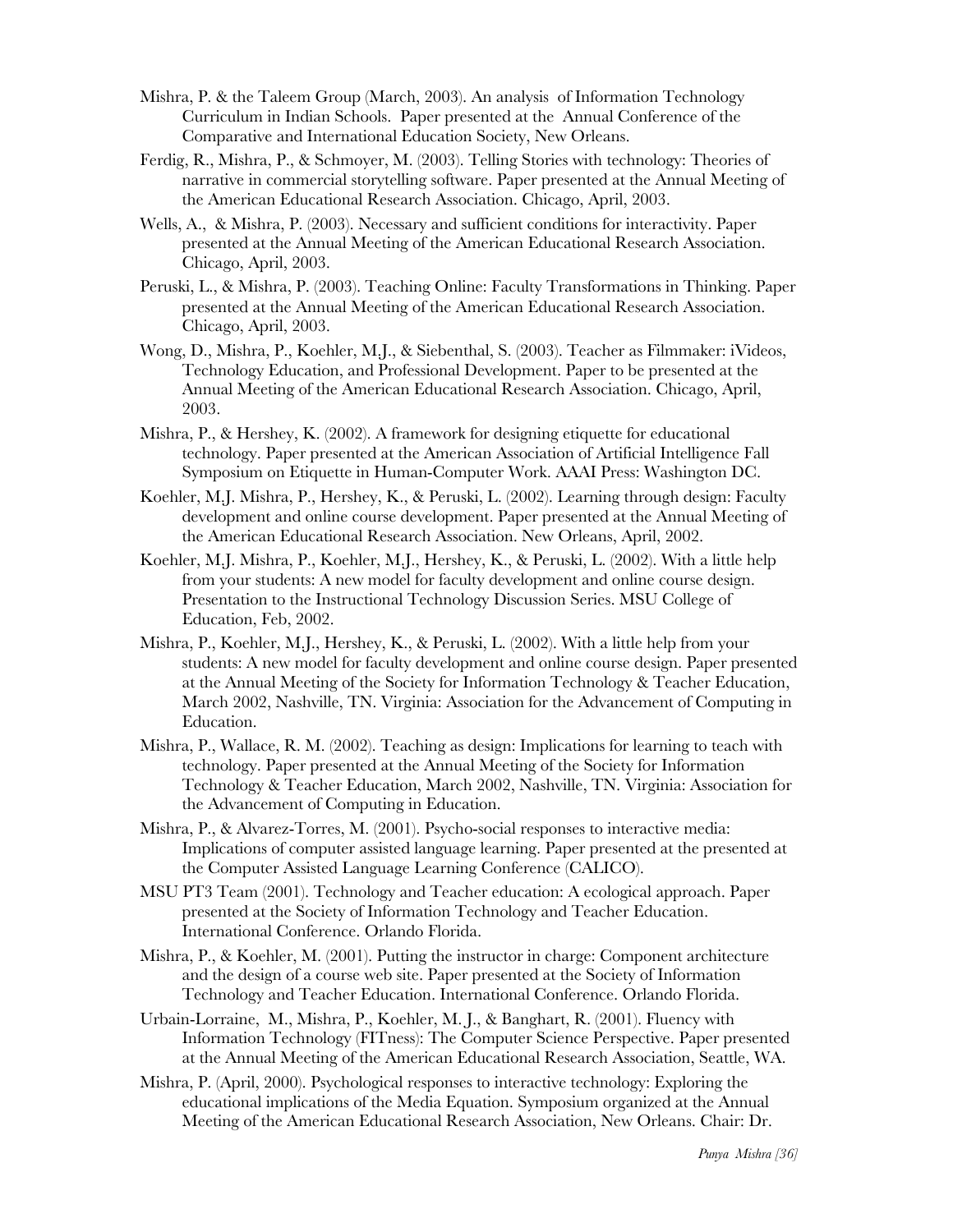Michael Young (University of Connecticut); Discussant: Dr. Bertram "Chip" Bruce, University of Illinois at Urbana-Champaign. This symposium included 5 presentations on which I was an author.

- Mishra, P., Zhao, Y. (2000). Social responses to interactive media: An introduction. Paper presented at the annual meeting of the American Educational Research Association. New Orleans.
- Banghart, R., Mishra, P., Dinklage-Travis, H. (2000). Politeness towards computers: A replication study. Paper presented at the annual meeting of the American Educational Research Association. New Orleans.
- Ferdig, R. E., Mishra, P., Zhao, Y. (2000). Emotional responses to computers: Experiences in unfairness and spite. Paper presented at the annual meeting of the American Educational Research Association. New Orleans.
- Mishra, P., Tan, S., & Zhao, Y. (2000). Dominant and submissive computer programs: What does this mean for the learning experience? Paper presented at the annual meeting of the American Educational Research Association. New Orleans.
- Mishra, P., Zhao, Y., & Farmer, S. (2000). Media equation research: What does it imply for the design of educational technology. Paper presented at the annual meeting of the American Educational Research Association. New Orleans.
- Alvarez-Torres, M., & Mishra, P. (2000). Computers with accents: Stereotypes, credibility and learning. Paper presented at the annual meeting of the American Educational Research Association. New Orleans.
- Zhao, Y. Mishra, P., & Tan, H. S. (2000). The Power of Component Architecture and the Design of Web-based Learning Environments. Paper presented at 4th Global Chinese Conference on Computing in Education. Singapore, May 26-28.
- Zhao, Y., Girod, M., & Mishra, P. (2000). Developing School-Based Technology-Rich After-School Learning Environments. Paper presented at the annual meeting of American Educational Research Association, New Orleans, April 24-28.
- Mishra, P., & Girod, M. (2000). Designing learning by learning to design: A conversation between a teacher and a researcher. Paper presented at the Annual meeting of the American Educational Research Association. New Orleans.
- MSU Faculty development team (2000). Faculty development in the use of technology. Preconference workshop at the AACTE annual conference. Facilitator and Discussant: Carole Ames. Chicago IL , February 26.
- Mishra, P. & Spiro, R. (April, 2000). Epistemic beliefs and learning from hypertext: Learning complex concepts in chemistry. Paper presented at the Annual Meeting of the American Educational Research Association, New Orleans.
- Banghart, R. & Mishra, P. (April, 2000). From evolutionary to educational psychology. Paper presented at the Annual Meeting of the American Educational Research Association, New Orleans.
- Alvarez-Torres, M. J. & Mishra, P., (April, 2000). Computers with accents: Stereotypes, credibility and learning. Paper presented at the Annual Meeting of the American Educational Research Association, New Orleans.
- Alvarez-Torres, M. J., Mishra, P., Zhao, Y., & the ETC Group (June, 1999). New media as social actors: Implications for the learning environment. Paper presented at ED-MEDIA conference.
- Mishra, P. Farmer, S. Zhao, Y. & ETC. Group (August, 1999). Old brain new media: Expanding the media equation through theory and research. Paper presented at the Cognitive Technologies 99 conference.
- Mishra, P. Zhao, Y. & ETC. Group (June, 1999). Ascribing intentionality to interactive media. Paper presented at the Human Behavior and Evolution Society. Utah.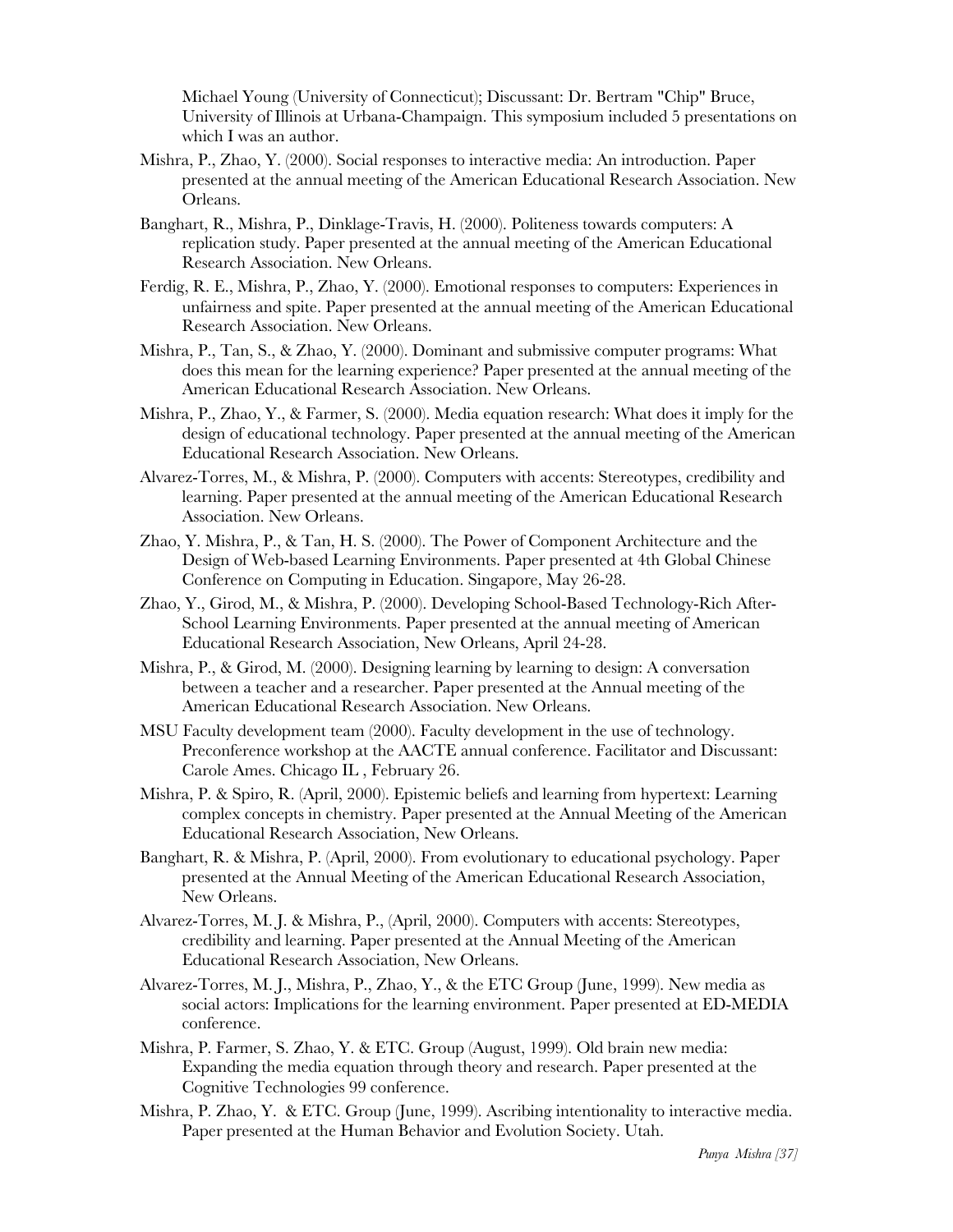- Mishra, P. & Brewer, W. F. (1999). The role of theories in the recall of scientific information. Paper presented at the Annual Meeting of the American Educational Research Association, Montreal.
- Zhao, Y., Mishra, P. (1999). Making technology disappear: The design of a technology-rich learning environment for middle school students. Paper presented at the Annual Meeting of the American Educational Research Association, Montreal.
- Mishra, P., Zhao, Y., & Tan, S. (1999). From concept to software: Unpacking the black-box of design. Paper presented at the Annual Meeting of the American Educational Research Association, Montreal.
- Sawai, S. & Mishra, P. (October 1998). Order and chaos as organizing principles in design. International Visual Literacy Association Conference, University of Georgia, Athens, GA.
- Mishra, P. (October 1998). The role of abstraction in scientific illustration: Implications for pedagogy. International Visual Literacy Association Conference, University of Georgia, Athens, GA.
- Mishra, P. & Spiro, R. J. (1998, April). Multiple representations of the Periodic System: A cognitively based multimedia hypertext for learning complex concepts in chemistry. Paper presented at the Annual Meeting of the American Educational Research Association, San Diego.
- Mishra, P. & Nguyen-Jahiel, K. (1998, April). Reading print and hypertext: Reader stance and its impact on meaning making. Paper presented at the Annual Meeting of the American Educational Research Association, San Diego.
- Mishra, P. & Choksi, B. (1998, April). A cognitive perspective on enhancing visual literacy through wordplay. Paper presented at the Annual Meeting of the American Educational Research Association, San Diego.
- Mishra, P. (1997, November). Multiple representations of the periodic system of elements: The design and evaluation of a multi-media hypertext. Poster presented at the ACM/IEEE SC97: High Performance Networking & Computing Conference, San Jose, CA.
- Mishra, P. (1997, November). Internet in the K-12 classroom: The realities of technology transfer. Invited panel discussant at the ACM/IEEE SC97: High Performance Networking & Computing Conference, San Jose, CA.
- Mishra, P. (1997, November). Multiple visual representations of the periodic system of elements: Epistemological and pedagogic implications. Paper presented at the International Visual Literacy Association Conference, State College, PA.
- Mishra, P. & Choksi, B. (1997, October). Visual Literacy through Wordplay: Ambigrams in Research and Practice. Workshop at the International Visual Literacy Association Conference, State College, PA.
- Mishra, P., Choksi, B., Bafna, S. & Mills, C. A. (1997, October). Creativity at the interface of individuals, tools, & domains. Chair/Organizer for symposium for Interface '97: Twentysecond Annual Humanities and Technology Conference, Atlanta, GA.
- Mishra, P. (1997, October). Ambigrams: Visual word-play as a microworld for the study of creativity. Paper presented at Interface '97: Twenty-second Annual Humanities and Technology Conference, Atlanta, GA.
- Nguyen, K. & Mishra, P. (1997, March). K-12 teachers and technology: Reflections in a cracked mirror. Symposium on The realities of connecting classrooms to the Internet: Examining teacher expectations and experiences using situated methodologies. Meeting of the American Educational Research Association, Chicago.
- Mishra, P. & Nguyen, K. (1996, March) Reading hypertext fiction: The effect of individual beliefs and assumptions about readers, authors and texts. Invited panel discussant at ACM Hypertext 96: The seventh Hypertext Conference. Washington DC.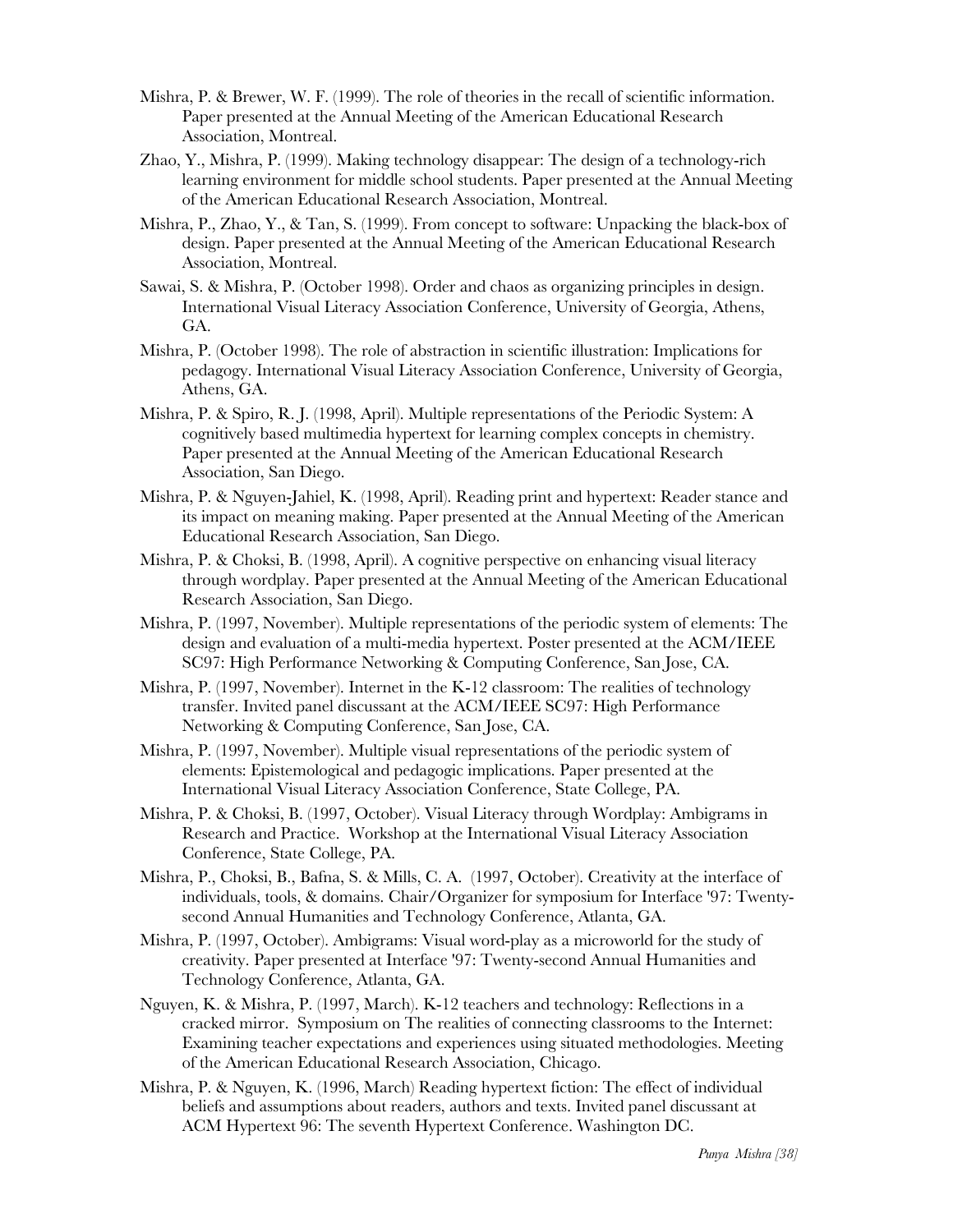- Mishra, P. & Nguyen, K. (1995, October). Readers reading hypertext. Presentation at the Hypermedia 95 Conference, Indiana University, Bloomington, IN.
- Nguyen, K. & Mishra, P. (1995, October). Meaning making in hypertext and printed text reading. Presentation at Interface 95: Twentieth Annual Humanities and Technology Conference,. Atlanta, GA.
- Jacobson, M. J., Mishra, P., Ravlin, R., Langley, R., and Spiro, R. J. (1994, September). Hypermedia learning environments, conceptual change and learning complex biological knowledge. Presentation at the European Symposium on Conceptual Change, Jena, Germany.
- Jacobson, M. J., Kolar, C., Maouri, C., Mishra, P., & Spiro, R. J. (1994, April). Research into hypertext learning environments: Cognitive flexibility, epistemic beliefs, and knowledge transfer. Paper presented at the annual meeting of the American Educational Research Association, New Orleans, LA.
- Jacobson, M. J., Kolar, C., Langley, R., Levine, B., Maouri, C., Mishra, P., & Spiro, R. J. (1994, February). Cognitive flexibility, epistemic beliefs, and the design of hypertext learning environments: Factors influencing the transfer of complex knowledge. Presentation at the 35th International Conference of the Association for the Development of Computer-Based Instructional Systems, Nashville, Tennessee.

## SERVICE

| Department    |                                                                       |
|---------------|-----------------------------------------------------------------------|
| 2012-14       | Served on Department P&T Committee                                    |
| 2011-15       | Faculty advisor for graduate student blog (ideaplay.org)              |
| 2009-11       | Part of team that developed a new Hybrid Ph.D. program in             |
|               | <b>Educational Technology</b>                                         |
| $2008 -$      | Director, Master's Program in Educational Technology                  |
| 2000-04:      | Program representative to Departmental Student Progress Review        |
|               | Committee                                                             |
| 2004:         | Developed first draft of new student progress review system (with Dr. |
|               | Matthew J. Koehler & Dr. Nell Duke)                                   |
| $2003 - 05$ : | Faculty advisor for Developing scholars in Learning, Technology &     |
|               | Culture (DSLTC) Group                                                 |
| 2001:         | Supported visiting fellow (Rahul Vakil) from National Center for      |
|               | Software Technology, India                                            |

### Courses developed

| <b>CEP818:</b> | Creativity in Teaching & Learning                                 |
|----------------|-------------------------------------------------------------------|
| CEP917:        | Knowledge Media Design                                            |
| <b>CEP956:</b> | Mind Media & Learning                                             |
| CEP817:        | Learning Technology by Design (face to face and online)           |
| TE150:         | Reflections on Learning (Online version, with Matthew J. Koehler) |
| EDT180:        | <b>Technology Literacy</b>                                        |
| DCI691:        | Education by design                                               |
| College        |                                                                   |
| 2007-09:       | Departmental representative to College of Education's Faculty     |
|                | <b>Advisory Committee</b>                                         |
| $2007 - 14$ :  | Member of 4 search committees                                     |
|                | EPET search, College of Education                                 |
|                | Open search, College of Education                                 |
|                | Assistant professor in Chinese language learning, College of      |
|                | Education                                                         |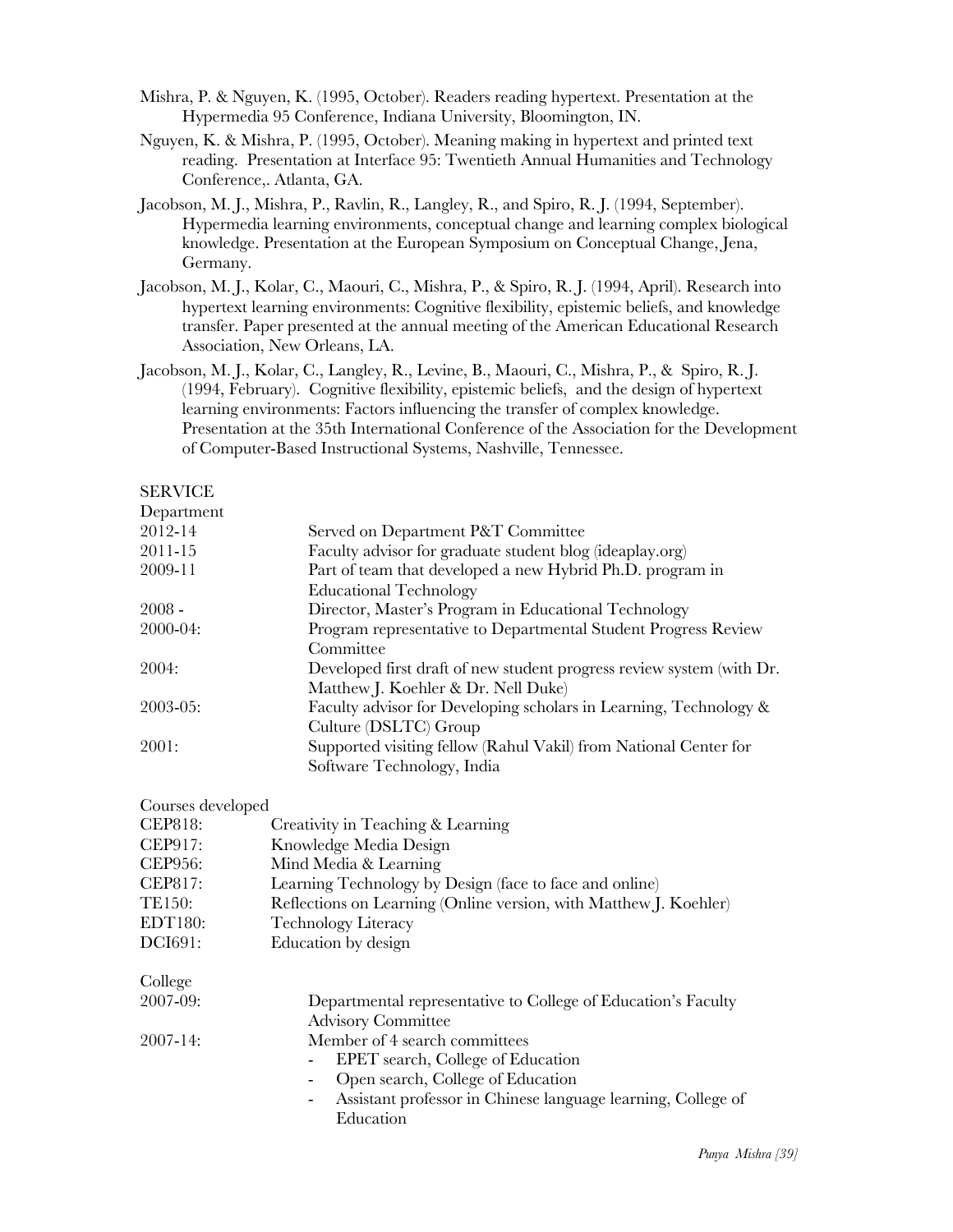|          | Assistant or Associate professor in game design and development,<br>Department of Telecommunication, College of Communication<br>Arts and Sciences<br>Academic specialist, Assistant Dean for International Studies in<br>Education |
|----------|-------------------------------------------------------------------------------------------------------------------------------------------------------------------------------------------------------------------------------------|
| 2007:    | Member of task force to enhance national visibility (led by Dr.Markle)                                                                                                                                                              |
| 2007:    | Member of College of Education, International Task Force, on<br>defining global competence for faculty, graduate students and                                                                                                       |
|          | undergraduate students in the College of Education                                                                                                                                                                                  |
| 2006:    | Search committee: Assistant professor, Chinese language learning with<br>technology. Resulted in the hiring of Dr. Chun Lai & Dr. Dongping<br>Zheng                                                                                 |
| 2006:    | Member of All College Online Master's degree APPC                                                                                                                                                                                   |
| 2005-07: | Helped organized India-themed breakfast as part of the International<br>Breakfast at the College of Education.                                                                                                                      |
| 2005-06: | Member of the College's Tenure & Promotion Committee                                                                                                                                                                                |
| 2004-05: | Member of committee that designed the Excellence in Teaching award<br>for the college of Education. Also served on the search committee for<br>the first year.                                                                      |
| 2003:    | Gave a talk in support of College's fund raising efforts for research                                                                                                                                                               |
| 2003-04: | Member of Curriculum Committee, Department of Teacher<br>Education                                                                                                                                                                  |
| 2001:    | Member of committee charged by the Dean to help the College<br>respond to the aftermath of the events of September 11.                                                                                                              |
| 2000-06: | Founded and led the Taleem Group, an informal group of faculty and<br>graduate students with interest in education in the Indian sub-<br>continent                                                                                  |
| 1999-02: | Co-taught a series of faculty development courses (with Yong Zhao &<br>Matthew J. Koehler).                                                                                                                                         |
| 1999-01: | Member of the Collaborative Vision on Science and Mathematics<br>Education steering committee.                                                                                                                                      |
| 1999-00: | Member of ad-hoc subcommittee of the TE-APPC on integration of<br>7th Michigan (technology) standard in the TE curriculum                                                                                                           |
| 1999:    | Educational Technology faculty College search committee (resulted in<br>the hiring of Dr. Matthew J. Koehler)                                                                                                                       |
| 1998-99: | Worked with Team IV in Teacher Education program to help students<br>complete their technology requirements.                                                                                                                        |

Additionally I have:

- Served as informal technology consultant to multiple faculty members and graduate students at the college.
- Regular participant in the Trillium, poetry evenings at the College.
- Served on multiple panels on religious diversity for students of CEP/TE240: Diverse learners in a multi-cultural perspective

| University    |                                                                        |
|---------------|------------------------------------------------------------------------|
| $2020 - 21$ : | Advanced Leadership Institute, Arizona State University                |
| 2018:         | Peer Leadership Academy, Arizona State University                      |
| 2009          | Conducted workshop on Creativity & Teaching for Spring Faculty         |
|               | Workshops, for the Office of Faculty & Organizational Development      |
| $2005 - 09$ : | Served on the advisory board of the Office of Faculty & Organizational |
|               | Development                                                            |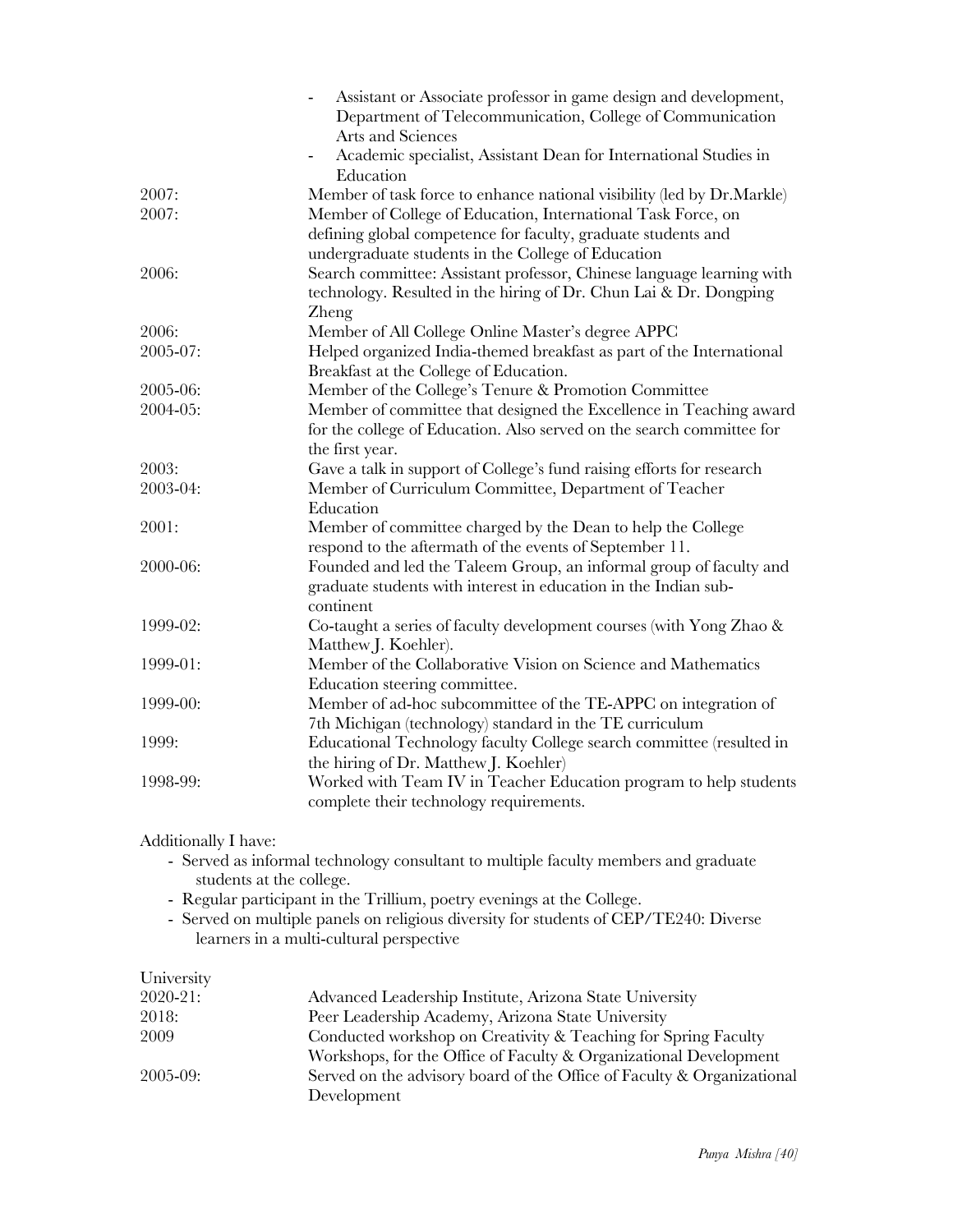| 2006-09: | Presentation on electronic documentation to the Survive and Thrive in<br>the Tenure System at MSU, workshop                              |
|----------|------------------------------------------------------------------------------------------------------------------------------------------|
| 2007-09: | Member of Social Science and Education Review Panel for the Intra-<br>mural Research Grant Competition, Office of the Vice President for |
|          | Research and Graduate Studies, MSU.                                                                                                      |
| 2007:    | Helped organize film series to coincide with India Week 07                                                                               |
| 2006-07: | Served on faculty panel on MSU's new faculty orientation                                                                                 |
| 2006-07: | Mentor to Lilly Fellow, Dr. Mohan Kumar, College of Veterinary                                                                           |
|          | Medicine                                                                                                                                 |
| 2006:    | Presentation to Lilly Teaching Fellows (with Dr. Doug Luckie) on the                                                                     |
|          | Scholarship of Teaching & Learning.                                                                                                      |
| 2006:    | Member of Teacher Scholar Award Selection committee                                                                                      |
| 2005:    | Served on MSU's Boldness by Design Task Force concentrating on the                                                                       |
|          | imperative, Enhance the Student Experience                                                                                               |
| 2005-    | Board member of India Council, Asian Studies Center, MSU                                                                                 |
| 2005-06: |                                                                                                                                          |
|          | Mentor to Lilly Fellow, Nicole Ellison, Communication Arts and<br>Sciences                                                               |
| 2005-06: | Led a faculty learning circle on MindGames: Teaching and Learning                                                                        |
|          | with Games and Simulations (with Dr. Brian Winn)                                                                                         |
| 2004:    | Organized (with Dr. Karl Smith) a Lilly Faculty Seminar on                                                                               |
|          | Developing Engaging Learning Experiences for Students: Focus On                                                                          |
|          | Design Projects.                                                                                                                         |
| 2004-06: | Faculty advisor for MSU Chapter of ASHA for Education                                                                                    |
| 2002:    | Served on the selection committee for Lilly Fellows                                                                                      |
| 2001-04: | Reviewer for Intra-Mural Research Grant competition, office of the                                                                       |
|          | Vice President for Research and Graduate Studies, MSU                                                                                    |
| National |                                                                                                                                          |
| $2013 -$ | Editorial board for International Journal of STEM Education, and                                                                         |
|          | Design, Economics and Innovation Quarterly                                                                                               |
| 2007-10: | Chair of Technology and Innovation Committee of the American                                                                             |
|          | Association of Colleges of Teacher Education. Helped organize                                                                            |
|          | symposium on Digital Technologies & Learning for AACTE annual                                                                            |
|          | meeting, as well as Technology & Innovation Award.                                                                                       |
| 2007-08: | Member of National Technology Leadership Summit (NTLS).                                                                                  |
| 2007:    | Founded Special Interest Group on Technological Pedagogical                                                                              |
|          | Content Knowledge (TPCK) for the Society for Information                                                                                 |
|          | Technology in Teacher Education (with Dr. Matthew J. Koehler, Dr.                                                                        |
|          | Judi Harris; & Dr. Mario Kelly).                                                                                                         |
| 2006:    | Served as reviewer for special strand on TPCK for the Society for                                                                        |
|          | Information Technology in Teacher Education (SITE) annual                                                                                |
|          | conference (with Dr. Matthew J. Koehler, Dr. Judi Harris & Dr. Ann                                                                       |
|          | Thompson)                                                                                                                                |
| 2005-    | Serve on editorial board of THEN Journal (an online journal on                                                                           |
|          |                                                                                                                                          |
|          | technology and learning)                                                                                                                 |
| 1998-01: | Consultant with Critical Thinking Books and Software (with Dr.                                                                           |
|          | Robert Ennis) for developing software for tests                                                                                          |
| 1998:    | Curriculum consultant for NSF funded project for the Physics                                                                             |
|          | Department, Miami University                                                                                                             |

In addition:

- I have served as external reviewer for tenure applications from Mississipi State University, West Virginia University, University of North Carolina, Universiti Pendidikan Sultan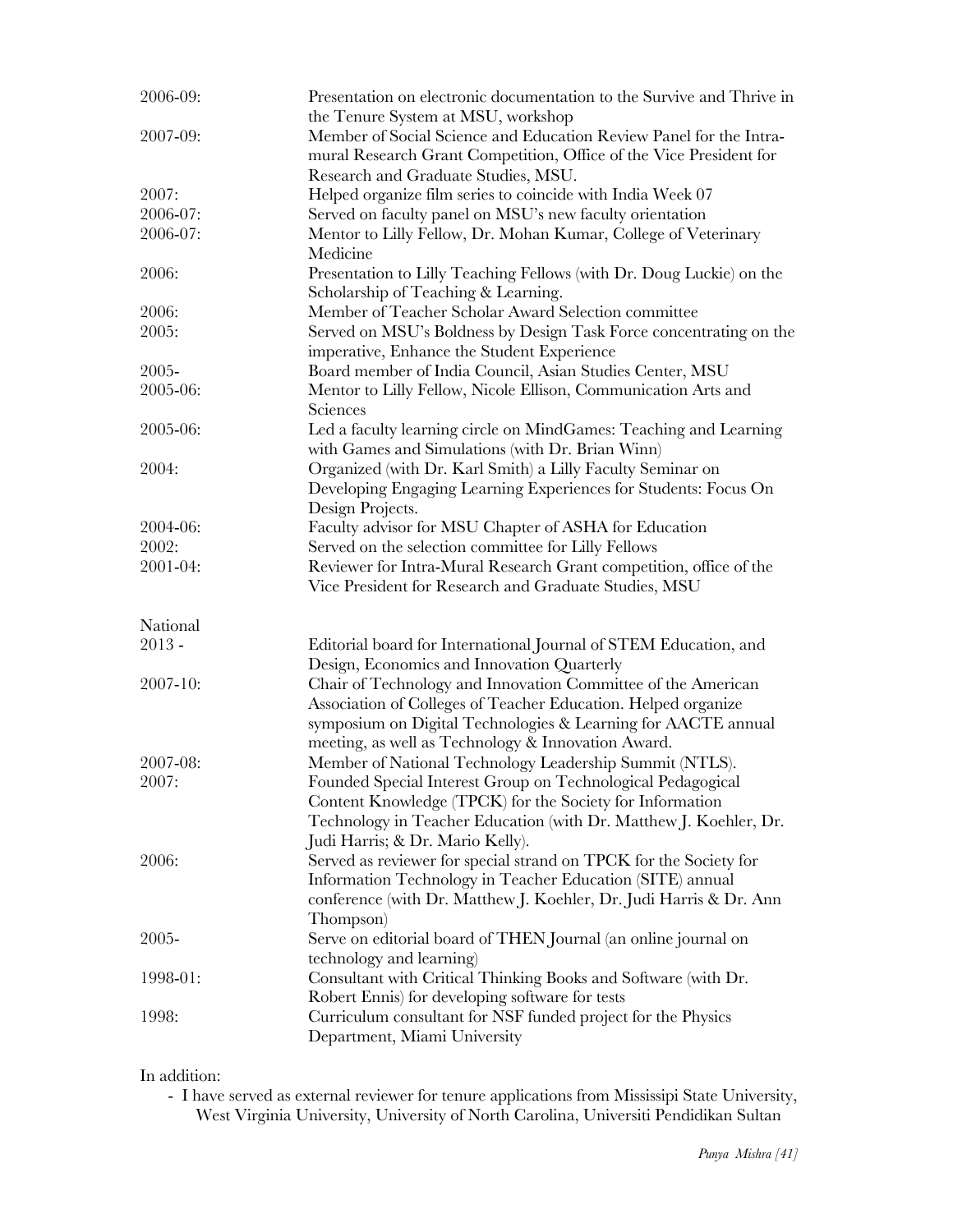Idris (University of Education, Malaysia), Arizona State University, Iowa State University

- I have served as reviewer for the following: Cognition & Instruction, Computers and Education, Cognitive Science, Journal of Visual Literacy, Journal of Applied Social Psychology, Language Learning and Technology, Teachers College Record, and AERA, Division C.
- I help maintain TPCK wiki (at tpck.org), an initiative led by Dr. Matthew J. Koehler

| International |                                                                                        |
|---------------|----------------------------------------------------------------------------------------|
| 2007-09:      | Reviewer for Grant program of the Israel Science Foundation.                           |
| 2008-09:      | Guide / mentor for doctoral research students at Singapore University                  |
|               | & State University, Istanbul.                                                          |
|               | 2008: External examiner for doctoral research, Macquarie University, Sydney Australia. |
| 2007-09:      | Reviewer for Grant program of the Social Science and Humanities                        |
|               | Research Council of Canada.                                                            |
| $2000 - 2002$ | Served on the conference advisory board and the editorial advisory                     |
|               | board for the National Resource Center for Online Learning, India.                     |
|               | This is a national resource center funded by the Ministry of                           |
|               | Information Technology, India and centered in the National Center                      |
|               | for Software Technology, Mumbai, India.                                                |

## Additionally,

- I have served in an advisory capacity with the Masters in Educational Technology, Computer Applications at the SNDT University in Mumbai, India
- I have been an informal consultant with the National Institute of Educational Planning and Administration (NIEPA) in New Delhi. I was asked to provide feedback on a national level project on delivering distance education using satellite communications (The EDU-SAT project).

## *Community*

| Served on the committee that helped organize India Week in the    |
|-------------------------------------------------------------------|
| greater Lansing area.                                             |
| Cricket coach for kids summer camp, with Indian Cultural Society  |
| Organized and conducted workshop Introduction to the Internet for |
| the Indian Women's Association                                    |
| Outreach committee of the Spartan Child Development Center.       |
| Helped set up their websites, print and publicity materials.      |
| Member of the India Cultural Society and have helped organize     |
| various events                                                    |
|                                                                   |

## *In the media*

Quoted in Wired magazine story (2015) on minimally invasive learning

Interviewed by Michigan Radio (Stateside with Cynthia Canty) on my exhibition on Deep-Play, creativity, mathematics and visual wordplay.

Interviewed by Educational Technology Journal (2015).

Henriksen & Mishra (2015) article in TCRecord received significant media attention:

- The National Education Association's Magazine NEA Today, included a piece in both the print edition of the magazine for Fall 2015, and in the online edition also: How Teachers Stay Creative in the High-Stakes Testing Era.
- An article in Quartz magazine: America's best teachers use theater and rap to make kids like math

A piece online in Education Week: Creativity and Making Great Teachers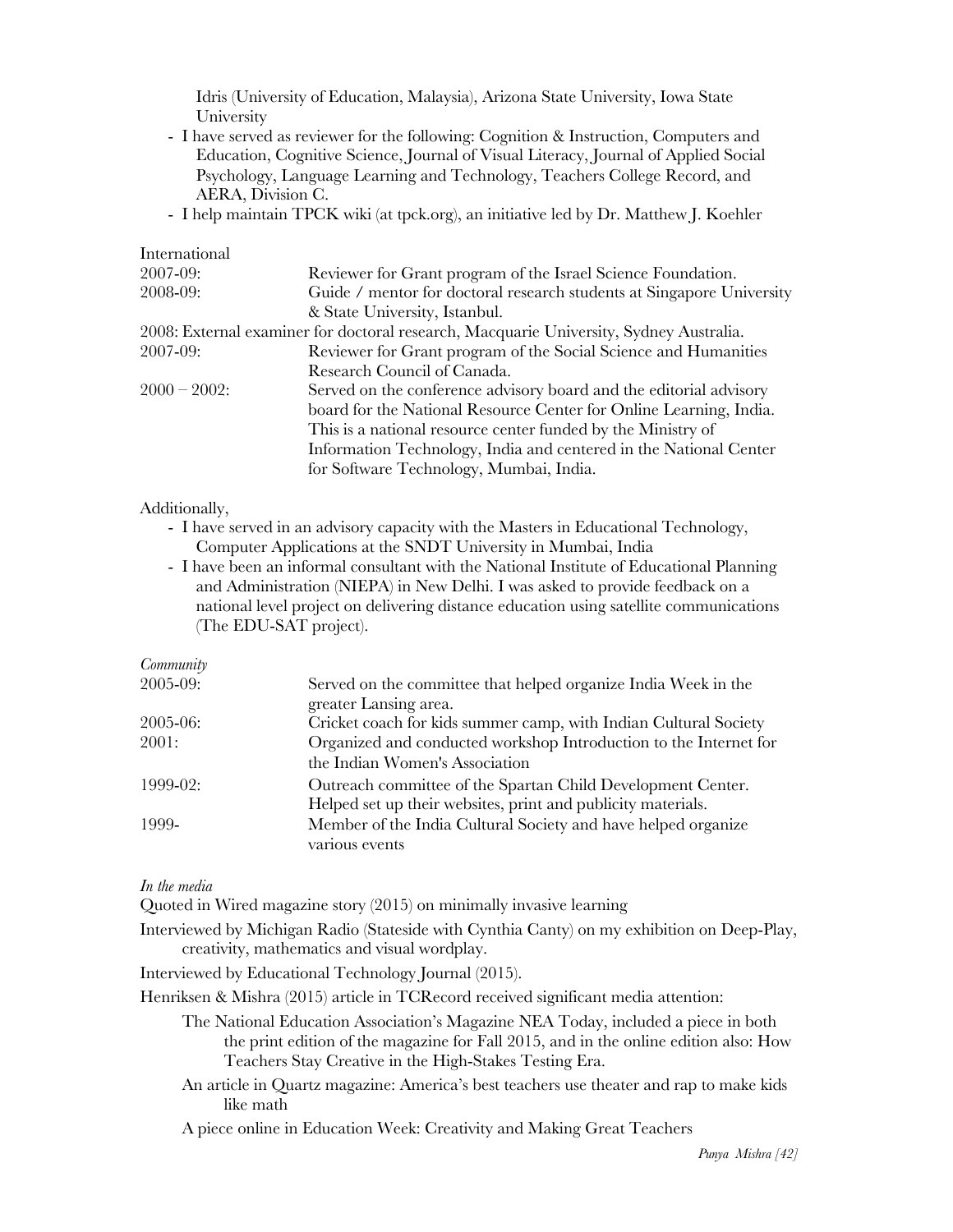- Featured piece in a video and interview from Teacher's College Record, in their weekly edition of The Voice
- Noted by Teacher's College Record in the year-in-review portion of their website at the end of December 2015, as one of "The Most Popular of 2015" articles of the year (screen capture of listing available).
- New Educator (Fall/Winter, 2008). A wider window: Mixing technology with teaching's truest missions. An article on the TPACK framework.
- Distance Education Report (2004, September 15). Learning course design by design. An article on Dr. Koehler and my work on faculty development and online course design.
- Lansing State Journal (2003). Kids try space travel at MSU summer camp: Grant funds research on gender and age attitudes, differences. July 27, 2003.

The State News (2003). Children play games, learn at space camp. July 31, 2003.

New Educator (Fall 2003). Out of this world: Students converge at Erickson Hall for two-week camp to help develop a computer game that is out of this world.

New Educator (Fall 2003). Words as art and play.

Archimedes: Puzzles and recreational mathematics (2003, August). Space Mandala design.

Kohinoor Publications (2003). Ambigrams.

- ChessWatch.com (2003). Mention of my ambigram work, particularly as related to Chess.
- ChessBase.com (2003). Special mention of my ambigram for Fritz (the premier chess-playing computer program).
- Chess.fm (internet radio station). My work was used in a radio advertisement for ChessWatch.com
- Midday (2003). The Ambigrammist. Also included a special section on my research work. May 25, 2003.
- Cziko, G. (2001). The things we do: Using the lessons of Bernard and Darwin to understand what, how, and why of our behavior. Cambridge, MA: MIT Press. My work was used on the cover.

Education and Information Design Consultant

Consultant for Ignite program, Birmingham School District, MI

Consultant for University of Maine, Faculty development program.

Evaluator for Entrepreneurship contest organized by Indian Institute of Technology, Mumbai Evaluator for logo design contest, Indian School of Business, Hyderabad

Editorial advisory board of Vidyakash News: A publication of the National Resource Center for Online Learning. Published by the National Center for Software Technology, Mumbai, India.

Curriculum consultant, Kids Learning in Computer Klubhouses! Project

Critical Thinking books and software

Curriculum consultant, Physics Department, Miami University, Oxford OH (1998-1999)

Multimedia Consultant, GenScope Project (Summer 1994). Educational Technologies Division, Bolt Beranek & Newman, Cambridge MA

Interface designer, FrontDoor: Internet server (August 1994 - January 1995)

BBN Internet Services, Bolt Beranek & Newman, Cambridge MA

Programmer & interface designer, Interactive Video on Multicultural Awareness (Fall 1991 - Summer 1992). Dept. of Mass Communications, Miami University, Oxford OH

Consultant, Illinois Critical Thinking Project, with Prof. Robert Ennis (1994 - 1996)

Languages

Fluent in English, Hindi & Oriya (spoken)